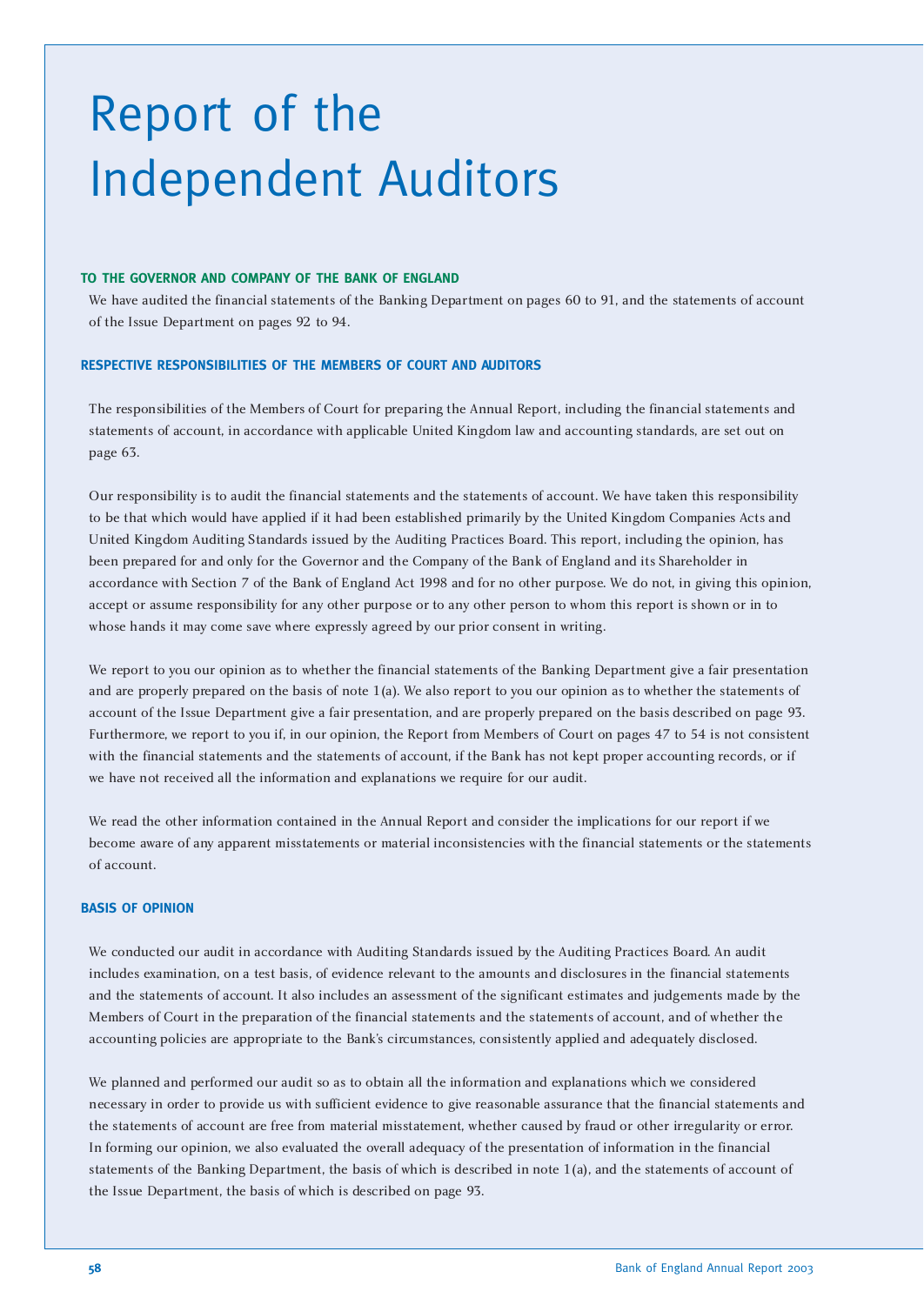#### **OPINION**

In accordance with the Bank of England Act 1998, the financial statements of the Banking Department have been prepared on the basis set out in note 1(a) to comply with the requirements of Schedule 9 to the Companies Act 1985 and applicable Accounting Standards in the United Kingdom except insofar as the Bank has not considered it appropriate to do so having regard to its functions.

#### **In our opinion**

- 1/ The financial statements on pages 60 to 91 present fairly, on the basis referred to above, the state of affairs of the Banking Department at 28 February 2003 and the profit and cash flows for the year then ended.
- 2/ The statements of account on pages 92 to 94 present fairly, on the basis described on page 93, the outcome of the transactions of the Issue Department for the year ended 28 February 2003 and its balances at that date.

PRICEWATERHOUSECOOPERS LLP *Chartered Accountants and Registered Auditors*

London 14 May 2003

Notes:

- a/ The maintenance and integrity of the Bank of England website is the responsibility of the Members of Court; the work carried out by the independent auditors does not involve consideration of these matters and, accordingly, the independent auditors accept no responsibility for any changes that may have occurred to the financial statements since they were initially presented on the website.
- b/ Legislation in the United Kingdom governing the preparation and dissemination of financial statements may differ from legislation in other jurisdictions.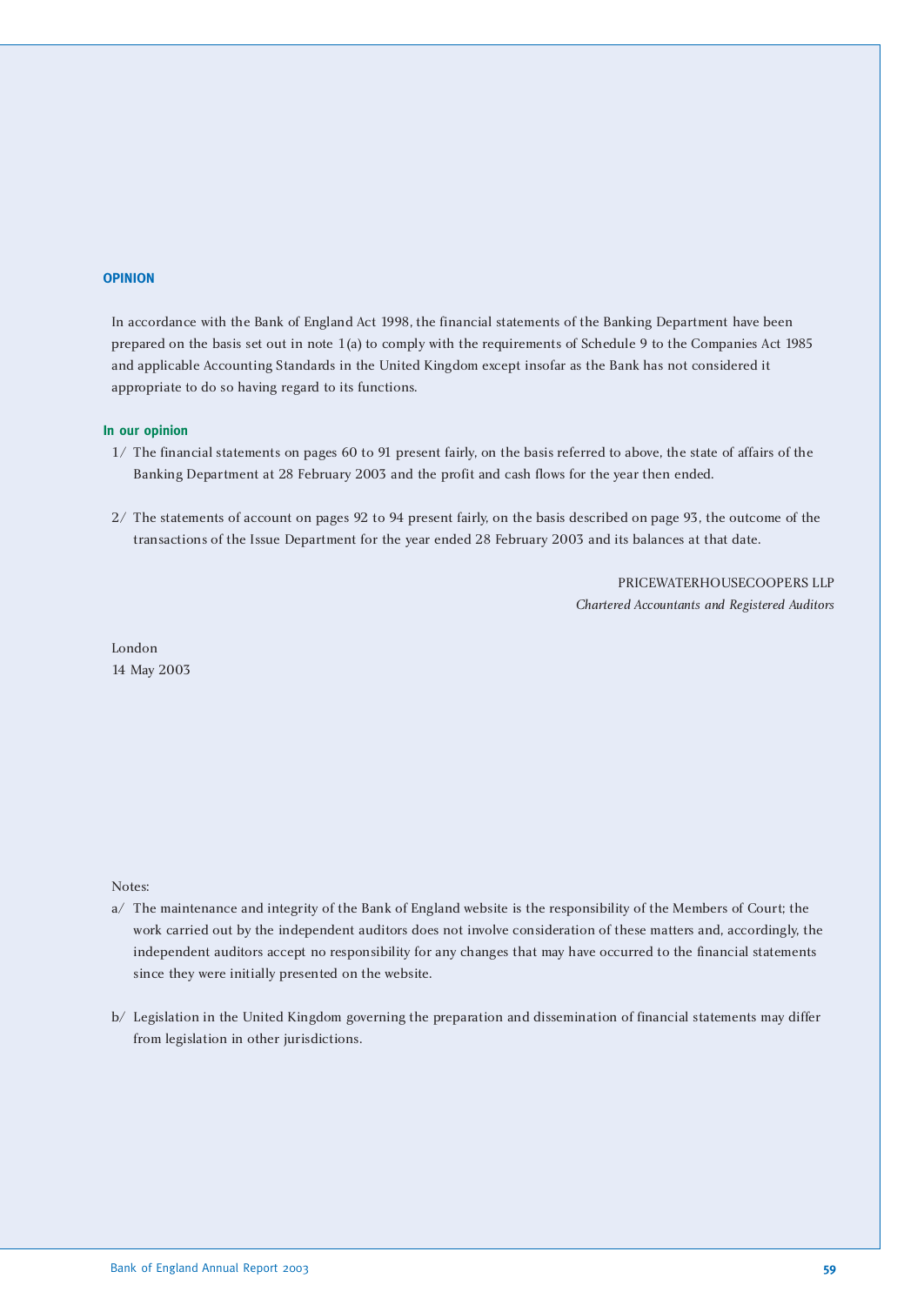# Banking Department

## Profit and loss account for the year ended 28 February 2003

|                                           |              | 2003           | 2002            |
|-------------------------------------------|--------------|----------------|-----------------|
|                                           | <b>Notes</b> | $\mathbf{E}$ m | $\mathcal{L}$ m |
| Profit after provisions and before tax    | 2            | 89             | 103             |
| Payable to HM Treasury under Section 1(4) |              |                |                 |
| of the Bank of England Act 1946           | 5            | (34)           | (42)            |
| Tax on profit on ordinary activities      | 6            | (21)           | (19)            |
| Retained profit for the year              | 19           | 34             | 42              |
|                                           |              |                |                 |

The difference between the reported profit before tax and retained profit and their historical cost equivalents is shown in note 2(c).

## Statement of total recognised gains and losses for the year ended 28 February 2003

|                                      |    | 2003           | 2002        |
|--------------------------------------|----|----------------|-------------|
|                                      |    | $\mathbf{E}$ m | $\pounds$ m |
| Profit transferred to reserves       |    | 34             | 42          |
| Deficit on revaluation of properties | 12 | (54)           |             |
|                                      |    | (20)           | 42          |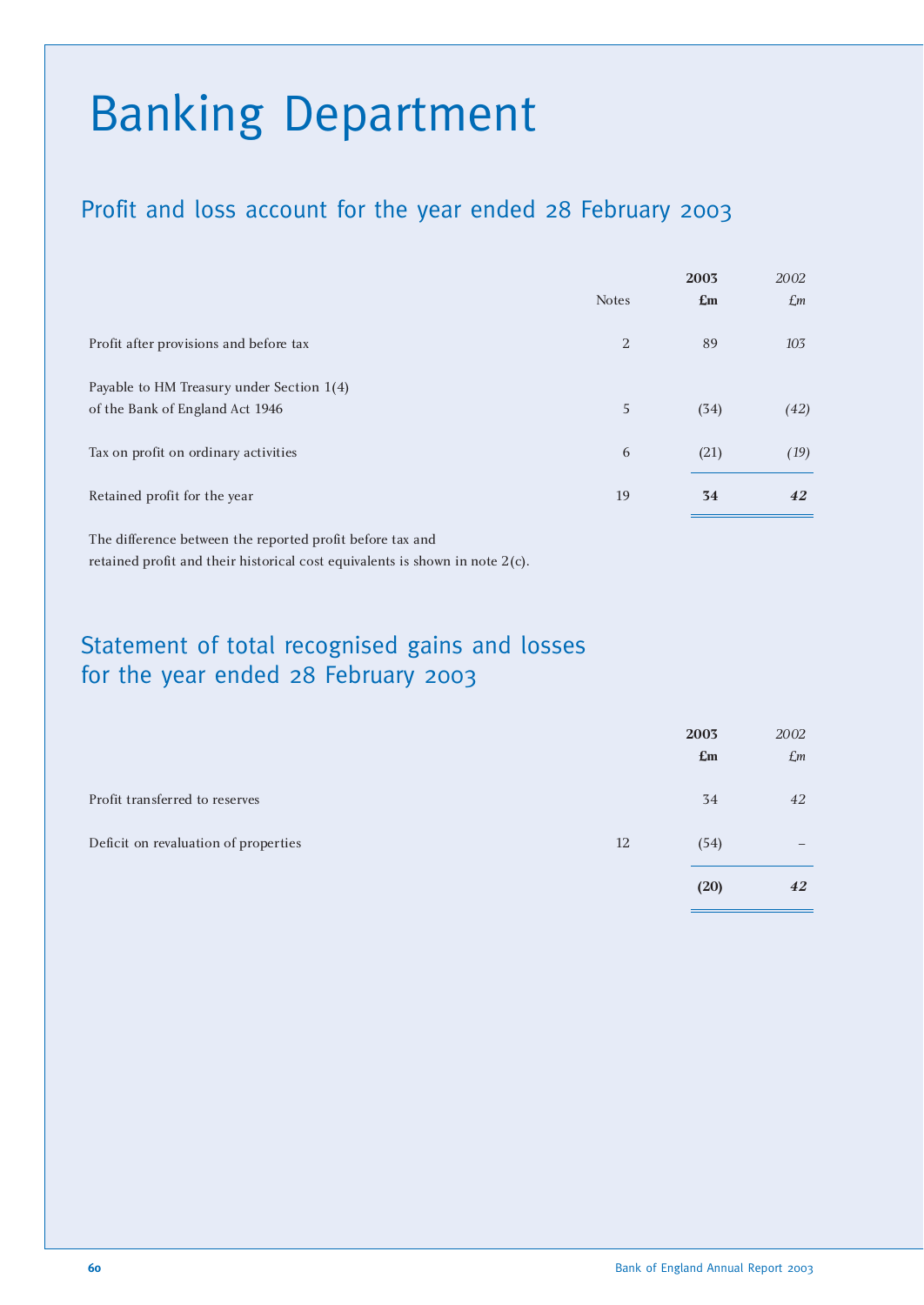# Balance sheet as at 28 February 2003

|                                                             |              | 2003           | 2002           |
|-------------------------------------------------------------|--------------|----------------|----------------|
|                                                             | <b>Notes</b> | £m             | $\mathcal{L}m$ |
| <b>Assets</b>                                               |              |                |                |
| Cash                                                        |              | $\overline{4}$ | 6              |
| Items in course of collection                               |              | 394            | 421            |
| Balance with the European Central Bank                      | $\,8\,$      | 32             | 76             |
| Loans and advances to banks, the money market and customers | 8            | 6,747          | 5,293          |
| Debt securities                                             | 9            | 8,713          | 6,517          |
| Equity shares and participating interest                    | 10           | 27             | 27             |
| Shares in group undertakings                                | 11           | 18             | 18             |
| Tangible fixed assets                                       | 12           | 197            | 262            |
| Prepayments, accrued income and other assets                |              | 692            | 527            |
| <b>Total assets</b>                                         |              | 16,824         | 13,147         |
| <b>Liabilities</b>                                          |              |                |                |
| Deposits by central banks                                   | 13           | 5,104          | 4,039          |
| Deposits by banks and building societies                    | 14           | 2,578          | 1,898          |
| Customer accounts                                           | 15           | 1,297          | 1,216          |
| Debt securities in issue                                    | 16           | 5,859          | 3,962          |
| Other liabilities                                           | 17           | 480            | 506            |
|                                                             |              | 15,318         | 11,621         |
| Capital                                                     | 18           | 15             | 15             |
| Revaluation reserves                                        | 19           | 134            | 192            |
| Profit and loss account                                     | 19           | 1,357          | 1,319          |
| Shareholder's funds                                         | 20           | 1,506          | 1,526          |
| <b>Total liabilities</b>                                    |              | 16,824         | 13,147         |

| E A J George       | Governor         |
|--------------------|------------------|
| A M B Large        | Deputy Governor  |
| D J S Cooksey      | Director         |
| <b>P A C Smout</b> | Finance Director |
|                    |                  |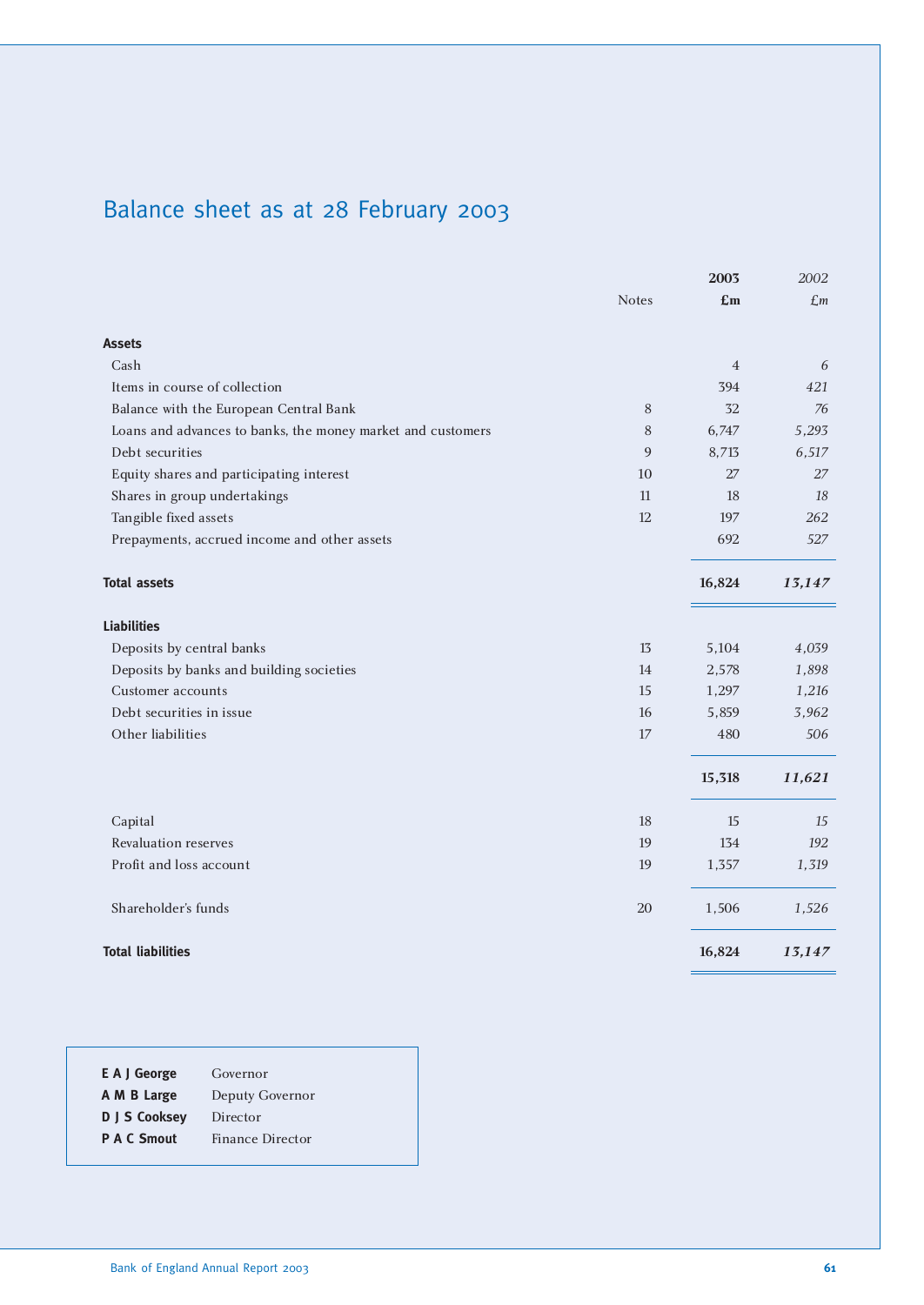# Cash flow statement for the year ended 28 February 2003

|                                                                           | <b>Notes</b> | 2003<br>$\mathbf{E}$ m | 2002<br>$\pounds$ m |
|---------------------------------------------------------------------------|--------------|------------------------|---------------------|
| Net cash inflow/(outflow) from operating activities                       | 21           | 504                    | (487)               |
| Corporation tax paid                                                      |              | (26)                   | (27)                |
| Net (purchases)/sales of premises and equipment                           |              | (2)                    | (1)                 |
| Capital expenditure and financial investment                              | 21           | (2)                    | (1)                 |
|                                                                           |              | 476                    | (515)               |
| Payment to HM Treasury under Section 1(4) of the Bank of England Act 1946 |              | (42)                   | (68)                |
| Increase/(decrease) in cash                                               | 21           | 434                    | (583)               |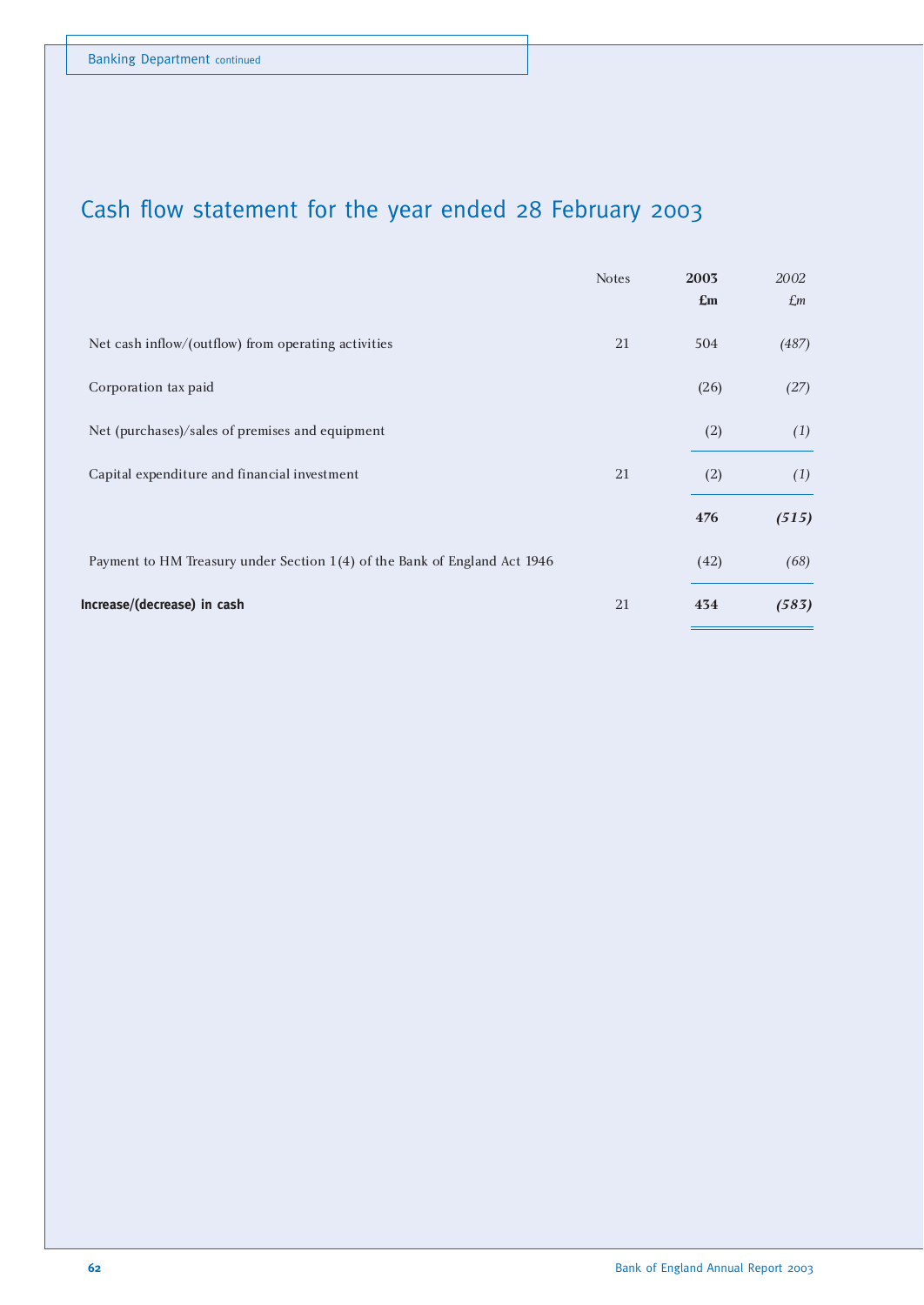## Notes to the Banking Department financial statements

#### **1/ ACCOUNTING POLICIES**

#### **a/ Form of presentation of the financial statements**

Under the Bank of England Act 1998, the Bank, in preparing the financial statements of the Banking Department, is subject to requirements corresponding to the Companies Acts requirements relating to a banking company. The Bank may, however, disregard a requirement to the extent that it considers it appropriate to do so having regard to its functions. The financial statements have, therefore, been prepared so as to present fairly the state of affairs of the Banking Department and its profit, cash flows and total recognised gains and losses and in accordance with the requirements of Section 255 of, and Part 1 of Schedule 9 to, the Companies Act 1985, applicable Accounting Standards in the United Kingdom and Statements of Recommended Accounting Practice issued by the British Bankers' Association in so far as they are appropriate having regard to its functions: that is, in particular, with the limitations explained below.

In exceptional circumstances, as part of its central banking functions, the Bank may act as "lender of last resort" to financial institutions in difficulty in order to prevent a loss of confidence spreading through the financial system as a whole. In some cases, confidence can best be sustained if the Bank's support is disclosed only when conditions giving rise to potentially systemic disturbance have improved. Accordingly, although the financial effects of such operations will be included in the Banking Department's financial statements in the year in which they occur, these financial statements may not explicitly identify the existence of such support. However, the existence of such support will be disclosed in the Annual Report when the need for secrecy or confidentiality has ceased.

As a result, the Bank's financial statements disclose less detail of the constituent elements of the profit and loss account, particularly of interest income and expense and any provisions for bad and doubtful debts, together with consequential restrictions in detailed disclosures in the balance sheet, cash flow statement and the notes to the financial statements than would be required under the Companies Acts and applicable Accounting Standards.

The financial statements have been prepared on the historical cost basis of accounting, modified to include the revaluation of land and buildings. The Bank has adopted the transitional arrangements of FRS 17 (Retirement Benefits), which require supplementary disclosures and these are set out in Note 4. The accounting policies set out below have been applied consistently.

The Bank of England has no branches or operations abroad. The Members of Court consider that the activities of the Banking Department constitute a single business conducted in the United Kingdom and, accordingly, that no further analysis by business unit or geographic segment is appropriate for financial reporting purposes.

#### **b/ Debt securities, equity shares and participating interest**

British government securities and other sterling debt securities are held as investment securities and are stated at cost adjusted for the amortisation of premiums or discounts on a straight-line basis over the period to maturity; income includes the amortisation of premiums or discounts.

The treatment of non-sterling securities of foreign governments or other foreign institutions is described in (c) below.

Reverse repurchase agreements (repos) are accounted for as advances.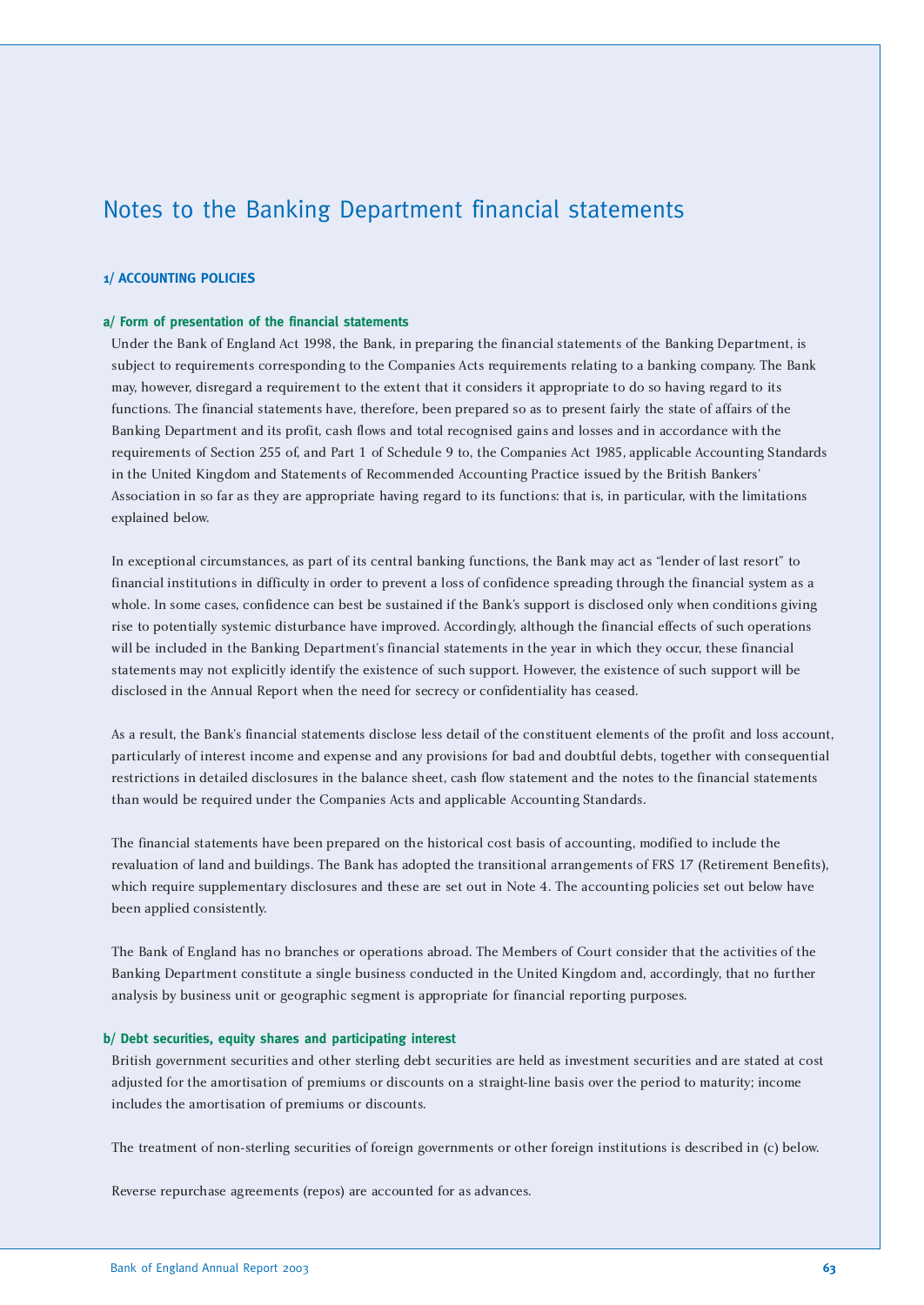Equity shares and the participating interest are held as investments and stated in the balance sheet at cost less any provision for impairment where necessary. The cost of the participating interest in the European Central Bank is its original cost in foreign currency, translated at the exchange rate ruling at the date of acquisition.

#### **c/ Non-sterling securities of foreign governments and other foreign institutions and the matching funding**

Securities of foreign governments or other foreign institutions are held by the Bank as investment securities. These are funded by a combination of currency swaps, and three-year Notes and Bank Bills issued in euro. Some of these securities are used via repo contracts to provide intra-day liquidity to the TARGET settlement system. All these securities are held as investment securities and are recorded at cost, in currency of denomination, adjusted for the amortisation of premiums or discounts on a straight-line basis over the period to maturity. They are translated into sterling at the exchange rate ruling at the balance sheet date.

This portfolio was funded throughout the year by the euro-denominated Notes and Bills, together with currency and interest rate swaps. Accordingly, the Notes, Bills and swaps are treated as hedging the foreign exchange and interest rate exposure of the securities.

Euro Bills are stated at issue proceeds plus accrued interest in euro. They are translated into sterling at the exchange rate ruling at the balance sheet date.

Euro Notes are stated at issue proceeds, adjusted for the amortisation of premiums and discounts on a straight-line basis over the period to maturity. They are translated into sterling at the exchange rate ruling at the balance sheet date. Accrued interest is included in other liabilities.

Any residual net unrealised gain arising from exchange rate movements on this portfolio and the swaps, Bills and Notes used to hedge it is taken to an investment securities revaluation reserve; a net unrealised loss is taken to the profit and loss account.

#### **d/ Financial instruments**

Financial instruments, including interest rate, currency and foreign exchange swaps, are held as part of hedging arrangements for general banking business, the TARGET portfolio and euro-denominated notes as described in (c) above. Such instruments are recorded on an accruals basis to match the cash flows of the relevant hedged items. Foreign exchange swaps used in money market operations are recorded at fair value.

#### **e/ Tangible fixed assets**

The Bank's properties are stated at a professional valuation as at 28 February 2001 plus the cost of subsequent additions and less depreciation. The frequency of professional valuations is three years. In the intervening years, the members of Court consider whether there is any circumstance that would necessitate a significant change to the value at which these properties are carried in the Bank's books. No account is taken of any liability to taxation that could arise if the properties were disposed of at their revalued amounts, except in respect of properties where a binding sale contract has been agreed.

Freehold land is not depreciated. Equipment is stated at cost less depreciation.

Depreciation, on a straight-line basis, is charged as follows:

| Freehold buildings     | over the estimated future lives, which range from ten to twenty-five years |
|------------------------|----------------------------------------------------------------------------|
| Plant within buildings | over periods ranging from five to twenty years                             |
| Computers              | over periods ranging from three to five years                              |
| Other equipment        | over periods ranging from three to twenty years                            |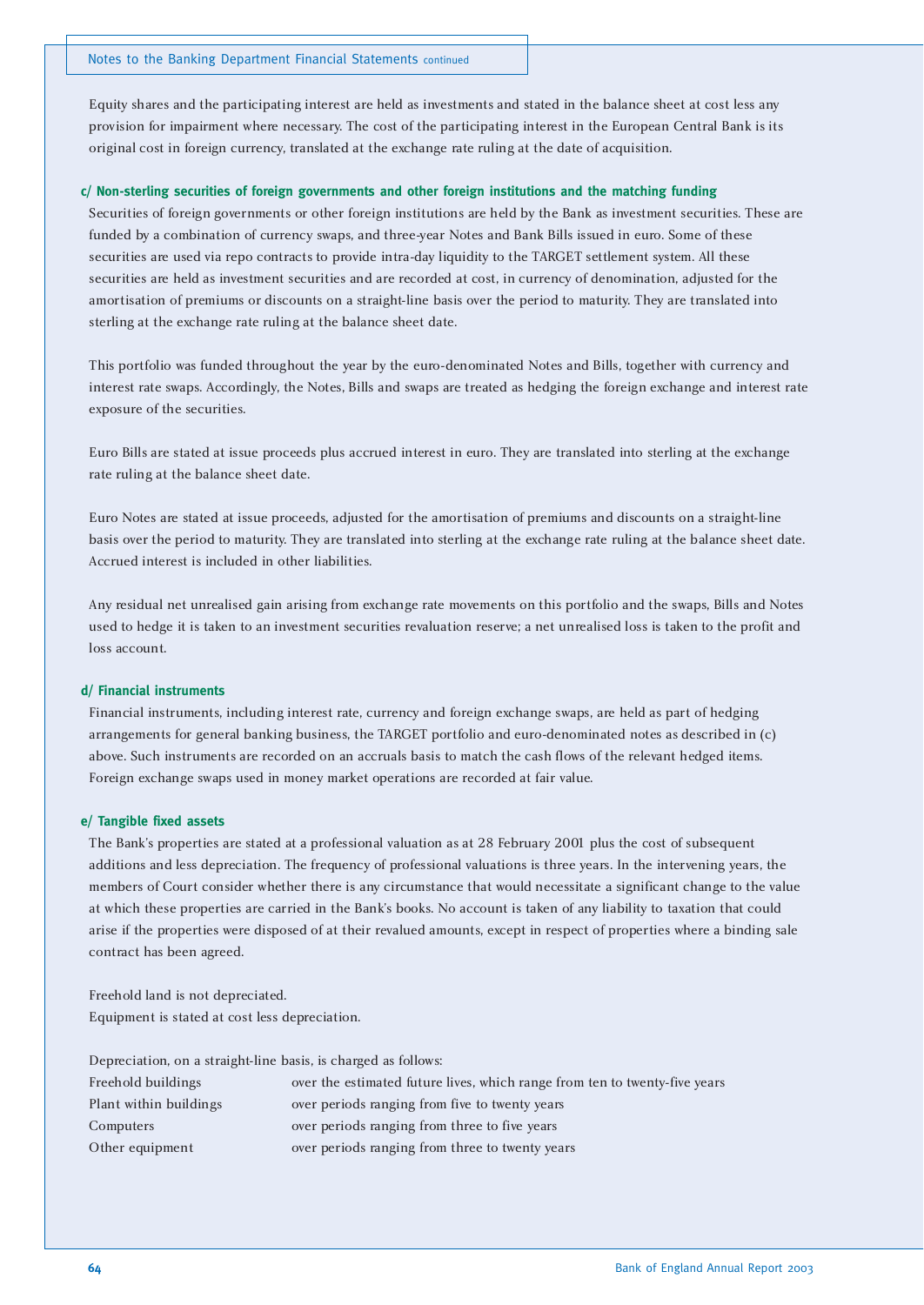#### **f/ Bad and doubtful debts**

Provision for bad and doubtful debts is made as considered necessary having regard to both specific and general factors. The general element arises in relation to existing losses which, although not separately identified, are known from experience to be present in any portfolio of bank advances. Provision made (less amounts released) during the year is charged against profits.

Specific provisions relate to identified advances at risk and are raised when it is considered that recovery of the outstanding balance is in serious doubt. The provision is the amount necessary to reduce the carrying value of the advance to its expected net realisable value including available collateral.

The general provision is reviewed on a regular basis to ensure that it remains appropriate in the context of the perceived risk inherent in the lending portfolio and the prevailing economic climate.

#### **g/ Commitments on behalf of HM Treasury**

Commitments on behalf of HM Treasury in foreign currencies and gold, or on a gold basis, arising in the course of operating the Exchange Equalisation Account, are not included in these financial statements as the Bank is concerned in such transactions only as agent.

#### **h/ Deferred tax**

Deferred tax is provided, at the estimated rates at which future taxation will become payable, on all material timing differences, and on property revaluations where there is a binding sale contract. Deferred tax balances are not discounted.

#### **i/ Group undertakings**

Shares in group undertakings are stated in the balance sheet at cost less provision for permanent impairment in value. Dividends from group undertakings are included as income when declared.

#### **j/ Leasing**

Operating lease rentals are charged to the profit and loss account on a straight-line basis over the period to which they relate.

#### **k/ Retirement benefits**

The cost of pensions is assessed in accordance with the advice of an independent actuary and accounted for on the basis of charging the cost to the profit and loss account, on a systematic basis, over the employees' service lives using the projected unit method. Variations from the regular cost are spread over the remaining service lives of the members of the scheme.

Other post-retirement benefits, principally healthcare for certain pensioners, are accounted for on a basis similar to that used to account for pension obligations. A deferred tax asset has been recognised in full in respect of this liability under UITF 6.

Additional disclosures are made under the transitional arrangements of FRS 17.

#### **l/ Foreign currency translation**

Monetary assets and liabilities denominated in foreign currencies are translated into sterling at the exchange rates ruling at the balance sheet date. Other assets denominated in foreign currency, namely equity shares and participating interests when held for the long term are stated at cost, being the sterling equivalent of the foreign currency at the date of acquisition of the asset. Income and expenditure are translated into sterling at the exchange rate ruling at the time of the transaction.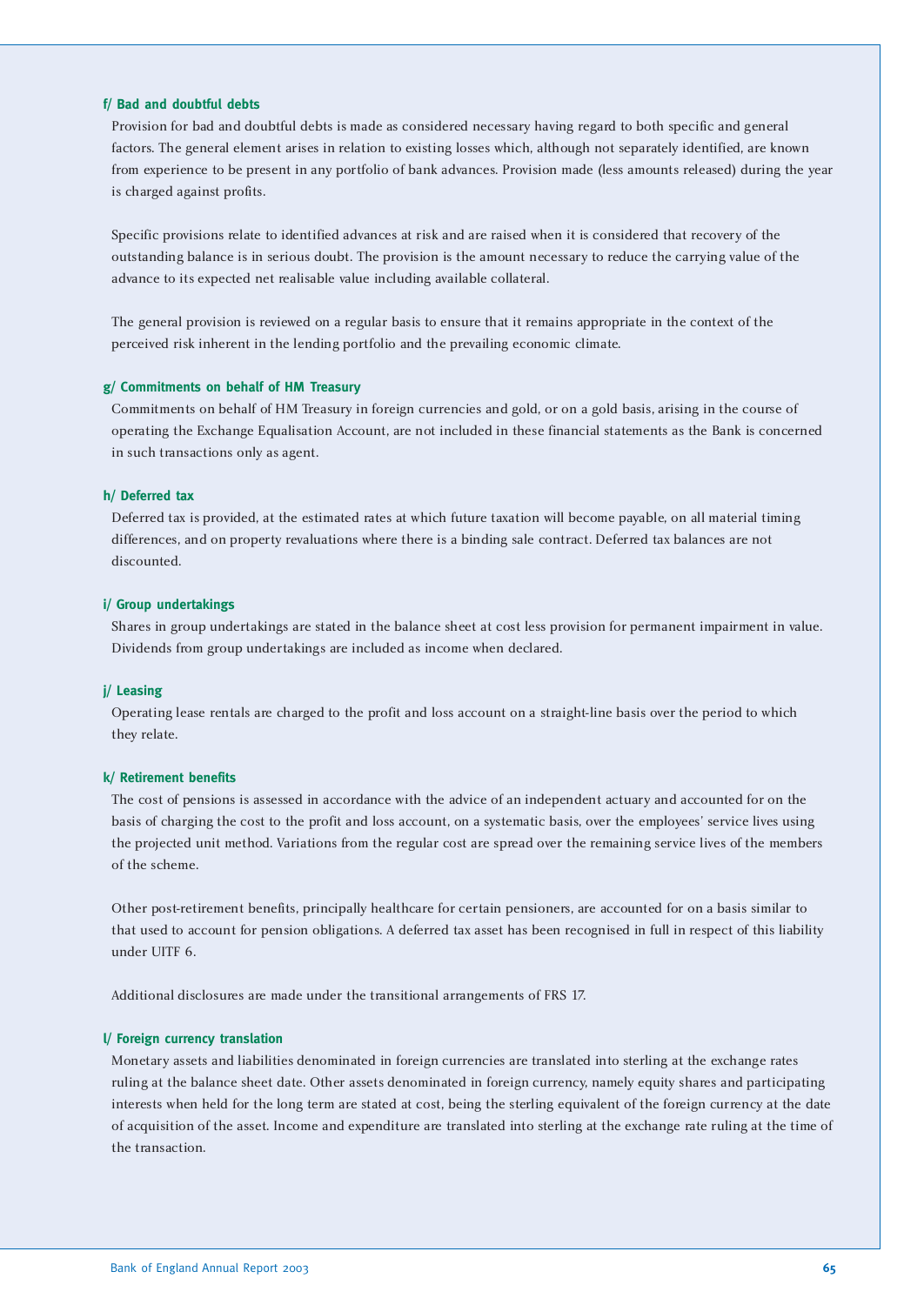#### **2/ PROFIT AFTER PROVISIONS AND BEFORE TAX**

#### **a/ Profit after provisions and before tax is stated after:**

|                                                             | 2003           | 2002          |
|-------------------------------------------------------------|----------------|---------------|
|                                                             | $\mathbf{E}$ m | $\pounds$ m   |
|                                                             |                |               |
| Staff costs (inc. Governors and Executive Directors):<br>i/ |                |               |
| - wages and salaries                                        | 81             | 80            |
| - social security costs                                     | 7              | 7             |
| - pension costs and other post-retirement benefits          | 13             | 15            |
| - pension and other costs of past severance schemes         | 17             | 9             |
|                                                             |                |               |
| ii/ Income:                                                 |                |               |
| - charges for services to HM Government, including charges  |                |               |
| to the Issue Department in respect of the Note Issue        | 66             | 65            |
| - rents                                                     |                | $\mathcal{I}$ |
|                                                             |                |               |
| iii/ Charges:                                               |                |               |
| - operating lease rentals: property                         | 2              | 2             |
| equipment                                                   | 1              | $\mathcal{I}$ |
| - depreciation of premises and equipment                    | 15             | 16            |
| - legal fees                                                | 14             | 6             |
|                                                             |                |               |

More details of the Bank's operations during the year are given in the Annual Report.

#### **b/ Fees paid to the auditors:**

|                                                | 2003    |       | 2002    |        |
|------------------------------------------------|---------|-------|---------|--------|
|                                                | £       | $\%$  | £       | %      |
| Audit of the Bank's accounts                   | 165,000 | 33%   | 135,000 | 32%    |
| Audits of the accounts of subsidiary companies |         |       |         |        |
| that are not consolidated                      | 8,000   | $2\%$ | 11,000  | 3%     |
| Further assurance services:                    |         |       |         |        |
| - Review of controls on payments systems       | 125,000 | 25%   | 150,000 | 35%    |
| - Other assurance services                     | 106,000 | 22%   | 72,000  | $17\%$ |
| Sub-total for assurance services               | 404,000 | 82%   | 368,000 | 87%    |
| Tax advisory services                          | 19,000  | $4\%$ | 8,000   | $2\%$  |
| Other non-audit services:                      |         |       |         |        |
| - Acting as liquidator of Minories Finance Ltd | 47,000  | 10%   | 10,000  | 3%     |
| - Other services                               | 22,000  | $4\%$ | 37,000  | 8%     |
| <b>Total</b>                                   | 492,000 | 100%  | 423,000 | 100%   |
| Of which borne by the Bank                     | 437,000 |       | 402,000 |        |
| Borne by subsidiaries                          | 55,000  |       | 21,000  |        |

The figures shown in the above table include fees paid both to PricewaterhouseCoopers and PricewaterhouseCoopers LLP. In addition, these firms received £46,000 *(2002 £33,000)* for their work as auditors of the Bank's pension funds. These fees were borne by the respective funds.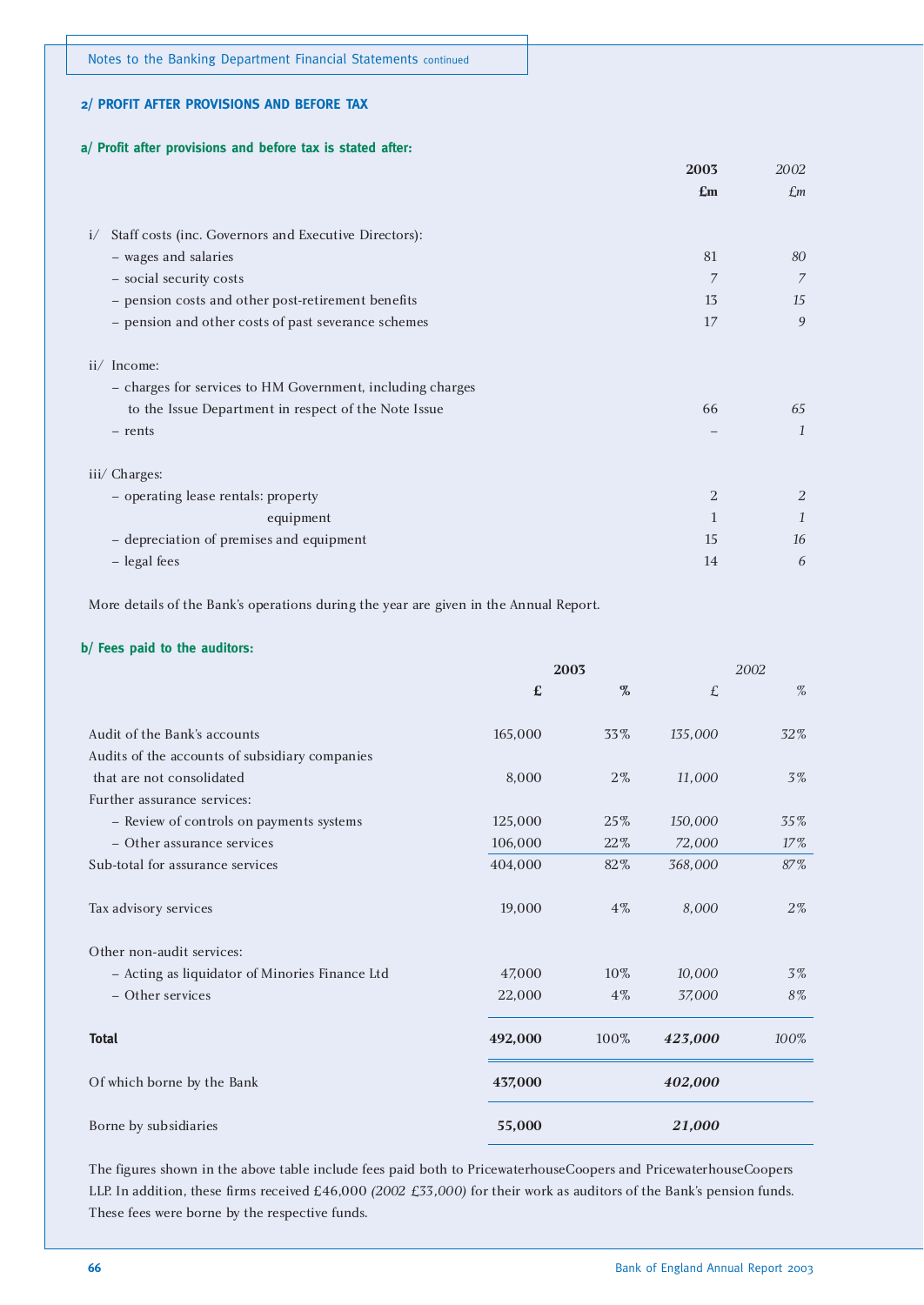The Bank's policy is to use its auditors for non-audit work only where it does not impact on the auditors' independence, and it is either appropriate to do so in the light of their expertise and experience of the Bank and the nature of the work being performed, or where they are selected on a competitive basis. All such work is notified to the Finance Director or the Deputy Governor, Financial Stability, so that it can be assessed if it is appropriate, on both financial and independence grounds. The Chairman of the Audit Committee will be notified of major items before work commences. The Audit Committee also receives a breakdown of all such fees.

#### **c/ Note of historical cost profits and losses for the year ended 28 February 2003**

| 2003                      | 2002           |
|---------------------------|----------------|
| $\mathbf{f}_{\mathbf{m}}$ | $\mathcal{L}m$ |
|                           |                |
| 89                        | 103            |
| $\overline{4}$            | 6              |
|                           |                |
| 5                         | $\overline{A}$ |
| 98                        | <b>114</b>     |
| 43                        | 53             |
|                           |                |

#### **3/ EMOLUMENTS OF GOVERNORS AND DIRECTORS**

| 2002    |
|---------|
| £       |
|         |
| 742,457 |
| 794     |
| 743.251 |
|         |

Full information on the remuneration (including pension arrangements) of the Members of Court (including the highest-paid Member of Court) is given in the Remuneration Report on pages 43 to 46.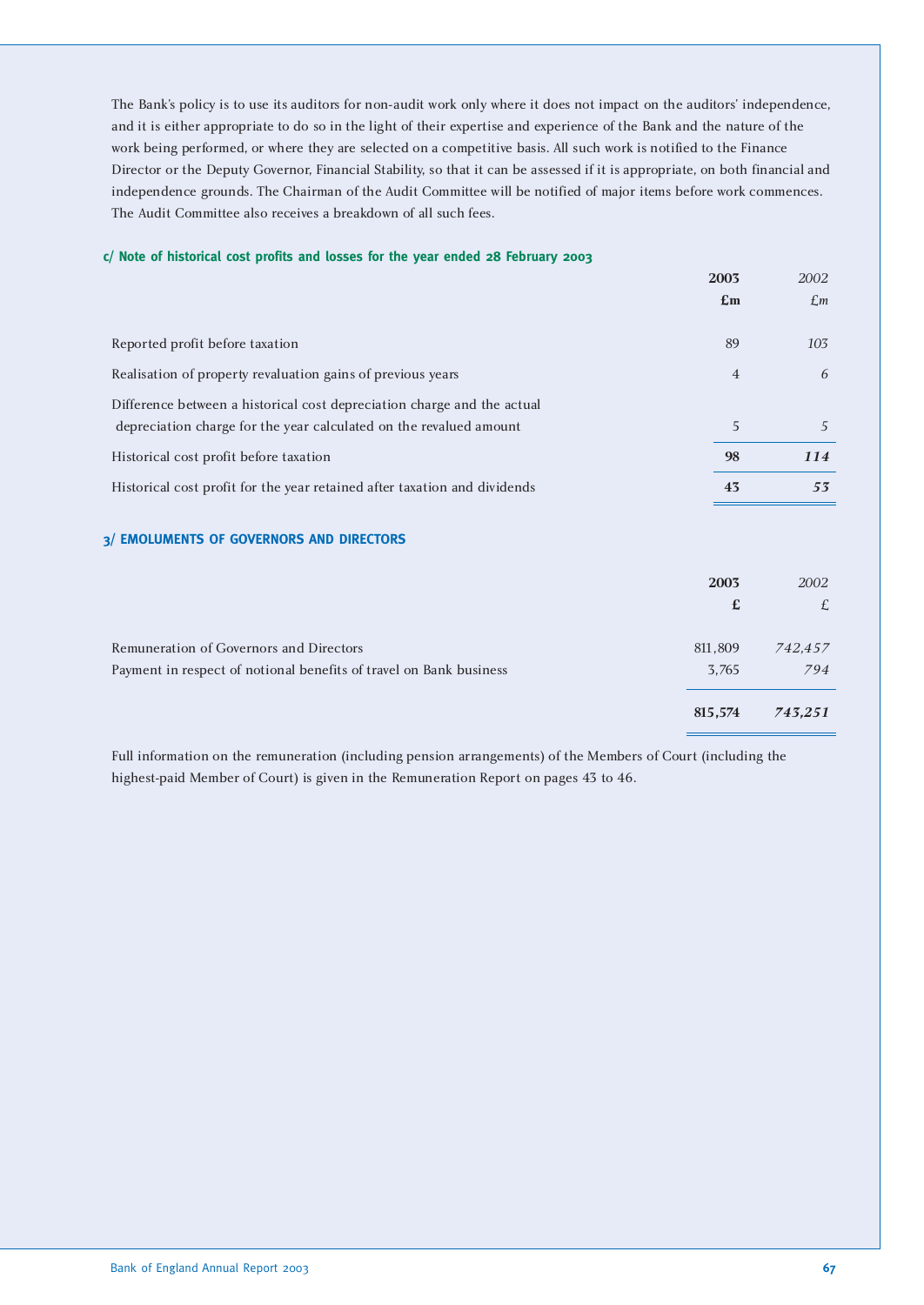#### **4/ PENSION COSTS AND OTHER POST-RETIREMENT BENEFITS**

In the preparation of their valuations referred to in this note, the actuaries have used the assumptions indicated, which Members of Court have accepted for the purposes of accounting and disclosure.

#### **a/ Pension costs and other post-retirement benefits in the financial statements**

The Bank operates defined benefit pension schemes providing benefits based on final pensionable pay. The assets of the schemes are held separately by the Bank in independent trustee-administered funds. The Bank also provides other post-retirement benefits, principally healthcare, for certain pensioners.

The main pension scheme, the Bank of England Pension Fund, is valued every three years by an independent qualified actuary with interim reviews in the intervening years. The latest available actuarial valuation was as at 28 February 2002; it used the projected unit method, and showed that the fund was in surplus, in that the actuarial value of the Fund's assets at 28 February 2002 represented 112% of the benefits that had accrued to members at that date, after allowing for future increases in earnings and pensions in payment. (The interim review showed a broadly similar funding position as at 28 February 2003). The market value of the Fund's assets at 28 February 2002 was £1,611 million and the required future service contribution rate for the year to 28 February 2003 was 27.2% *(2002 23.3%)* of pensionable earnings. The principal assumptions used in the valuation were that, over the long term, the return on new investments would exceed the rate of increase in salaries by 2.25% p.a. and the rate of increase in pensions by 4.0% p.a. It was also assumed that the equity dividend growth would exceed the rate of future pension increases by 1.0% p.a. The rate of inflation used in the valuation was the Bank's target rate of 2.5%. In computing the pension cost for the profit and loss account, the actuarial surplus is being spread over the average remaining service lives of the current employees, which is assessed at 12 years.

Given the volatility in the equity markets over the past year, the Bank has made a contribution of 10% in respect of the year ending 28 February 2004 and intends to contribute at this rate for the period until the next valuation.

The other post-retirement benefits are unfunded and provision, based on actuarial advice, is made for the liability in the financial statements. The principal assumption used in determining the required provision was that the rate of increase in medical costs would exceed the rate of inflation by 3%.

£4 million *(2002 £nil)*, representing the excess of the cost over the pension amounts funded, is included in other liabilities. £121 million *(2002 £118 million)* representing the provision in respect of other post-retirement benefits is included in other liabilities. The total cost of all post-retirement benefits for the year was £13 million *(2002 £15 million)*.

#### **b/ Redundancy provisions**

As part of redundancy arrangements with staff, the Bank may give enhanced pension entitlement in the form of added years' service or early pension rights. The costs of such benefits cannot be charged to the pension fund. The costs are therefore borne in the Bank's accounts. Provision is made for the costs of these benefits at the time the redundancy offer is announced based on actuarial advice. The provisions (a separate one is made in respect of each offer) are revalued by the actuary every three years with the latest being in 2002, using the same assumptions as for the pension fund. Interest is added to the provisions at inflation plus 4% on the advice of the actuary. The cost for the year was £17 million *(2002 £9 million)*. Total provisions at 28 February 2003 were £49 million *(2002 £40 million)*.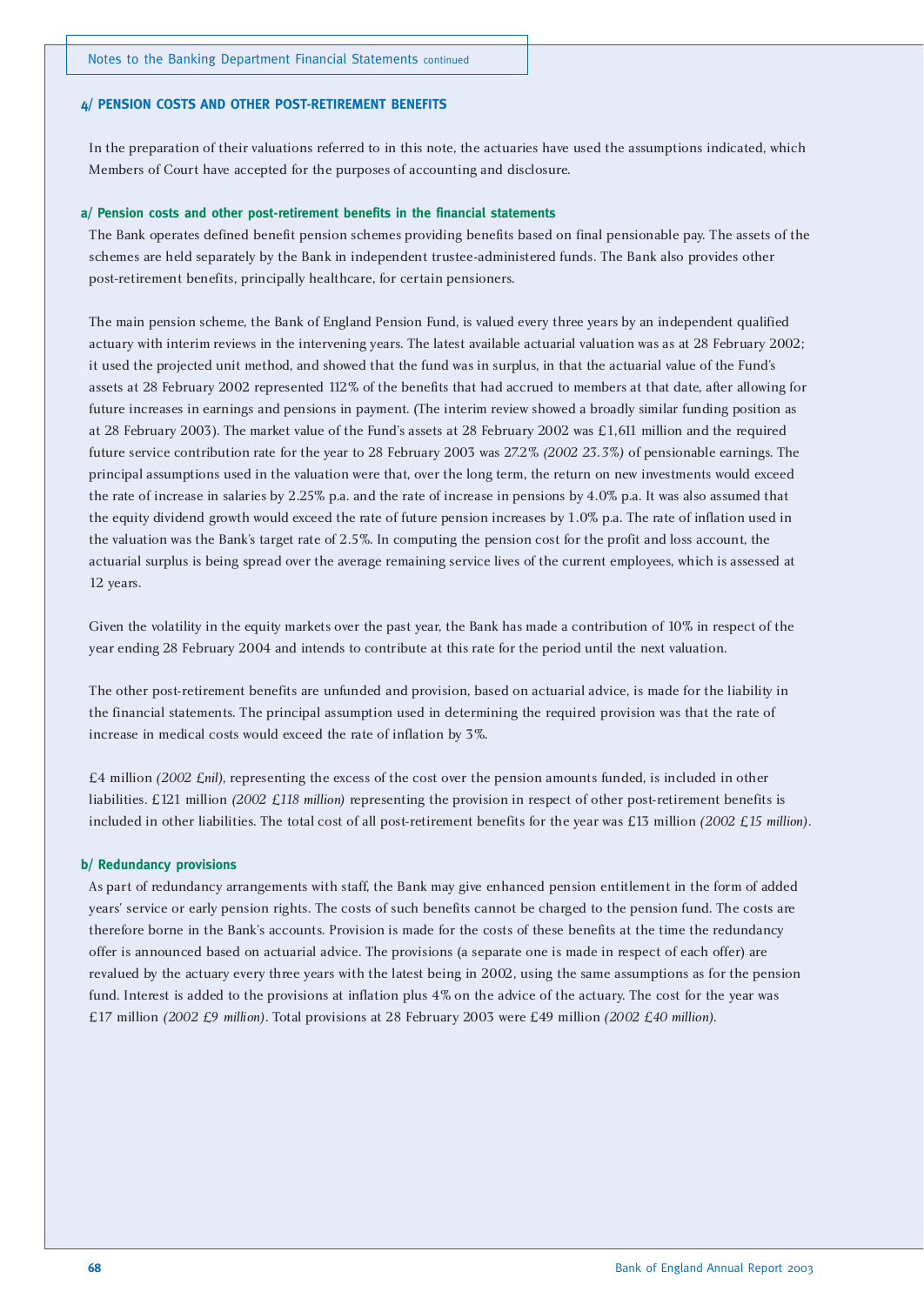#### **c/ Additional information required by FRS 17 is as follows**

The Bank accounts for pensions in accordance with SSAP 24. FRS 17 'Retirement Benefits' will change the basis of accounting for pensions and other post-retirement benefits. It requires certain disclosures in the periods prior to adoption.

The financial assumptions used to calculate scheme liabilities on a FRS 17 basis were:

|                                         | 2003 | 2002 |
|-----------------------------------------|------|------|
|                                         | $\%$ | $\%$ |
|                                         |      |      |
| Rate of increase in salaries            | 4.3  | 4.3  |
| Rate of increase in pensions in payment | 2.5  | 2.5  |
| Discount rate applied to liabilities    | 5.3  | 5.8  |
| Inflation assumption                    | 2.5  | 2.5  |

The assets in the scheme and the expected rate of return were:

|                                        | 2003           |                | 2002           |                 |
|----------------------------------------|----------------|----------------|----------------|-----------------|
|                                        | Long-term      |                | Long-term      |                 |
|                                        | rate of return |                | rate of return |                 |
|                                        | expected       | Value          | expected       | Value           |
|                                        | $\%$           | $\mathbf{E}$ m |                | $\mathcal{L}$ m |
|                                        |                |                |                |                 |
| Equities                               | 8.8            | 958            | 7.9            | 1,267           |
| <b>Bonds</b>                           | 4.6            | 203            | 5.0            | 226             |
| Properties                             | 7.0            | 96             | 6.9            | 110             |
| Cash and other assets                  | 4.0            | 19             | 4.6            | 31              |
| Total market value of investments      | 7.9            | 1,276          | 7.4            | 1,634           |
| Present value of scheme liabilities    |                | 1,569          |                | 1,428           |
| (Deficit)/surplus in the scheme:       |                | (293)          |                | 206             |
| Related deferred tax asset/(liability) |                | 88             |                | (61)            |
| Net pension (liability)/asset          |                | (205)          |                | 145             |

Other post-retirement benefits, calculated under FRS 17 using the above assumptions, together with a medical claims escalation rate of 5.6% would be £72 million *(2002 £65 million)*, with an associated deferred tax asset of £22 million *(2002 £20 million)*. The charge to the profit and loss account in respect of these would be £4 million and a loss of £5 million recognised in the Statement of Total Recognised Gains and Losses. The provisions for redundancy-related pension costs arising under (b) above, if calculated according to the requirements of FRS 17, would amount to £57 million *(2002 £48 million)* with an associated deferred tax asset of £17 million *(2002 £14 million)*. The charge to the profit and loss account in respect of these would be £9 million and a gain of £1 million recognised in the Statement of Total Recognised Gains and Losses. The reduction in the provision for other post-retirement benefits under FRS 17 is due to the discount rate, as now prescribed by the Standard, differing from that considered appropriate under current accounting requirements.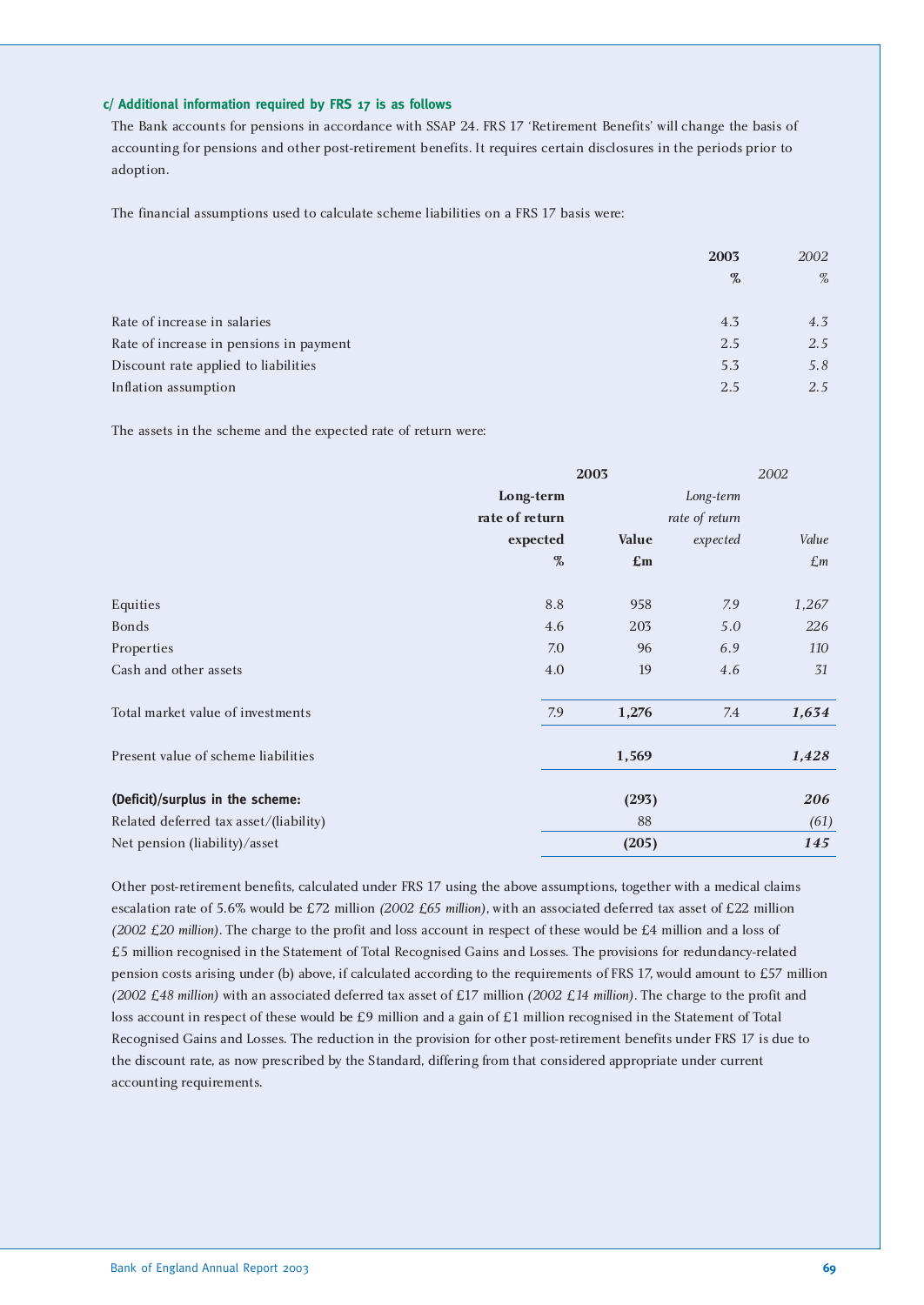#### **Analysis of the amount chargeable to operating profit:**

|                               | 2003                      |
|-------------------------------|---------------------------|
|                               | $\mathbf{f}_{\mathbf{m}}$ |
| Current service cost          | 22                        |
| Past service cost             | $\mathcal{L}$             |
| <b>Total operating charge</b> | 24                        |
|                               |                           |

#### **Analysis of the amount recognisable in income:**

|                                          | 2003           |
|------------------------------------------|----------------|
|                                          | $\mathbf{E}$ m |
| Expected return on pension scheme assets | 118            |
| Interest on pension scheme liabilities   | (80)           |
| Net return                               | 38             |

#### **Analysis of the amount recognisable in the Statement of Total Recognised Gains and Losses:**

|                                                                                 | 2003  |
|---------------------------------------------------------------------------------|-------|
|                                                                                 | Em    |
| Actual return, less expected return on pension scheme assets                    | (401) |
| Experience gains and losses arising on the scheme liabilities                   | 12.   |
| Changes in assumptions underlying the present value of the scheme liabilities   | (124) |
| Actuarial loss recognised in the Statement of Total Recognised Gains and Losses | (513) |

#### **Movement in surplus/(deficit) during year:**

|                                            | 200J           |
|--------------------------------------------|----------------|
|                                            | $\mathbf{E}$ m |
| Surplus in scheme at beginning of year     | 206            |
| Movement in year:                          |                |
| - Curent service cost                      | (22)           |
| - Past service cost                        | (2)            |
| - Other finance income                     | 38             |
| - Actuarial loss                           | (513)          |
| (Deficit)/surplus in scheme at end of year | (293)          |
|                                            |                |

#### **History of experience gains and losses:**

|                                                                             | 2003                      |
|-----------------------------------------------------------------------------|---------------------------|
|                                                                             | $\mathbf{f}_{\mathbf{m}}$ |
| Difference between the expected and the actual return on scheme assets      | (401)                     |
| Percentage of the scheme's assets                                           | 32%                       |
| Experience gains on scheme liabilities                                      | 12                        |
| Percentage of the present value of the scheme's liabilities                 | $1\%$                     |
| Total loss recognised in the Statement of Total Recognised Gains and Losses | (513)                     |
| Percentage of the present value of the scheme's liabilities                 | 33%                       |

**2003**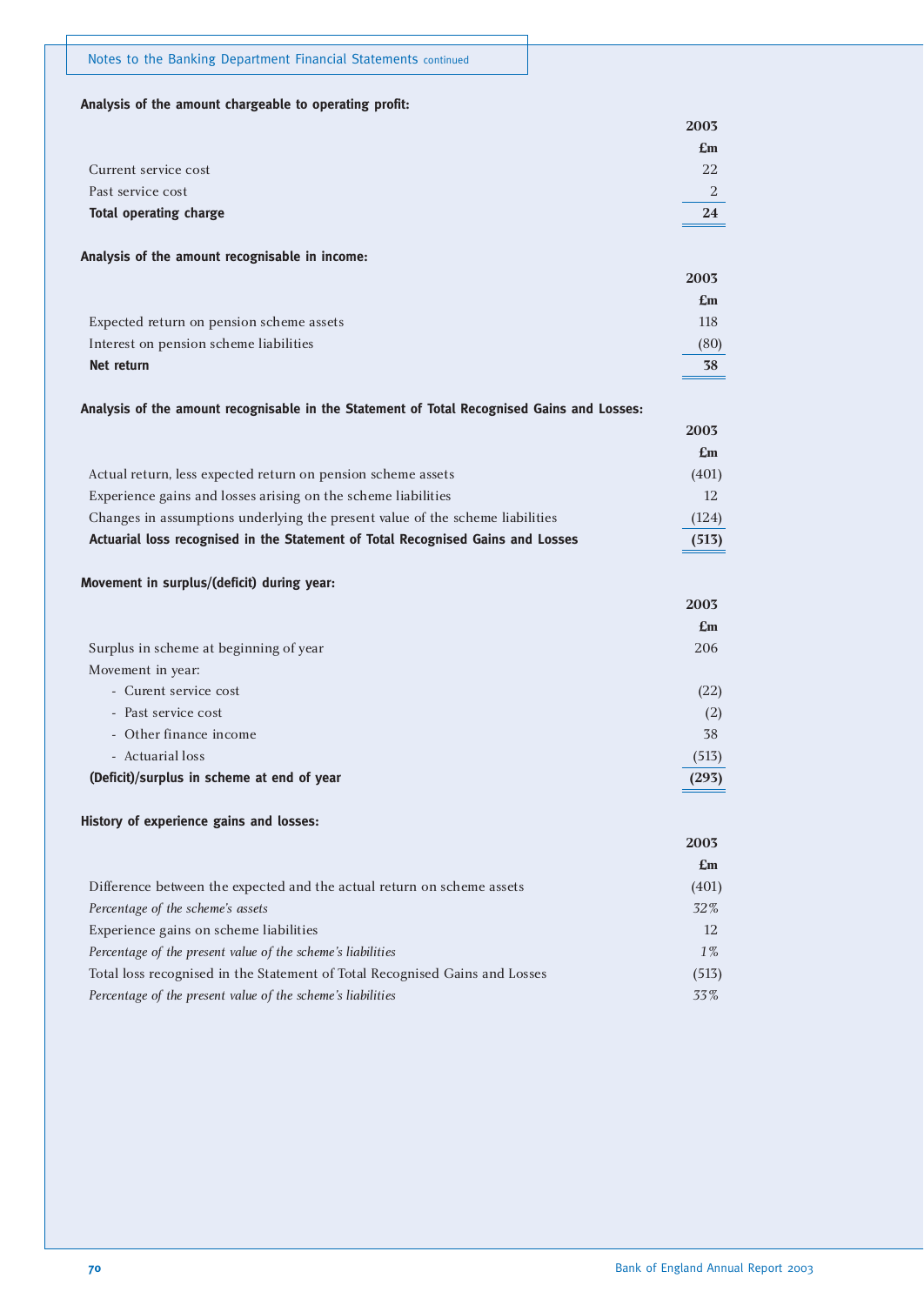If these amounts had been recognised in the financial statements, the assets, liabilities and profit and loss reserve at 28 February 2003 would have been as follows:

|                                                                                  | 2003   | 2002   |
|----------------------------------------------------------------------------------|--------|--------|
|                                                                                  | £m     | £m     |
| Assets excluding pension asset                                                   | 16,824 | 13,147 |
| Less deferred tax asset (in other assets)                                        | (29)   | (21)   |
|                                                                                  | 16,795 | 13,126 |
| Pension assets (net of deferred tax)                                             |        | 145    |
| Total assets including pension asset                                             | 16,795 | 13,271 |
| Total liabilities excluding shareholder's funds per balance sheet                | 15,318 | 11,621 |
| Less provisions already made for unfunded post-retirement                        |        |        |
| benefits and redundancy costs                                                    | (170)  | (158)  |
| Pension balance under SSAP 24                                                    | (4)    |        |
| Deferred tax other than in respect of post-retirement assets and liabilities     | 23     | 27     |
|                                                                                  | 15,167 | 11,490 |
| Unfunded post-retirement and redundancy liability                                |        |        |
| under FRS 17 (net of deferred tax)                                               | 90     | 78     |
| Pension liabilities (net of deferred tax)                                        | 205    |        |
| Total liabilities including pension liabilities                                  | 15,462 | 11,568 |
| Profit and loss account per balance sheet                                        | 1,357  | 1,319  |
| Add pension balance under SSAP 24 (net of deferred tax)                          | 3      |        |
| Add provisions made for unfunded post-retirement benefits (net of deferred tax)  | 119    | 111    |
|                                                                                  | 1,479  | 1,430  |
| Pension reserve                                                                  | (295)  | 66     |
| Profit and loss account                                                          | 1,184  | 1,496  |
| Share capital                                                                    | 15     | 15     |
| Revaluation reserve                                                              | 134    | 192    |
| Total liabilities and shareholder's funds including pension reserve under FRS 17 | 16,795 | 13,271 |

|                   | 2003<br>E <sub>m</sub> | 2002<br>$\pounds$ m |
|-------------------|------------------------|---------------------|
| Payable 5 April   | 16                     | 21                  |
| Payable 5 October | 18                     | 21                  |
|                   |                        |                     |
|                   | 34                     | 42                  |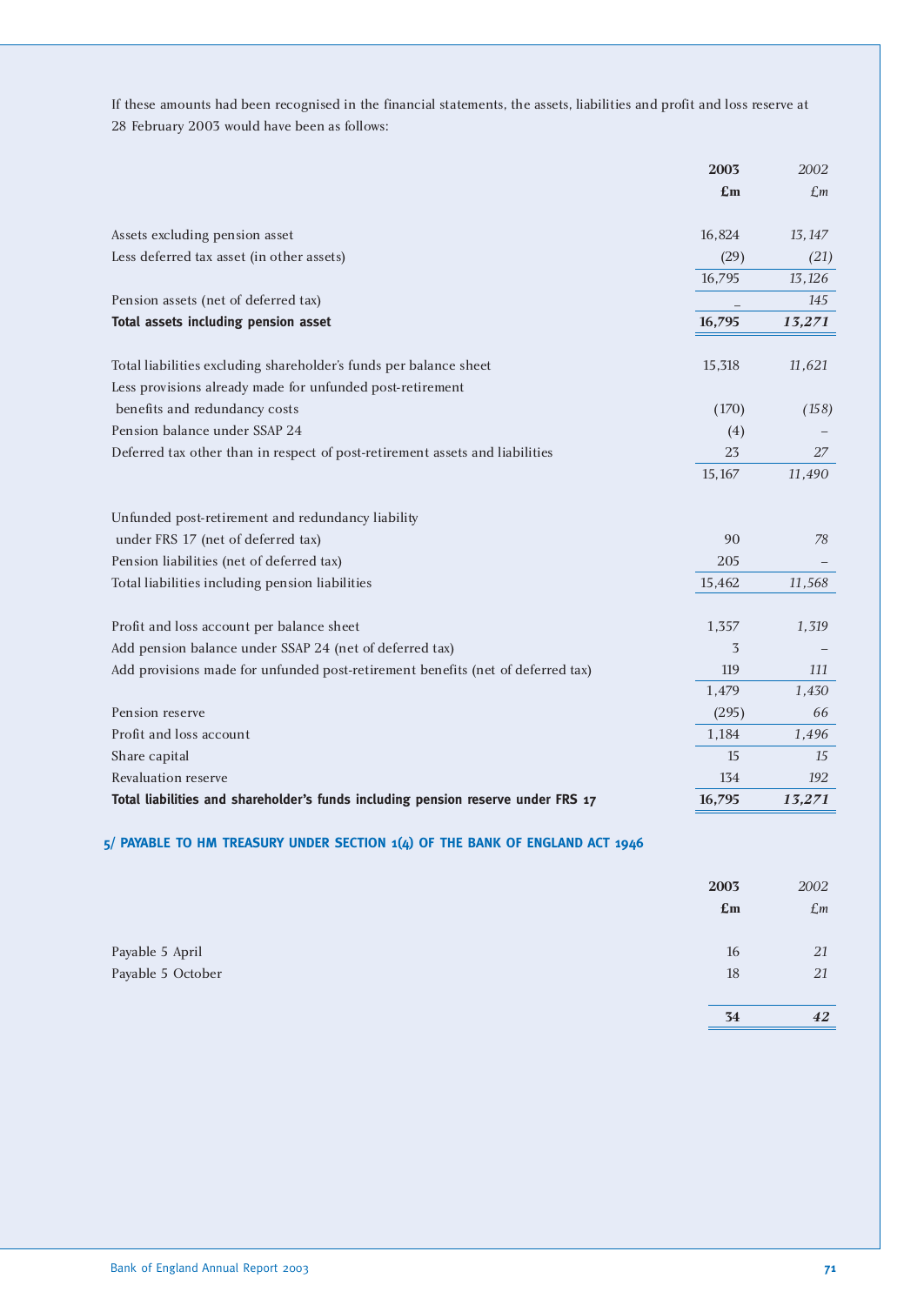#### **6/ TAX ON PROFIT ON ORDINARY ACTIVITIES**

|                                                         | 2003           | 2002            |
|---------------------------------------------------------|----------------|-----------------|
|                                                         | $\mathbf{E}$ m | $\mathcal{L}$ m |
| UK corporation tax at an average rate of 30% (2002 30%) | 28             | 25              |
| Prior year - corporation tax                            | 1              | (1)             |
| Deferred taxation                                       | (8)            | (5)             |
|                                                         | 21             | 19              |

The charge for taxation is computed on the residual profit on ordinary activities after deduction of the amount payable to HM Treasury. The current tax liability of £15 million *(2002 £13 million)* is included in other liabilities.

A reconciliation of the reported current tax charge for the year to the charge that would result from applying the standard UK corporation tax rate to profit before tax is given below:

|                                                                                        | 2003                      | 2002 |
|----------------------------------------------------------------------------------------|---------------------------|------|
|                                                                                        | $\mathbf{f}_{\mathbf{m}}$ | £m   |
| Profit on ordinary activities before tax and after dividend                            | 55                        | 61   |
| Profit on ordinary activities multiplied by standard rate of UK corporation tax of 30% | 16                        | 18   |
| Depreciation in excess of capital allowances                                           | $\overline{2}$            |      |
| Post-retirement cost not allowable in year                                             | $\overline{2}$            | 5    |
| Other disallowables                                                                    | 8                         | 2    |
| Income from subsidiaries                                                               |                           | (1)  |
| Current tax charge for period                                                          | 28                        | 25   |

The deferred tax asset of £29 million *(2002 £21 million)*, included in other assets, is made up as follows:

|                                                                  | 2003<br>£m     | 2002<br>$\mathcal{L}$ m |
|------------------------------------------------------------------|----------------|-------------------------|
|                                                                  |                |                         |
| Accelerated capital allowances                                   | $\sqrt{2}$     | 2                       |
| Other timing differences                                         | (31)           | (23)                    |
|                                                                  | (29)           | (21)                    |
| The movement on the balance for deferred taxation is as follows: |                |                         |
|                                                                  | $\mathbf{E}$ m |                         |
| At 1 March 2002                                                  | (21)           |                         |
| Profit and loss account                                          | (8)            |                         |
| At 28 February 2003                                              | (29)           |                         |
|                                                                  |                |                         |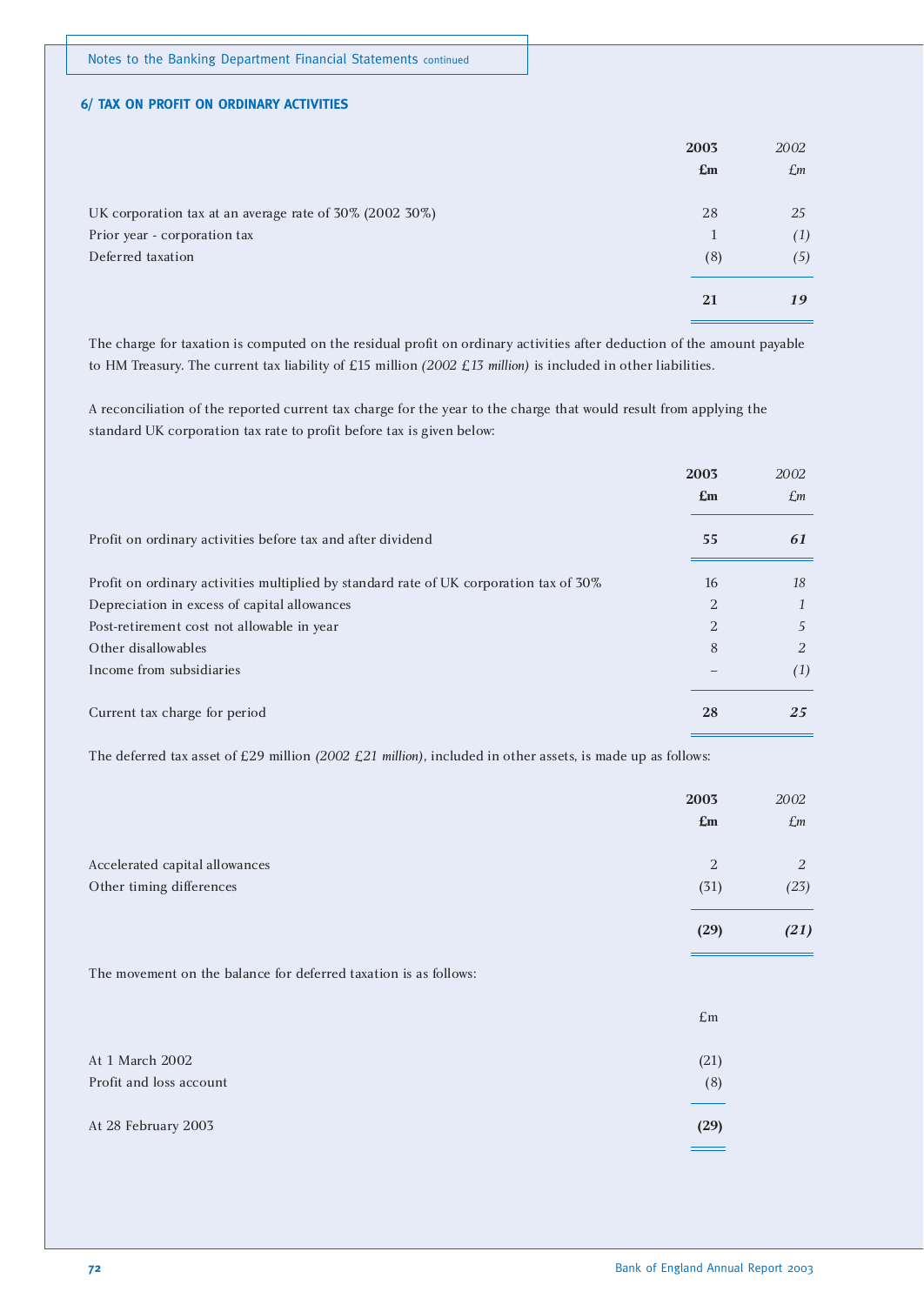No material tax liability would arise if the properties were sold at their current book values. Where fair values of certain financial instruments are disclosed but not recognised, tax estimated at £86 million *(2002 £39 million)* would be payable if the instruments were sold at these values.

#### **7/ ASSETS AND LIABILITIES**

#### **a/ Sterling/non-sterling analysis of assets and liabilities**

|                                               | 2003                      | 2002            |
|-----------------------------------------------|---------------------------|-----------------|
|                                               | $\mathbf{f}_{\mathbf{m}}$ | $\mathcal{L}$ m |
|                                               |                           |                 |
| Assets:                                       |                           |                 |
| Denominated in sterling                       | 5,467                     | 5,109           |
| Denominated in currencies other than sterling | 11,357                    | 8,038           |
|                                               |                           |                 |
|                                               | 16,824                    | 13,147          |
|                                               |                           |                 |
| Liabilities:                                  |                           |                 |
| Denominated in sterling                       | 6,139                     | 5,945           |
| Denominated in currencies other than sterling | 10,685                    | 7,202           |
|                                               | 16,824                    | 13,147          |

An analysis by currency of the assets and liabilities denominated in foreign currency is given in table (d) below. Major movements in the balance sheet are described on page 48 of the Annual Report.

#### **b/ Derivatives and other financial instruments**

The Bank may use foreign exchange swaps as a technique for its open market operations or as hedges for currency exposure in the deposit book. The Bank also uses currency, foreign exchange and interest rate swaps to hedge the foreign currency denominated securities (including those held in relation to TARGET), financed via Euro Bills and the Euro Note issue. Further information about the Bank's use of financial instruments and the management of the associated risks is given in the Report from Members of Court. In particular, market risk is covered on pages 52 to 54. The effect of these instruments is included in the interest rate repricing and currency analysis tables. These tables include short-term debtors and creditors.

#### **c/ Interest rate repricing**

The following table summarises the Bank's interest rate exposure in the form of an interest rate repricing table. This shows when the interest rate earned or charged on assets and liabilities can change. The table can therefore be used as the basis for an assessment of the sensitivity of the Bank's net income to interest rate movements.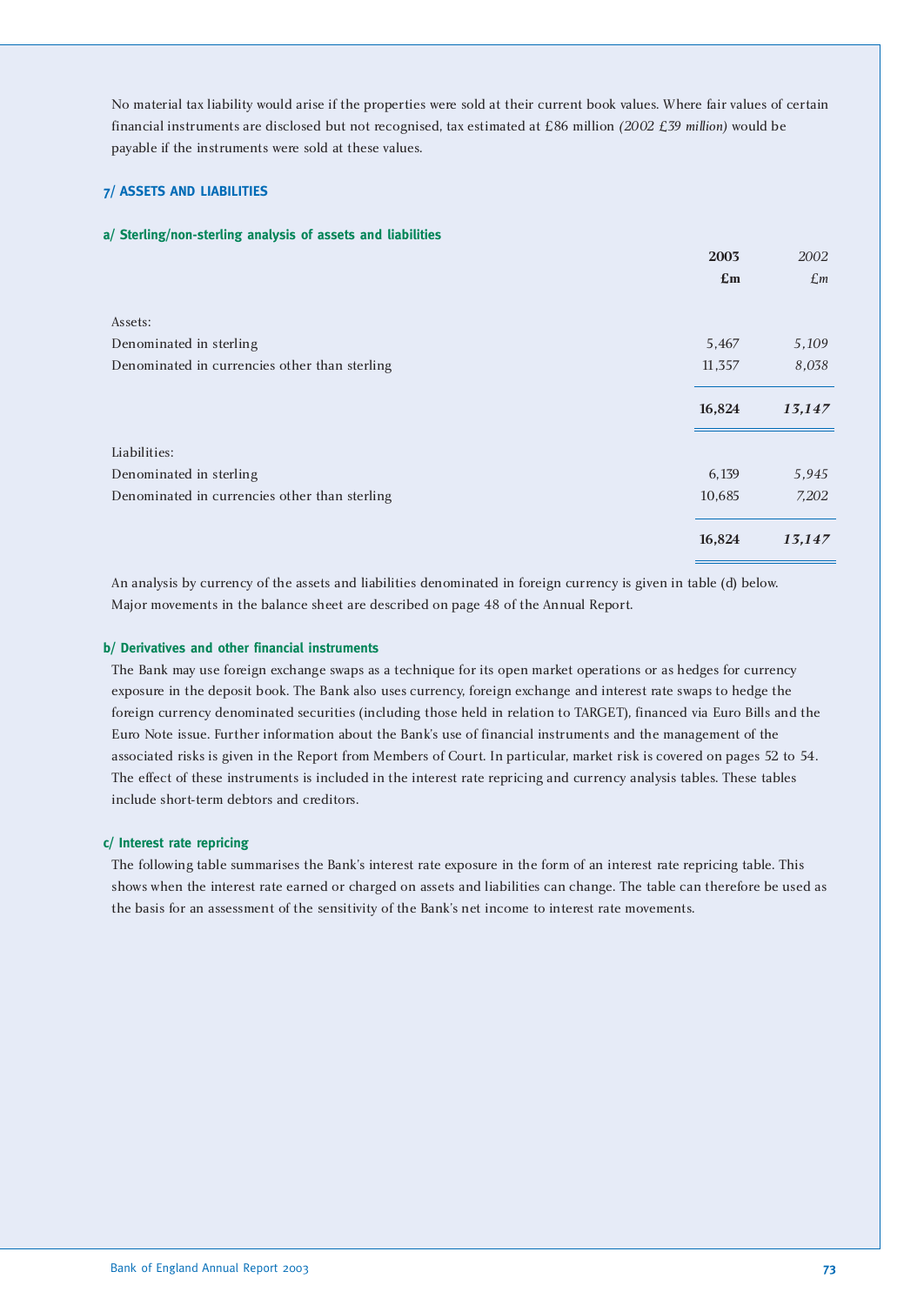| Year ended 28 February 2003  |                              |                                               |                                               |                                             |            |                                   |              |
|------------------------------|------------------------------|-----------------------------------------------|-----------------------------------------------|---------------------------------------------|------------|-----------------------------------|--------------|
|                              | Not more<br>than<br>3 months | More than<br>3 months<br>but not<br>more than | More than<br>6 months<br>but not<br>more than | More than<br>1 year<br>but not<br>more than | 5 years    | More than Non-interest<br>bearing | <b>Total</b> |
|                              | £m                           | 6 months<br>£m                                | 1 year<br>£m                                  | 5 years<br>£m                               | £m         | £m                                | £m           |
| Assets:                      |                              |                                               |                                               |                                             |            |                                   |              |
| <b>Balance with European</b> |                              |                                               |                                               |                                             |            |                                   |              |
| Central Bank                 | 32                           |                                               |                                               |                                             |            |                                   | 32           |
| Loans and advances to        |                              |                                               |                                               |                                             |            |                                   |              |
| banks, the money market      |                              |                                               |                                               |                                             |            |                                   |              |
| and customers                | 3,223                        | 1,725                                         | 1,782                                         | $\overline{2}$                              | $\sqrt{2}$ | 13                                | 6,747        |
| Debt securities (sterling)   |                              |                                               |                                               |                                             |            |                                   |              |
| and equity shares            |                              |                                               | 68                                            | 584                                         | 2,175      | 27                                | 2,854        |
| Debt securities              |                              |                                               |                                               |                                             |            |                                   |              |
| (foreign currency)           |                              |                                               | 731                                           | 5,156                                       |            |                                   | 5,887        |
| Other assets:-               |                              |                                               |                                               |                                             |            |                                   |              |
| financial                    |                              |                                               |                                               |                                             |            | 1,057                             | 1,057        |
| non-financial                |                              |                                               |                                               |                                             |            | 247                               | 247          |
| <b>Total assets</b>          | 3,255                        | 1,725                                         | 2,581                                         | 5,742                                       | 2,177      | 1,344                             | 16,824       |
| Liabilities:                 |                              |                                               |                                               |                                             |            |                                   |              |
| Deposits by central banks    | 1,583                        | 1,724                                         | 1,782                                         |                                             |            | 15                                | 5,104        |
| Deposits by banks            |                              |                                               |                                               |                                             |            |                                   |              |
| and building societies       | 885                          |                                               |                                               |                                             |            | 1,693                             | 2,578        |
| Customer accounts            | 1,247                        |                                               |                                               |                                             |            | 50                                | 1,297        |
| Debt securities in issue     | 1,840                        | 610                                           | 1,370                                         | 2,039                                       |            |                                   | 5,859        |
| Other liabilities:-          |                              |                                               |                                               |                                             |            |                                   |              |
| financial                    |                              |                                               |                                               |                                             |            | 232                               | 232          |
| non-financial                |                              |                                               |                                               |                                             |            | 248                               | 248          |
| Shareholder's funds          |                              |                                               |                                               |                                             |            | 1,506                             | 1,506        |
| <b>Total liabilities</b>     | 5,555                        | 2,334                                         | 3,152                                         | 2,039                                       |            | 3,744                             | 16,824       |
| Off balance sheet items      | 1,548                        | 1,014                                         | (27)                                          | (2, 111)                                    |            | (424)                             |              |
| Interest rate repricing gap  | (752)                        | 406                                           | (598)                                         | 1,591                                       | 2,177      | (2,824)                           |              |
| Cumulative gap               | (752)                        | (346)                                         | (944)                                         | 647                                         | 2,824      |                                   |              |

A positive repricing gap means that more assets than liabilities reprice in this period. Subject to the broad time bands above and the mix of currencies involved, a positive repricing gap means that the Bank's net interest income would benefit in that time band as a result of an increase in interest rates.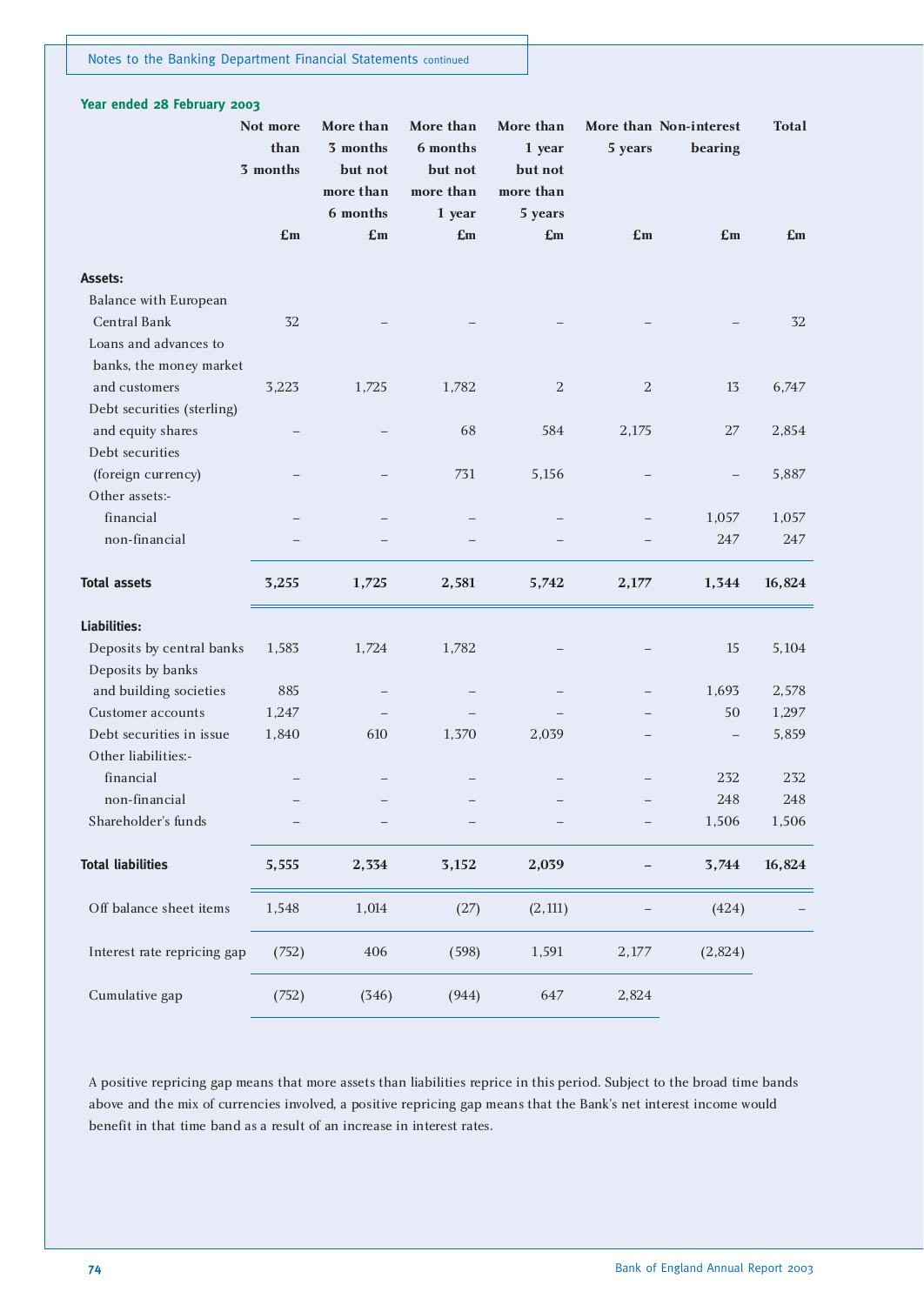### **Not more More than More than More than More than Non-interest Total than 3 months 6 months 1 year 5 years bearing 3 months but not but not but not more than more than more than 6 months 1 year 5 years £m £m £m £m £m £m £m Assets:** Balance with European Central Bank 76 – – – – – 76 Loans and advances to banks, the money market and customers 3,169 878 1,230 2 2 12 5,293 Debt securities (sterling) and equity shares  $\overline{a}$  = 110 174 397 1,801 27 2,509 Debt securities (foreign currency) 524 184 183 3,144 – – 4,035 Other assets: financial – – – – – 928 928 non-financial – – – – – 306 306 **Total assets 3,769 1,172 1,587 3,543 1,803 1,273 13,147 Liabilities:** Deposits by central banks 1,908 877 1,230 – – 24 4,039 Deposits by banks and building societies 303 – – – – – – 1,595 1,898 Customer accounts 1,183 1 – – – – 32 1,216 Debt securities in issue 1,582 544 – 1,836 – – 3,962 Other liabilities: financial – – – – – 262 262 non-financial – – – – – 244 244 Shareholder's funds – – – – – – – – – 1,526 1,526 **Total liabilities 4,976 1,422 1,230 1,836 – 3,683 13,147** Off balance sheet items 1,992 (242) (230) (1,240) – (280) Interest rate repricing gap 785 (492) 127 467 1,803 (2,690) Cumulative gap  $785$  293 420 887 2,690

**Year ended 28 February 2002**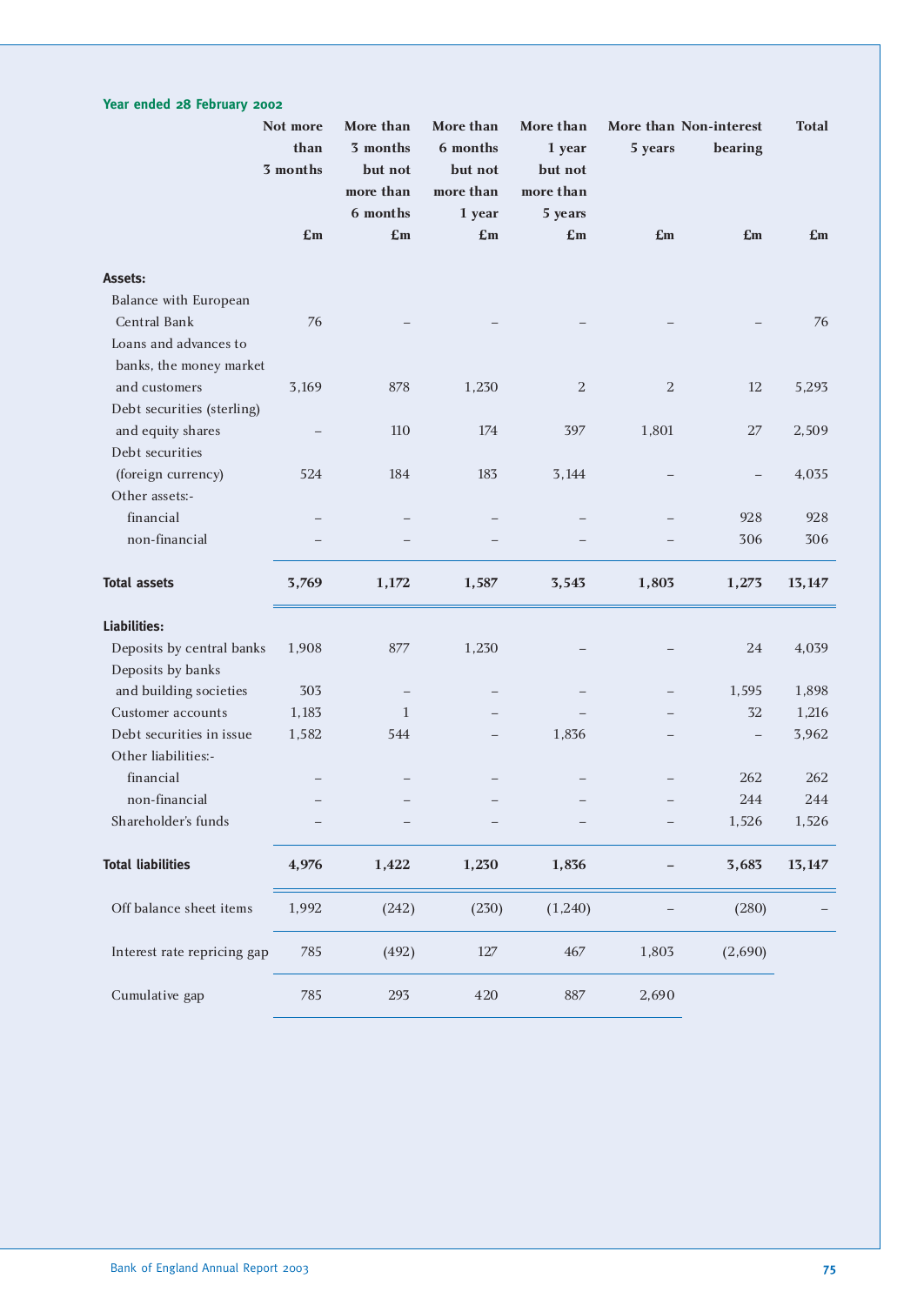#### **d/ Currency exposure year ended 28 February 2003**

|                                          |                  |                          | Foreign currency monetary assets and liabilities |              |                          |              |
|------------------------------------------|------------------|--------------------------|--------------------------------------------------|--------------|--------------------------|--------------|
|                                          | <b>US</b> dollar | Gold                     | <b>Euro</b>                                      | Yen          | Other                    | <b>Total</b> |
|                                          | £m               | £m                       | £m                                               | £m           | £m                       | £m           |
| Assets:                                  |                  |                          |                                                  |              |                          |              |
| Balance with European Central Bank       |                  |                          | 32                                               |              |                          | 32           |
| Loans and advances to banks,             |                  |                          |                                                  |              |                          |              |
| the money market and customers           | 2,730            | 478                      | 1,506                                            |              | 309                      | 5,023        |
| Debt securities                          | 155              | $\qquad \qquad -$        | 4,481                                            | 1,245        | 6                        | 5,887        |
| Equity shares and participating interest |                  | $\overline{\phantom{0}}$ | 25                                               |              | $\sqrt{2}$               | 27           |
| Other assets                             | $\overline{7}$   | $\overline{\phantom{0}}$ | 329                                              | 52           |                          | 388          |
|                                          | 2,892            | 478                      | 6,373                                            | 1,297        | $317\,$                  | 11,357       |
| Liabilities:                             |                  |                          |                                                  |              |                          |              |
| Deposits by central banks                | 1,709            | 478                      | 1,185                                            |              | 308                      | 3,680        |
| Deposits by banks and building societies | 138              | $\overline{\phantom{0}}$ | 716                                              | $\equiv$     | $\overline{\phantom{0}}$ | 854          |
| <b>Customer</b> accounts                 | 94               |                          | 12                                               | $\mathbf{1}$ | $\mathbf{1}$             | 108          |
| Debt securities in issue                 |                  |                          | 5,859                                            |              |                          | 5,859        |
| Other liabilities                        | 12               | $\overline{\phantom{0}}$ | 159                                              | 13           |                          | 184          |
|                                          | 1,953            | 478                      | 7,931                                            | 14           | 309                      | 10,685       |
| <b>Net</b>                               | 939              |                          | (1, 558)                                         | 1,283        | $\bf 8$                  | 672          |
| Off balance sheet items                  | (939)            |                          | 1,585                                            | (1, 283)     | (7)                      | (644)        |
|                                          |                  |                          |                                                  |              |                          |              |

The functional currency of all operations is sterling.

Included in assets denominated in US dollars are deposits equivalent to £788 million *(2002 £669 million)* which are matched by foreign exchange swaps that are off balance sheet so that no significant foreign currency exposure arises. These deposits together with the swaps, match sterling deposits taken in from central banks.

Included in assets denominated in euro and yen are various securities and deposits. These assets were predominantly matched by Euro Bills and Euro Notes together with currency, foreign exchange and interest rate swaps, which are off-balance sheet, so that no significant currency exposure exists. The forward leg amounts of euro-yen swaps are shown as an off balance sheet item in the table above.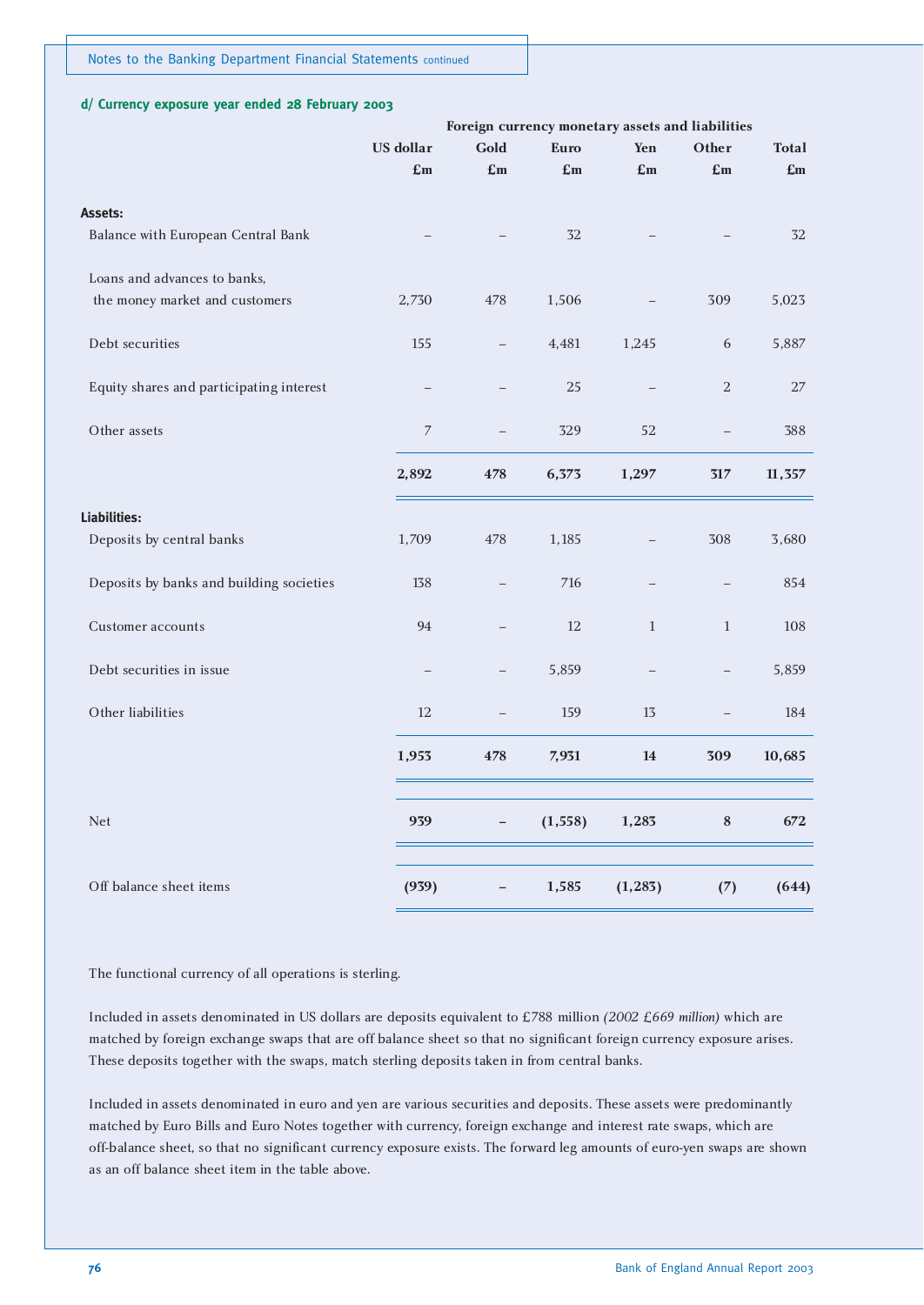#### **Currency exposure year ended 28 February 2002**

|                                          |                  |                   |             |                          | Foreign currency monetary assets and liabilities |              |
|------------------------------------------|------------------|-------------------|-------------|--------------------------|--------------------------------------------------|--------------|
|                                          | <b>US</b> dollar | Gold              | <b>Euro</b> | Yen                      | Other                                            | <b>Total</b> |
|                                          | £m               | £m                | £m          | £m                       | £m                                               | £m           |
| Assets:                                  |                  |                   |             |                          |                                                  |              |
| Balance with European Central Bank       |                  |                   | 76          |                          |                                                  | 76           |
| Loans and advances to banks,             |                  |                   |             |                          |                                                  |              |
| the money market and customers           | 2,099            | 563               | 867         |                          | 115                                              | 3,644        |
| Debt securities                          | 53               | $\qquad \qquad -$ | 2,906       | 1,070                    | 6                                                | 4,035        |
| Equity shares and participating interest |                  |                   | 25          |                          | 2                                                | 27           |
| Other assets                             |                  |                   | 235         | 21                       | $\overline{\phantom{0}}$                         | 256          |
|                                          | 2,152            | 563               | 4,109       | 1,091                    | 123                                              | 8,038        |
| Liabilities:                             |                  |                   |             |                          |                                                  |              |
| Deposits by central banks                | 1,144            | 563               | 821         |                          | 114                                              | 2,642        |
| Deposits by banks and building societies | 105              |                   | 93          | 74                       |                                                  | 272          |
| Customer accounts                        | 192              |                   | 11          | $\overline{\phantom{0}}$ | $\mathbf{1}$                                     | 204          |
| Debt securities in issue                 |                  |                   | 3,962       |                          | $\overline{\phantom{0}}$                         | 3,962        |
| Other liabilities                        | $\mathbf{1}$     |                   | 119         | $\,2$                    |                                                  | 122          |
|                                          | 1,442            | 563               | 5,006       | 76                       | 115                                              | 7,202        |
| <b>Net</b>                               | 710              |                   | (897)       | 1,015                    | $\bf 8$                                          | 836          |
| Off balance sheet items                  | (710)            |                   | 926         | (1,018)                  | (6)                                              | (808)        |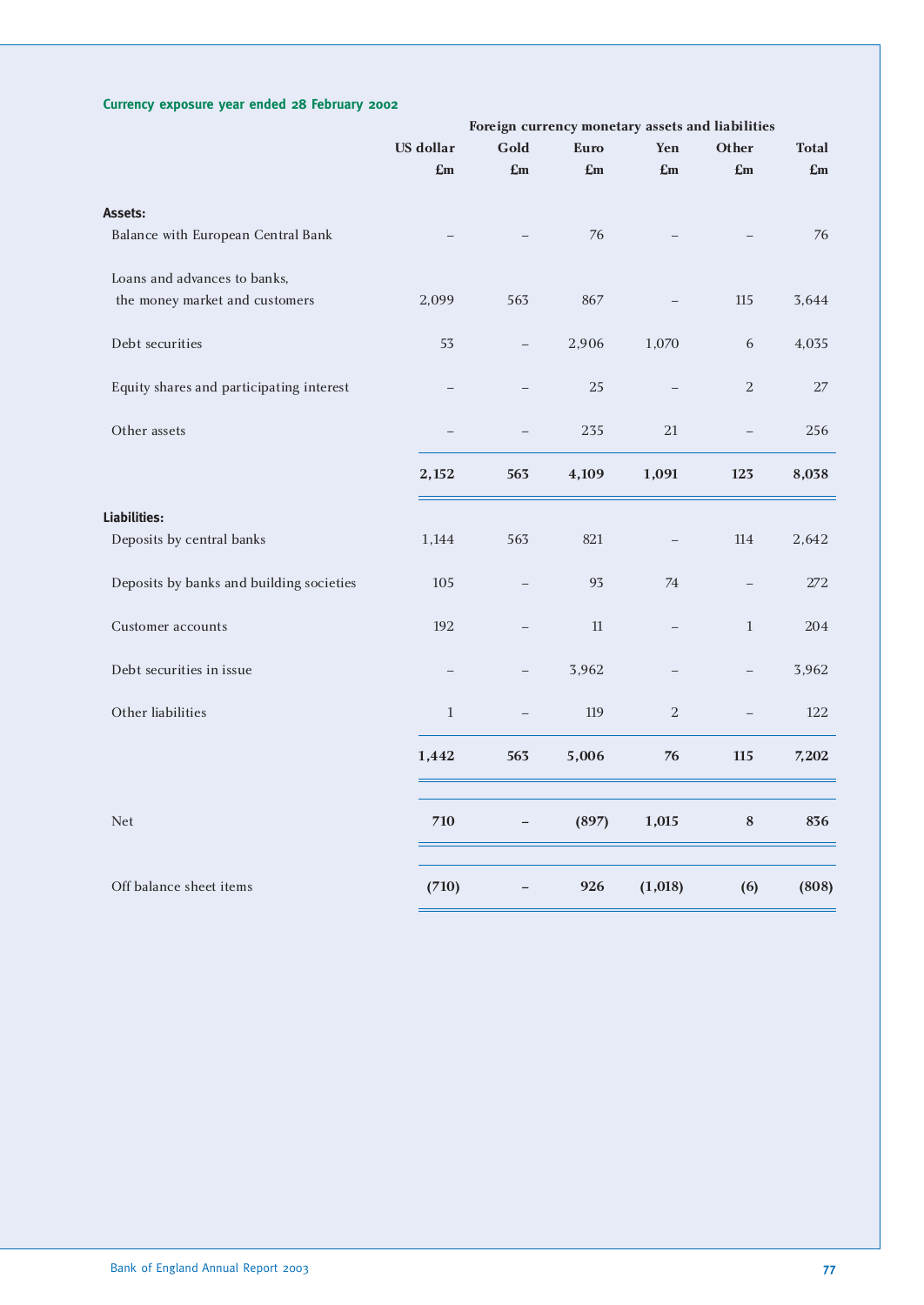#### **e/ Fair values of financial assets, financial liabilities and derivatives**

The table below compares the book value and fair value of financial assets, financial liabilities and derivatives where there is a fair value which can be ascertained. No meaningful fair values can readily be obtained for the other assets and liabilities, in the absence of appropriate and liquid markets.

|                                      | 2003                      |                |                 | 2002        |
|--------------------------------------|---------------------------|----------------|-----------------|-------------|
|                                      | <b>Book</b>               | Fair           | Book            | Fair        |
|                                      | value                     | value          | value           | value       |
|                                      | $\mathbf{f}_{\mathbf{m}}$ | $\mathbf{E}$ m | $\mathcal{L}$ m | $\pounds$ m |
| Assets:                              |                           |                |                 |             |
| Foreign currency securities (hedged) | 5,886                     | 6,022          | 4,035           | 3,990       |
| Other debt securities                | 2,827                     | 3,129          | 2,482           | 2,670       |
|                                      | 8,713                     | 9,151          | 6,517           | 6,660       |
| Liabilities:                         |                           |                |                 |             |
| Euro bills                           | 2,450                     | 2,451          | 2,126           | 2,126       |
| Euro Notes                           | 3,409                     | 3,504          | 1,836           | 1,840       |
|                                      | 5,859                     | 5,955          | 3,962           | 3,966       |

|                                                         | <b>Notional</b><br>principal<br>E <sub>m</sub> | <b>Book</b><br>value<br>$\mathbf{E}$ m | Fair<br>value<br>$\mathbf{E}$ m | Notional<br>principal<br>$\mathcal{L}$ m | Book<br>value<br>$\mathcal{L}$ m | Fair<br>value<br>$\pounds$ m |
|---------------------------------------------------------|------------------------------------------------|----------------------------------------|---------------------------------|------------------------------------------|----------------------------------|------------------------------|
| Derivatives matched to securities and euro liabilities: |                                                |                                        |                                 |                                          |                                  |                              |
| - Cross-currency swaps                                  |                                                |                                        |                                 |                                          |                                  |                              |
| Positive value                                          | 680                                            | 268                                    | 261                             | 689                                      | 244                              | 193                          |
| Negative value                                          | 2,538                                          | (48)                                   | (34)                            | 1,755                                    | (120)                            | (65)                         |
| - Foreign exchange swaps                                |                                                |                                        |                                 |                                          |                                  |                              |
| Positive value                                          | 11                                             |                                        |                                 | 210                                      | (1)                              | 1                            |
| - Interest rate swaps                                   |                                                |                                        |                                 |                                          |                                  |                              |
| Positive value                                          | 2,834                                          | 179                                    | 51                              | 2,040                                    | 160                              | 83                           |
| Negative value                                          | 2,146                                          | (133)                                  | (62)                            | 1,390                                    | (118)                            | (43)                         |
| Other derivative instruments used as hedges:            |                                                |                                        |                                 |                                          |                                  |                              |
| Foreign exchange swaps                                  | 802                                            | 3                                      | (4)                             | 658                                      | 5                                | (9)                          |
|                                                         | 9,011                                          | 269                                    | 212                             | 6,742                                    | <b>170</b>                       | <b>160</b>                   |

#### Notes:

i/ Market values have been used to determine the fair values for Treasury and other eligible bills, debt securities, euro bills and Euro Notes.

ii/ Foreign debt securities and foreign exchange swaps are translated into sterling at the rates ruling at the balance sheet date. Euro bills and Euro Notes are translated into sterling at the rates ruling at the balance sheet date.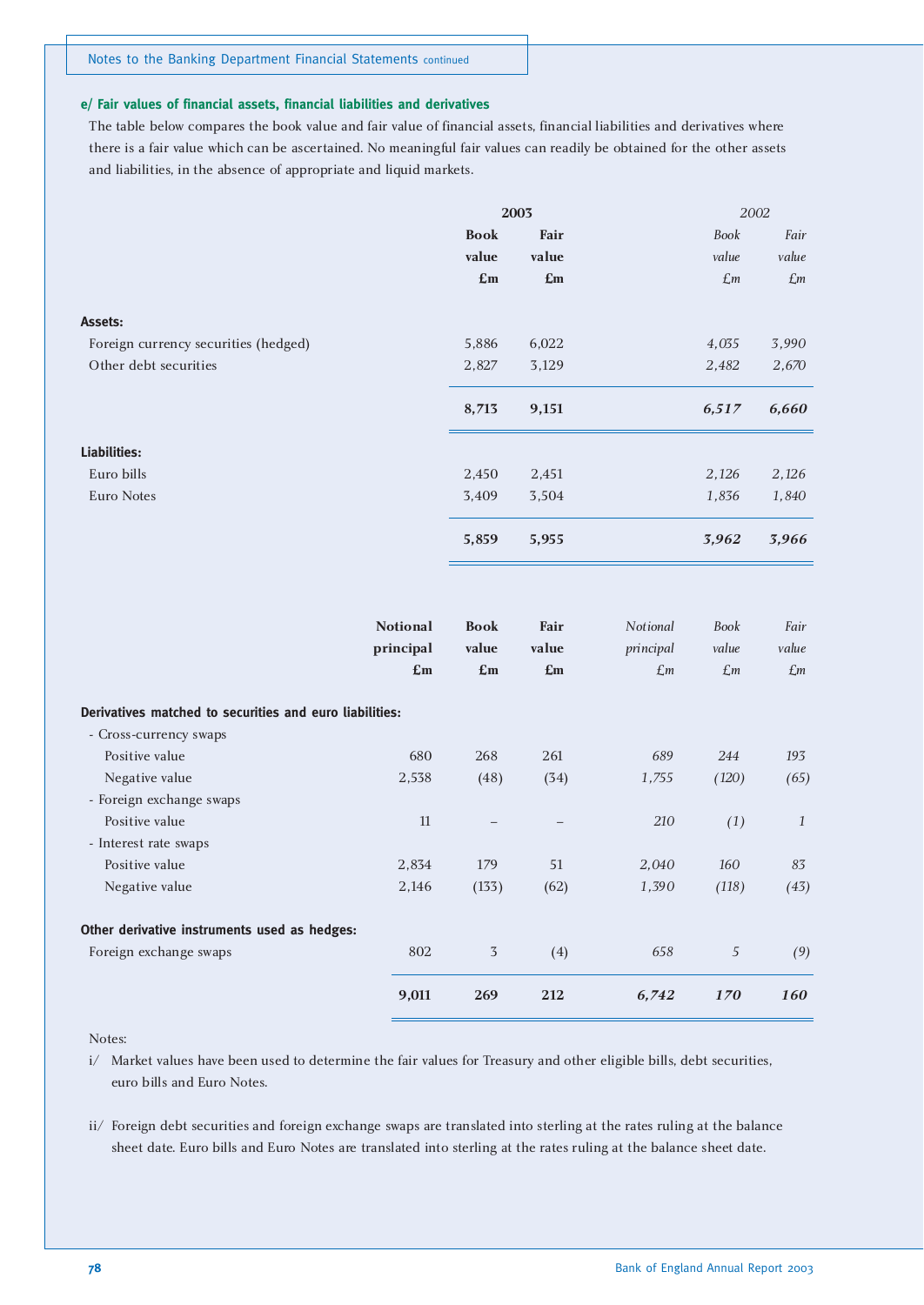- iii/ The forward legs of the transactions, which hedge the currency exposure, are translated at the same exchange rates as the underlying positions.
- iv/ The fair value of the swaps is based on the discounted cash flows.

#### **f/ Maturity of notional principal amounts and replacement costs**

At 28 February 2003, the notional principal amounts and replacement costs, by residual maturity, of the Bank's derivatives were as follows:

|                                                         |         | 2003         |                 | 2002            |  |  |
|---------------------------------------------------------|---------|--------------|-----------------|-----------------|--|--|
|                                                         | 1 year  | More than    | 1 year          | More than       |  |  |
|                                                         | or less | 1 year but   | or less         | 1 year but      |  |  |
|                                                         |         | not more     |                 | not more        |  |  |
|                                                         |         | than 5 years |                 | than 5 years    |  |  |
|                                                         | £m      | £m           | $\mathcal{L}$ m | $\mathcal{L}$ m |  |  |
| Derivatives matched to securities and euro liabilities: |         |              |                 |                 |  |  |
| - Cross-currency swaps                                  |         |              |                 |                 |  |  |
| Notional principal                                      | 1,772   | 1,446        | 1,258           | 1,186           |  |  |
| Replacement cost                                        | 187     | 74           | 112             | 81              |  |  |
| - Foreign exchange swaps                                |         |              |                 |                 |  |  |
| Notional principal                                      | 11      |              | 210             |                 |  |  |
| - Interest rate swaps                                   |         |              |                 |                 |  |  |
| Notional principal                                      | 1,053   | 3,927        | 970             | 2,460           |  |  |
| Replacement cost                                        | 12      | 39           | 57              | 26              |  |  |
| Other derivative instruments used as hedges:            |         |              |                 |                 |  |  |
| Notional principal                                      |         |              |                 |                 |  |  |
| Foreign exchange swaps                                  | 802     |              | 658             |                 |  |  |
| Total notional principal                                | 3,638   | 5,373        | 3,096           | 3,646           |  |  |
| Total replacement cost                                  | 199     | 113          | 169             | 107             |  |  |

All derivative counterparties are financial institutions. The maximum credit exposure after taking account of netting agreements was £224 million *(2002 £168 million)*. The exposure, net of collateral held by the Bank, was £86 million *(2002 £64 million)*.

#### **g/ Unrecognised gains and losses on hedging instruments**

As explained above, the Bank uses currency, foreign exchange and interest rate swaps to hedge exposures in relation to foreign currency denominated securities and the funding via Euro Bills and Euro Notes. These swaps are accounted for on an accruals basis in line with the underlying items being hedged. Any gains or losses that would occur if these items were carried at market value are therefore not recognised.

At 28 February 2003, the unrecognised losses on financial instruments used for hedging were £57 million *(2002 losses £10 million)*. Net gains arising before 1 March 2002 and recognised in the year to 28 February 2003 amounted to £46 million *(2002 gains £29 million)*. Net losses of £1 million arose in the year to 28 February 2003 *(2002 losses £10 million)* but were not recognised in the year. Of the unrecognised losses of £57 million at 28 February 2003 *(2002 losses £10 million)*, £58 million of net losses *(2002 net gains £37 million)* are expected to be recognised in the year to 28 February 2004 and gains of £1 million *(2002 losses £47 million)* in subsequent years.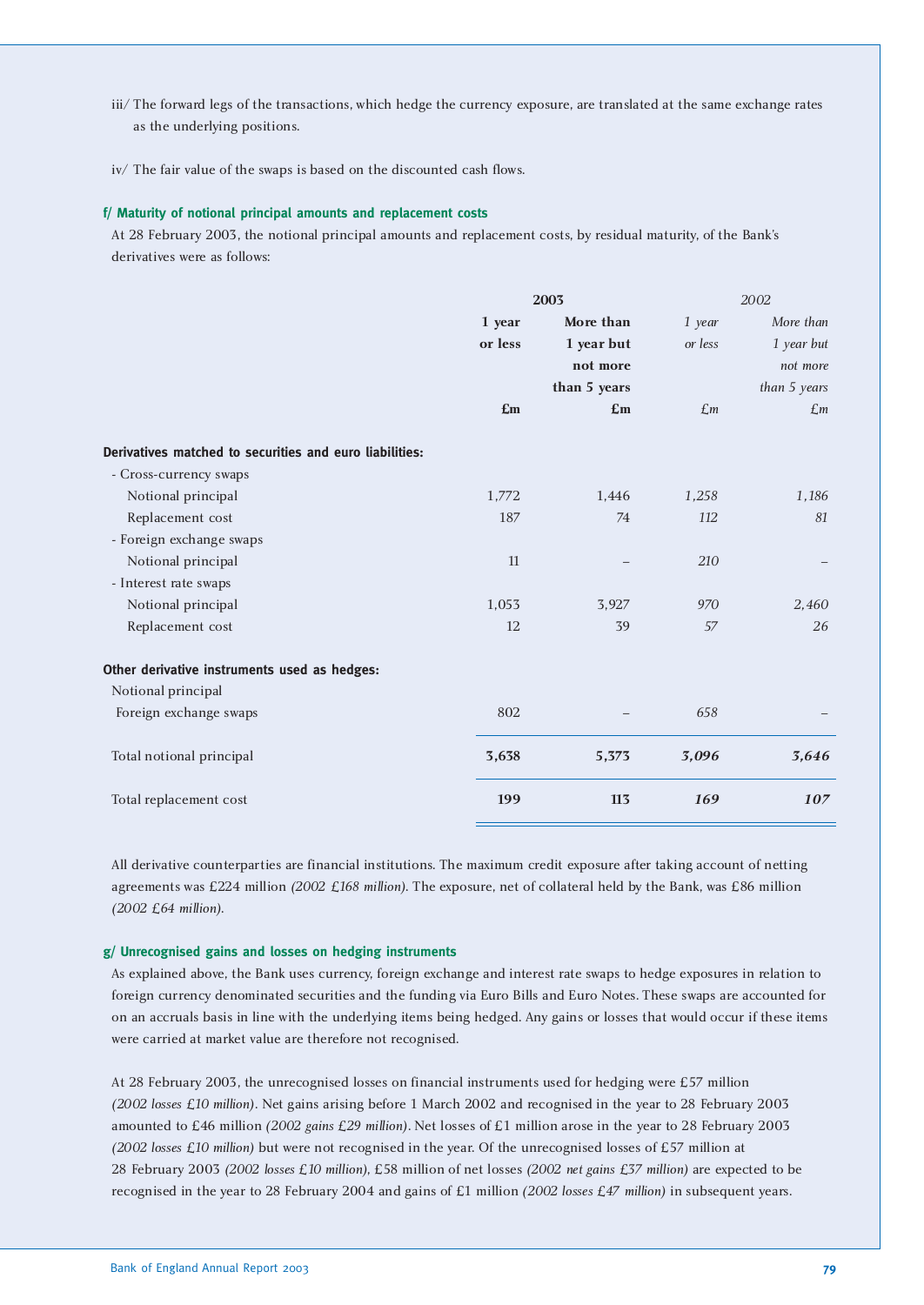#### **8/ BALANCE WITH THE EUROPEAN CENTRAL BANK AND LOANS AND ADVANCES TO BANKS, THE MONEY MARKET AND CUSTOMERS**

#### **a/ Balance with the European Central Bank**

This balance, denominated in euro, arises from the operation of the TARGET settlement system. This system, which links the real-time settlement systems in all countries of the European Union (EU), enables payments to be made across borders within the EU. Such payments result in claims arising between the central banks in the member countries and with the European Central Bank. The individual positions that arise intra-day between the central banks are netted into a single position with the European Central Bank.

|                                                     | 2003           |    | 2003 |              |
|-----------------------------------------------------|----------------|----|------|--------------|
|                                                     | $\mathbf{E}$ m | €ա | £m   | $\epsilon_m$ |
| Due from European Central Bank in respect of TARGET | 32             | 47 | 76   | 124          |

#### **b/ Loans and advances to banks, the money market and customers**

These balances include advances and reverse repos, arising as part of the Bank's open market operations, as well as advances matching the deposits taken from central banks (note 13). Amounts are stated after provisions, where appropriate. The level and composition of the Bank's open market operations, including the split between Banking and Issue Departments, depends upon market conditions.

|                                    | 2003                      | 2002            |
|------------------------------------|---------------------------|-----------------|
|                                    | $\mathbf{f}_{\mathbf{m}}$ | $\mathcal{L}$ m |
|                                    |                           |                 |
| Remaining maturity:                |                           |                 |
| Loans and advances                 |                           |                 |
| - over 5 years                     | $\overline{2}$            | 2               |
| - 5 years or less but over 1 year  | 2                         | 2               |
| - 1 year or less but over 3 months | 3,507                     | 2,109           |
| - 3 months or less                 | 2,571                     | 2,951           |
| - Repayable on demand              | 665                       | 229             |
|                                    | 6,747                     | 5,293           |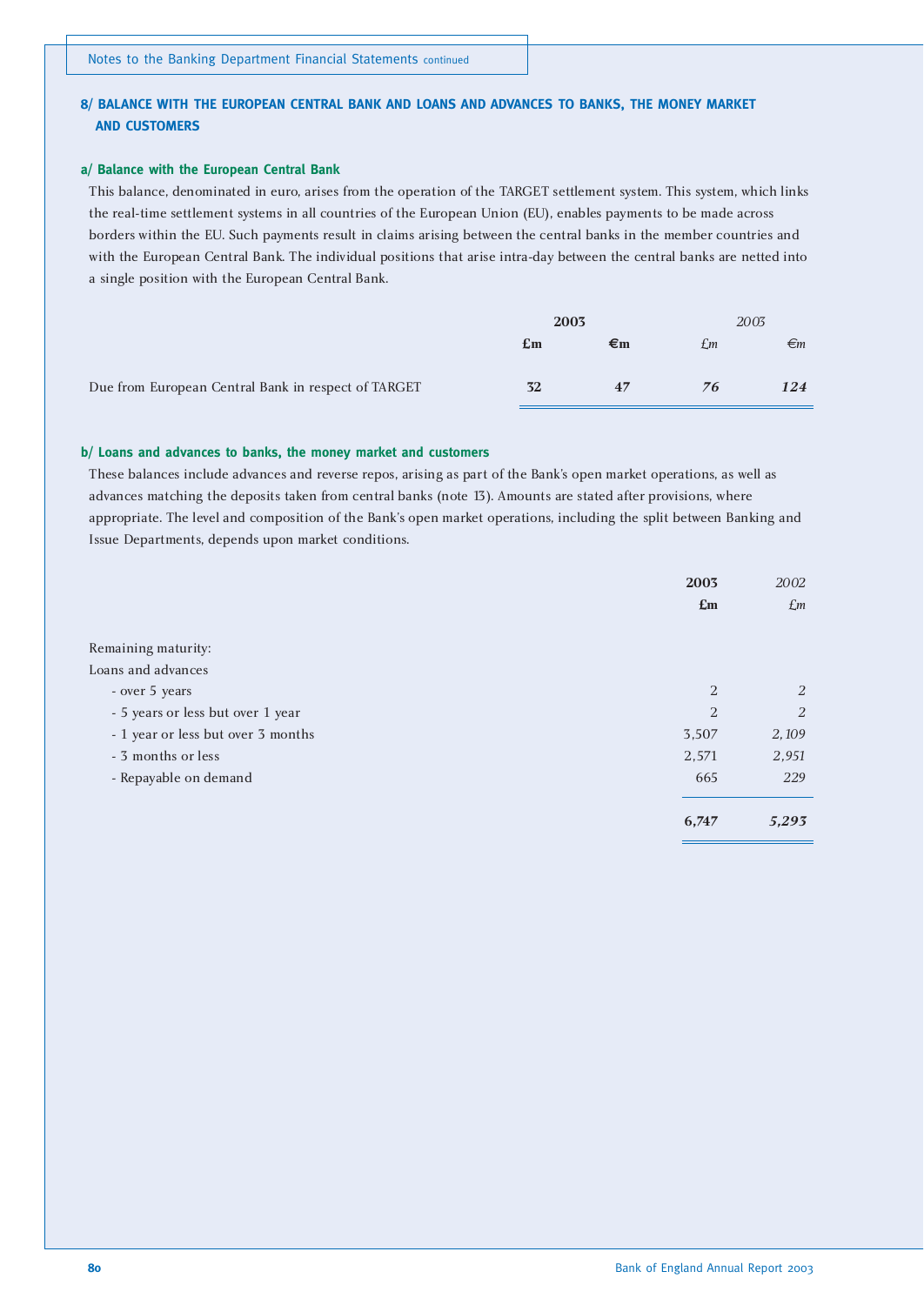#### **9/ DEBT SECURITIES**

|                                                                   |                | 2003                      |                 | 2002        |
|-------------------------------------------------------------------|----------------|---------------------------|-----------------|-------------|
|                                                                   | <b>Balance</b> | <b>Market</b>             | Balance         | Market      |
|                                                                   | sheet          | value                     | sheet           | value       |
|                                                                   | $\mathbf{E}$ m | $\mathbf{f}_{\mathbf{m}}$ | $\mathcal{L}$ m | $\pounds$ m |
| <b>Investment securities:</b>                                     |                |                           |                 |             |
| British government securities, listed on a recognised UK exchange | 1,699          | 1,931                     | 1,800           | 1,988       |
| Other sterling securities, listed on recognised exchanges         | 1,128          | 1,198                     | 682             | 682         |
|                                                                   | 2,827          | 3,129                     | 2,482           | 2,670       |
|                                                                   |                |                           |                 |             |
| Foreign government securities, listed on recognised exchanges     | 4,827          | 4,937                     | 4,028           | 3,983       |
| Other foreign securities, listed on recognised exchanges          | 1,059          | 1,085                     | 7               | 7           |
|                                                                   | 5,886          | 6,022                     | 4,035           | 3,990       |
|                                                                   | 8,713          | 9,151                     | 6,517           | 6,660       |
| Due within one year                                               | 799            | 805                       | 1,175           | 1,185       |
| Due one year and over                                             | 7,914          | 8,346                     | 5,342           | 5,475       |
|                                                                   | 8,713          | 9,151                     | 6,517           | 6,660       |

Movements in debt securities were as follows:

|                                                                            | Discounts &    | Carrying                  |
|----------------------------------------------------------------------------|----------------|---------------------------|
| Cost                                                                       | (premiums)     | value                     |
| $\pounds$ m                                                                | $\pounds$ m    | $\mathbf{f}_{\mathbf{m}}$ |
| British government and other sterling securities:                          |                |                           |
| At 1 March 2002<br>2,401                                                   | 81             | 2,482                     |
| Amortisation of discounts                                                  | 17             | 17                        |
| Amortisation of premiums                                                   | (31)           | (31)                      |
| Purchases<br>664                                                           | (2)            | 662                       |
| (281)<br>Redemptions                                                       | (22)           | (303)                     |
| 2,784<br>At 28 February 2003                                               | 43             | 2,827                     |
|                                                                            | 2003           | 2002                      |
|                                                                            | $\mathbf{E}$ m | $\mathcal{L}$ m           |
| Unamortised discounts on British government and other sterling securities  | 28             | 29                        |
| Unamortised (premiums) on British government and other sterling securities | (216)          | (165)                     |
|                                                                            | (188)          | (136)                     |

British government securities and other sterling securities are held as investments and are one of the principal sources of income for the Bank. The Bank holds these securities for the long term, generally to maturity.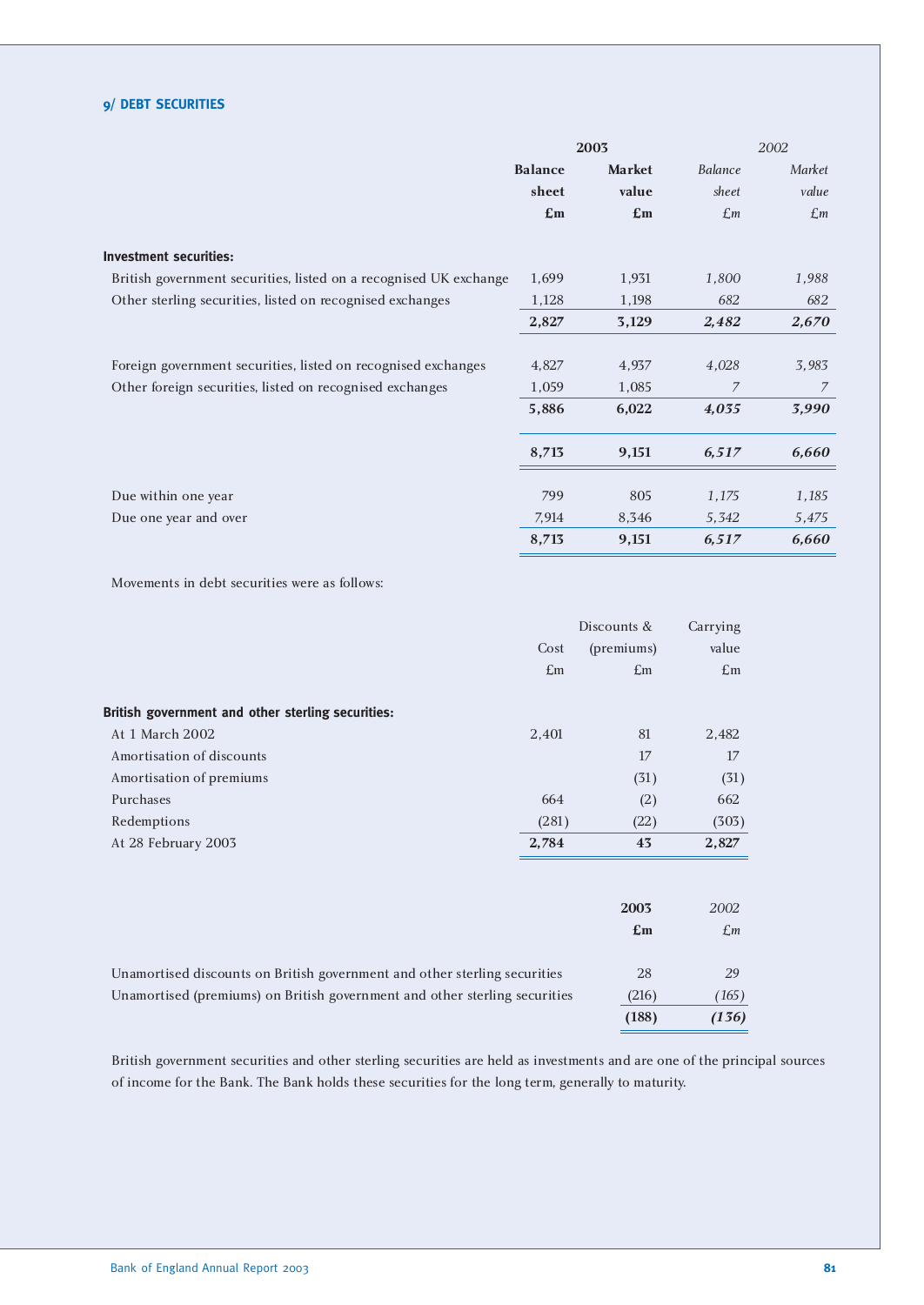|                                                  |             | Discounts &    | Carrying                  |
|--------------------------------------------------|-------------|----------------|---------------------------|
|                                                  | Cost        | (premiums)     | value                     |
|                                                  | $\pounds$ m | $\pounds$ m    | $\mathbf{f}_{\mathbf{m}}$ |
| Foreign government and other foreign securities: |             |                |                           |
| At 1 March 2002                                  | 4,096       | (61)           | 4,035                     |
| Amortisation of discounts                        |             | $\overline{4}$ | $\overline{4}$            |
| Amortisation of premiums                         |             | (103)          | (103)                     |
| Purchases                                        | 3,823       | (24)           | 3,799                     |
| Redemptions                                      | (2, 339)    | 82             | (2, 257)                  |
| Foreign currency revaluation effects             | 415         | (7)            | 408                       |
| At 28 February 2003                              | 5,995       | (109)          | 5,886                     |
|                                                  |             | 2003           | 2002                      |
|                                                  |             | E <sub>m</sub> | $\mathcal{L}$ m           |
| Unamortised discounts on foreign securities      |             | 86             | 15                        |
| Unamortised (premiums) on foreign securities     |             | (303)          | (200)                     |
|                                                  |             | (217)          | (185)                     |

The portfolio of foreign government and other foreign securities is funded by the Bank's issue of Euro bills and Euro Notes. Part of the portfolio, denominated in euro, is held to enable the Bank to provide liquidity in the TARGET settlement system (note 8(a)). These securities, amounting to £2,246 million at 28 February 2003 *(2002 £2,180 million)*, are used to generate this liquidity via intra-day repo contracts. The remainder of the portfolio was mainly denominated in euro but with a portion in US dollars and Japanese yen, with currency swaps into euro. Of these securities, £443 million *(2002 £93 million)* were subject to repo contracts at the year end.

The increase in both the book and market values compared to 2002 is due mainly to the acquisition of securities following further issues of Euro Notes.

#### **10/ EQUITY SHARES AND PARTICIPATING INTEREST**

|                                                | 2003                      |                           |                 | 2002            |  |
|------------------------------------------------|---------------------------|---------------------------|-----------------|-----------------|--|
|                                                |                           | <b>Members</b>            |                 | <b>Members</b>  |  |
|                                                | <b>Balance</b>            | of Court                  | Balance         | of Court        |  |
|                                                | sheet cost                | valuation                 | sheet cost      | valuation       |  |
|                                                | $\mathbf{f}_{\mathbf{m}}$ | $\mathbf{f}_{\mathbf{m}}$ | $\mathcal{L}$ m | $\mathcal{L}$ m |  |
|                                                |                           |                           |                 |                 |  |
| Investment securities - unlisted equity shares | $\overline{2}$            | 99                        | 2               | 85              |  |
| Participating interest - unlisted              | 25                        | 25                        | 25              | 25              |  |
|                                                |                           |                           |                 |                 |  |
|                                                | 27                        | 124                       | 27              | <i>110</i>      |  |

#### **a/ Investment securities**

|                                                                                 | Percentage held |      |
|---------------------------------------------------------------------------------|-----------------|------|
|                                                                                 | 2003            | 2002 |
| Bank for International Settlements shares of 2,500 Swiss gold francs (25% paid) |                 |      |
| (incorporated in Switzerland)                                                   | 9.0             | 9.0  |

On 1 April 2003, the Bank for International Settlements shares were re-denominated into Special Drawing Rights. The value of the Bank's investment was not affected by this change.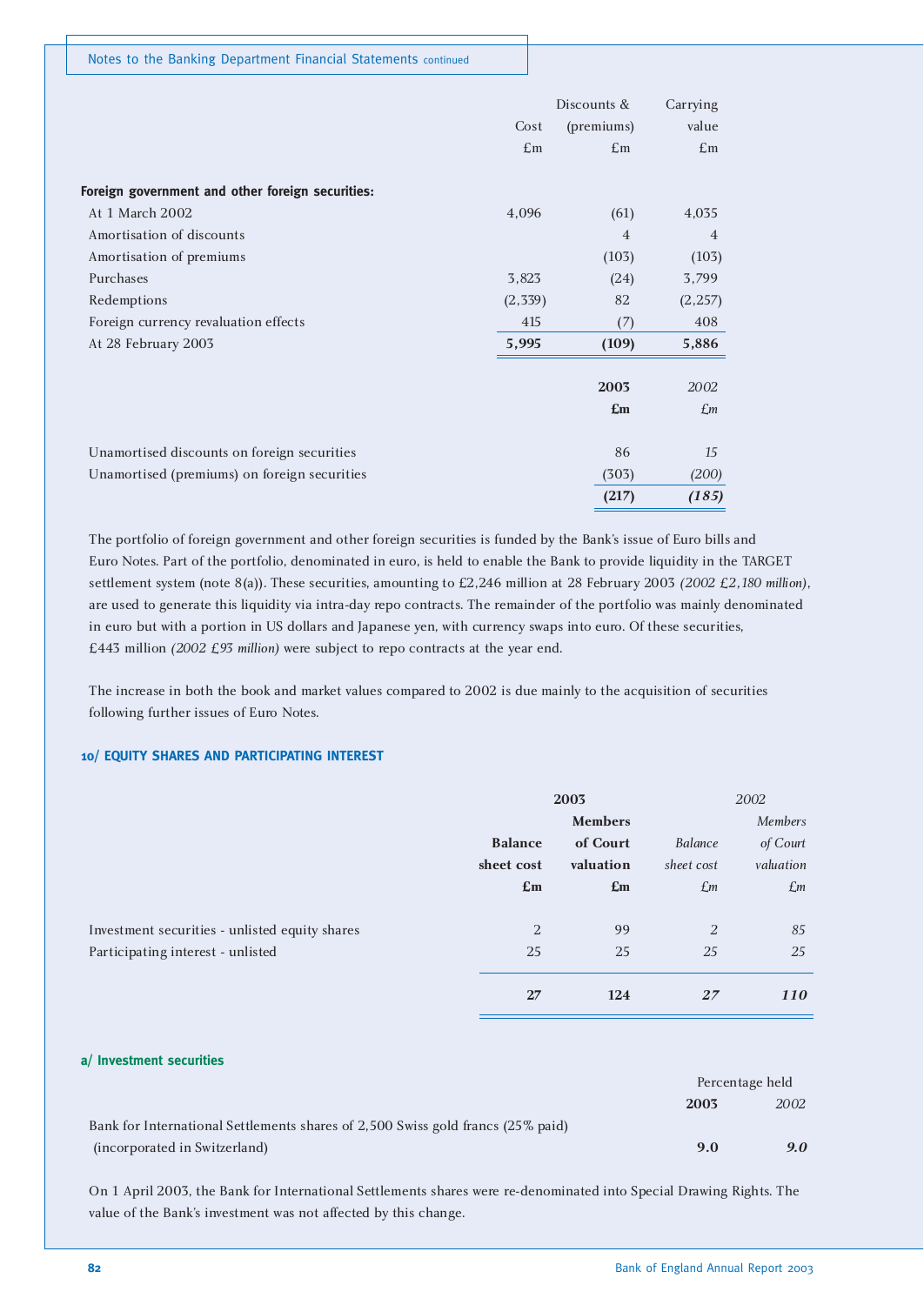#### **b/ Participating interest**

#### **The European Central Bank**

This is the sterling cost of the Bank's contribution of €36.7 million to the capital of the European Central Bank (ECB). This contribution, which is not refundable, represents 5% of the capital contribution of the UK's full share (of the ECB's capital) that would have been payable had the UK participated in economic and monetary union. This contribution has been accounted for as an investment.

#### **11/ SHARES IN GROUP UNDERTAKINGS**

|                                      | 2003           | 2002 |
|--------------------------------------|----------------|------|
|                                      | $\mathbf{E}$ m | £m   |
| Cost of shares in group undertakings | <b>18</b>      | 18   |

The financial statements of the subsidiaries detailed below have not been consolidated with those of the Banking Department because, in the opinion of the Members of Court, the effect of including their assets, liabilities and results with those of the Banking Department would not be material.

#### **a/ Minories Finance Ltd (in members' voluntary liquidation)**

Minories Finance Ltd (MFL) a wholly-owned subsidiary which is incorporated in Great Britain, has been in members' voluntary liquidation throughout the year ended 28 February 2003. The investment in this company is included in the Bank's balance sheet at 28 February 2003 at £12.5 million *(2002 £12.5 million)*. The Bank expects to recover in excess of its investment and accordingly no provision has been made in these financial statements.

As a condition of reductions in capital in June 1987 and November 1996, the Bank gave indemnities whereby any future deficit in MFL's shareholders' funds would be made good by the Bank up to a maximum of £62.5 million in total.

#### **b/ Other group undertakings**

Investments in other group undertakings, all of which are wholly owned and incorporated in Great Britain, are stated in the Bank's balance sheet at an aggregate cost of £5 million and include the following subsidiaries:

Debden Security Printing Ltd (see also note 24) 100,000 shares of £1 B.E. Property Holdings Ltd (non-trading) 5,000,000 shares of £1

The aggregate net assets of these subsidiary companies are £5 million.

The result of the trading subsidiary company attributable to the Bank has been dealt with in the financial statements of the Banking Department.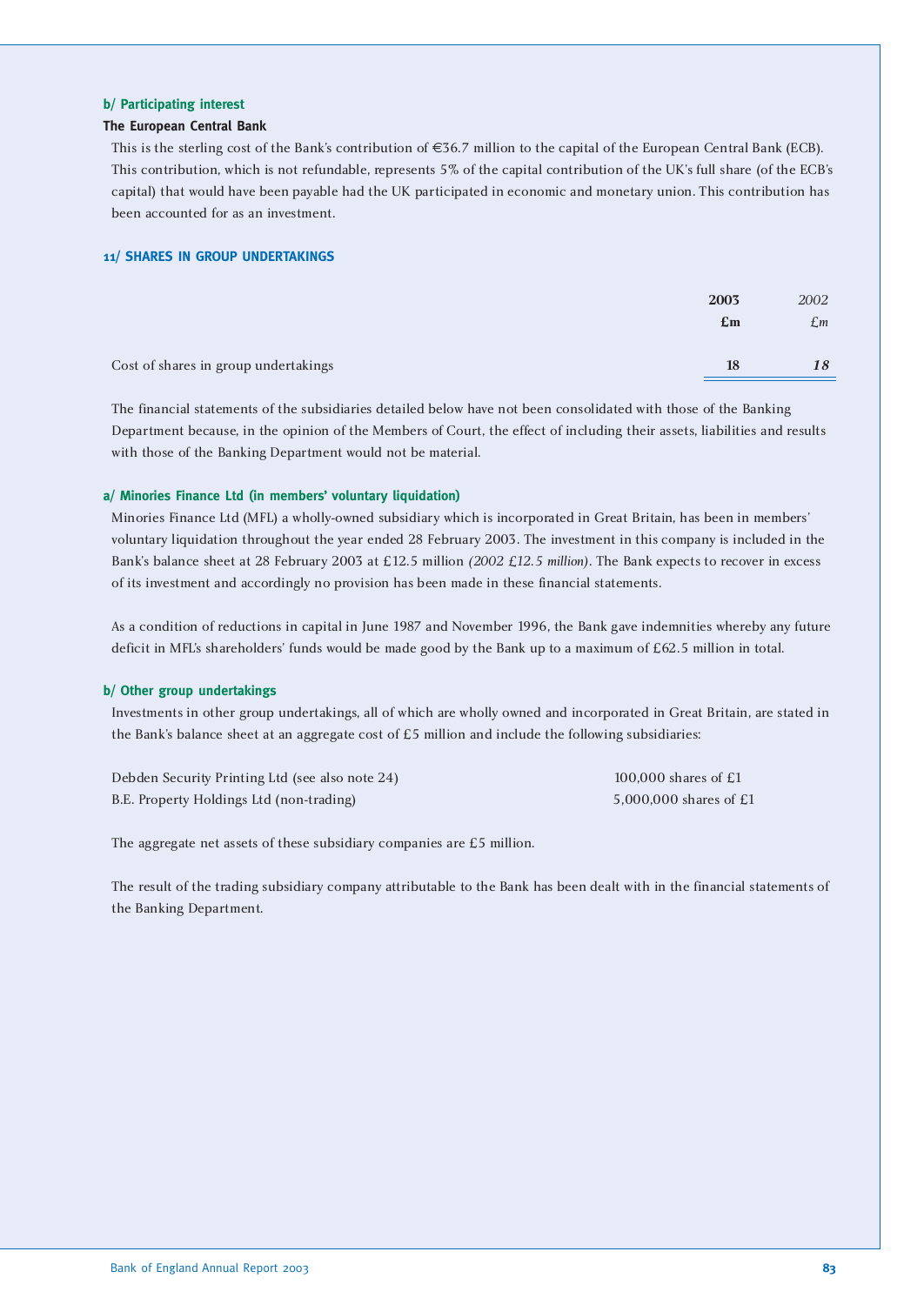#### **12/ TANGIBLE FIXED ASSETS**

|                                                  | Freehold  |                   | E <sub>m</sub> |
|--------------------------------------------------|-----------|-------------------|----------------|
|                                                  | land and  |                   |                |
|                                                  | buildings | Equipment         | Total          |
| Cost or valuation                                |           |                   |                |
| At 1 March 2002                                  | 251       | 102               | 353            |
| Additions                                        | 10        | 5                 | 15             |
| Disposals                                        | (11)      | (3)               | (14)           |
| Revaluation                                      | (54)      | $\qquad \qquad -$ | (54)           |
| At 28 February 2003                              | 196       | 104               | 300            |
| <b>Accumulated depreciation</b>                  |           |                   |                |
| At 1 March 2002                                  | 10        | 81                | 91             |
| Charge for the year                              | 10        | 5                 | 15             |
| On disposals                                     | (1)       | (2)               | (3)            |
| At 28 February 2003                              | 19        | 84                | 103            |
| Net book value at 28 February 2003               | 177       | ${\bf 20}$        | 197            |
| Net book value at 28 February 2002               | 241       | ${\bf 21}$        | 262            |
| Cost or valuation at 28 February 2003 comprised: |           |                   |                |
| At valuation                                     | 181       |                   | 181            |
| At cost                                          | 15        | 104               | 119            |
|                                                  | 196       | 104               | 300            |

The figures for property interests reflect a professional valuation, on an existing use value basis, of Bank properties. The latest full valuation was at 28 February 2001 by Insignia Richard Ellis. Having considered the change in the property market in central London since that date, Members of Court have decided to recognise a decrease of £54 million in the book value of properties at 28 February 2003.

The Bank occupies its properties for its own purposes with the exception of an immaterial proportion.

Contracts for capital expenditure authorised by the Members of Court and outstanding at 28 February 2003 totalled £5 million *(2002 £20 million)*.

#### **13/ DEPOSITS BY CENTRAL BANKS**

|                                                | 2003<br>$\mathbf{f}_{\mathbf{m}}$ | 2002<br>£m |
|------------------------------------------------|-----------------------------------|------------|
| Remaining maturity:                            |                                   |            |
| - 1 year or less but over 3 months             | 3,506                             | 2,107      |
| - 3 months or less but not repayable on demand | 924                               | 1,147      |
| - Repayable on demand                          | 674                               | 785        |
|                                                | 5,104                             | 4,039      |

The Bank takes deposits from central banks in sterling, other currencies and gold.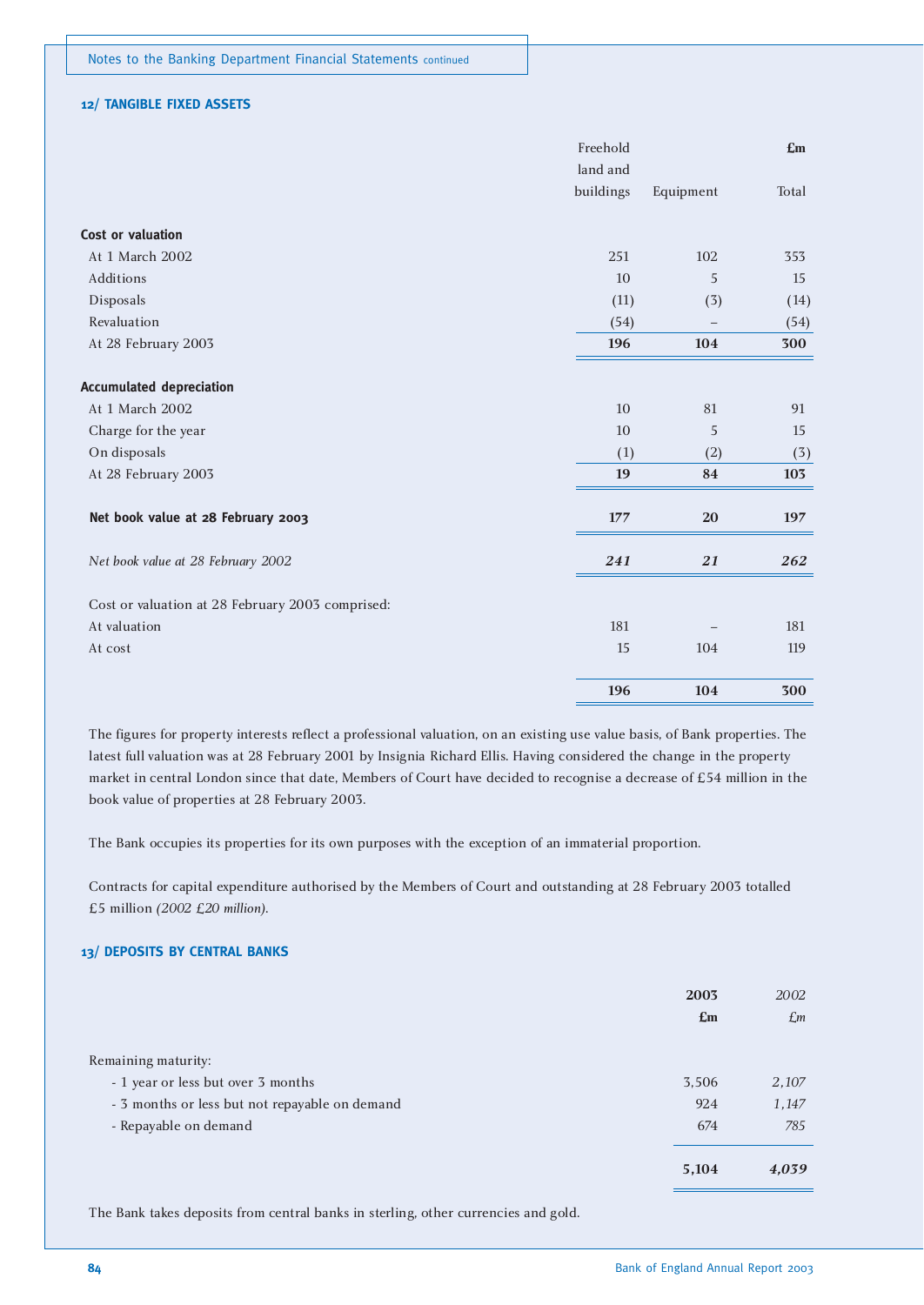#### **14/ DEPOSITS BY BANKS AND BUILDING SOCIETIES**

|                                               | 2003                      | 2002  |
|-----------------------------------------------|---------------------------|-------|
|                                               | $\mathbf{f}_{\mathbf{m}}$ | £m    |
| Remaining maturity:                           |                           |       |
| 3 months or less but not repayable on demand: |                           |       |
| Repurchase agreements                         | 485                       | 94    |
| Repayable on demand:                          |                           |       |
| Cash ratio deposits                           | 1,680                     | 1,552 |
| Euro deposits                                 | 231                       | 73    |
| Other deposits                                | 182                       | 179   |
|                                               |                           |       |
|                                               | 2,578                     | 1,898 |

Cash ratio deposits are computed on the basis of banks' and building societies' eligible liabilities and are interest free. Any change in the amount due, as a result of either becoming or ceasing to be an eligible institution for the purpose of the Bank of England Act 1998, the twice-yearly recalculation of deposits or a change in the percentage used for calculation, is payable immediately. Under the Bank of England Act 1998, the percentage used in calculating the cash ratio deposits is set by HM Treasury, having regard to the financial needs of the Bank and subject to the approval of both Houses of Parliament. Other deposits in both euro and sterling are held by banks for operational reasons connected to settlement systems. Cash deposits in US dollars are taken from counterparties as collateral for certain currency swaps.

#### **15/ CUSTOMER ACCOUNTS**

|                                               | 2003                      | 2002            |
|-----------------------------------------------|---------------------------|-----------------|
|                                               | $\mathbf{f}_{\mathbf{m}}$ | $\mathcal{L}$ m |
| Remaining maturity:                           |                           |                 |
| 1 year or less but over 3 months:             |                           |                 |
| - Other deposits                              |                           | 1               |
| 3 months or less but not repayable on demand: |                           |                 |
| - Public deposits                             | 14                        | 46              |
| - Other deposits                              | 23                        | 80              |
| Repayable on demand:                          |                           |                 |
| - Public deposits                             | 982                       | 792             |
| - Deposit by Issue Department                 | 48                        | 50              |
| - Other deposits                              | 230                       | 247             |
|                                               | 1,297                     | 1,216           |

Public deposits are the balances on HM Government accounts, including Exchequer, National Loans Fund, Debt Management Office, National Debt Commissioners and dividend accounts.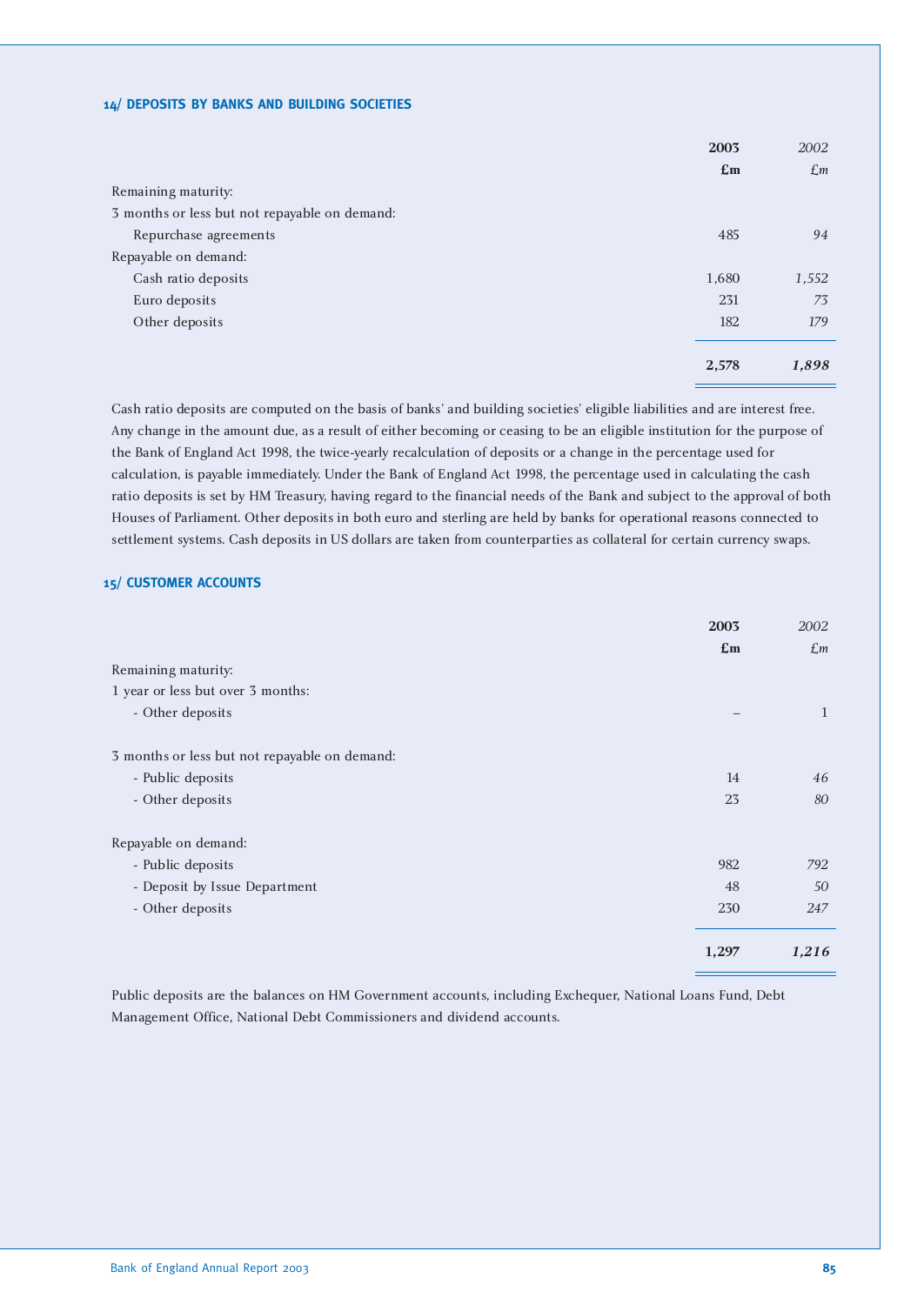#### **16/ DEBT SECURITIES IN ISSUE**

#### **a/ Summary**

|            | 2003                      | 2002            |
|------------|---------------------------|-----------------|
|            | $\mathbf{f}_{\mathbf{m}}$ | $\mathcal{L}$ m |
|            |                           |                 |
| Euro Notes | 3,409                     | 1,836           |
| Euro bills | 2,450                     | 2,126           |
|            |                           |                 |
|            | 5,859                     | 3,962           |
|            |                           |                 |

#### **b/ Euro Notes**

In January 2003, the Bank created €2.2 billion of Euro Notes maturing on 28 January 2006. This is the third issue in the series of three-year Bank of England Euro Notes. As with the previous issues of Notes in 2001 and 2002, these securities were sold by auction; the first tranche of €1,000 million was sold in January 2003 and a further auction of €1,000 million was held on 18 March 2003. The Bank allots any roundings for the auction process to itself and also retains €100 million of each tranche, which may be made available for sale and repurchase transactions with market makers in the programme. Pending sale to third parties, the Notes are retained by the Bank. It is appropriate to show only the Notes sold to third parties as liabilities on the balance sheet. The position at 28 February 2003 was as follows:

|                              | 2003           |                    | 2002  |              |
|------------------------------|----------------|--------------------|-------|--------------|
|                              |                | nominal            |       | nominal      |
|                              | $\mathbf{E}$ m | $\epsilon_{\rm m}$ | £m    | $\epsilon$ m |
| Total amount issued          | 4,504          | 6,600              | 2,772 | 4,400        |
| Held by the Bank of England  | (1,095)        | (1,600)            | (936) | (1,400)      |
| Liabilities to third parties | 3,409          | 5,000              | 1,836 | 3,000        |

Of the above liabilities to third parties £1,370 million *(2002 £ nil)* fall due within one year.

#### **c/ Euro bills**

Original maturity of bills in issue

|                      | 2003<br>$\mathbf{f}_{\mathbf{m}}$ | 2002<br>$\mathcal{L}$ m |
|----------------------|-----------------------------------|-------------------------|
| 3 months<br>6 months | 1,227<br>1,223                    | 1,035<br>1,091          |
|                      | 2,450                             | 2,126                   |

These bills are issued by the Bank and denominated in euro. They form a regular rolling programme on the Bank's balance sheet. Of the above, £1,840 million *(2002 £1,582 million)* are due within three months or less.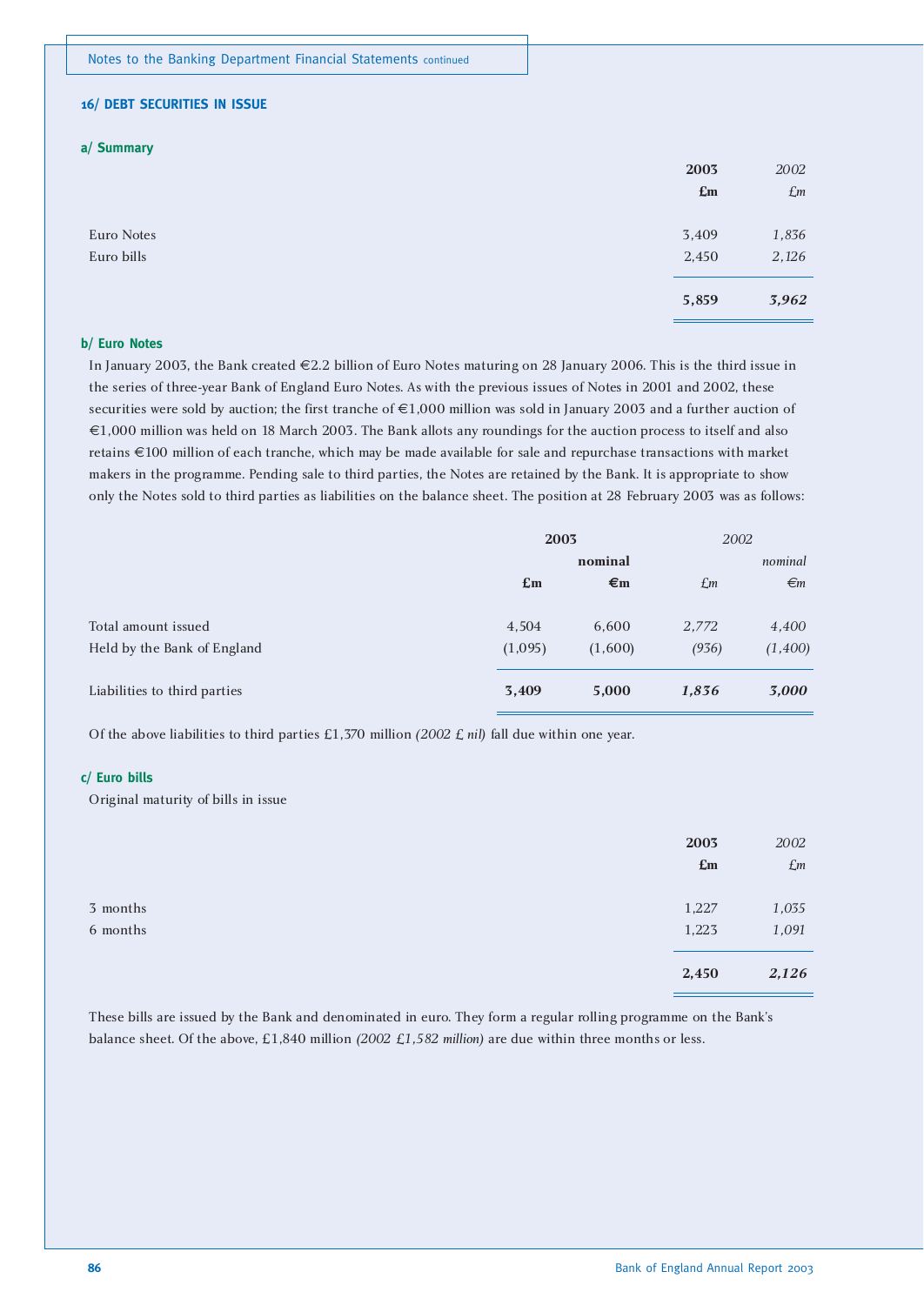#### **17/ OTHER LIABILITIES**

|                                                 | 2003           | 2002 |
|-------------------------------------------------|----------------|------|
|                                                 | $\mathbf{E}$ m | £m   |
|                                                 |                |      |
| Include:                                        |                |      |
| Payable to HM Treasury                          | 34             | 42   |
| Due to subsidiaries                             | 20             | 20   |
| Provision for post-retirement benefits (note 4) | 121            | 118  |
| Current tax liability (note 6)                  | 15             | 13   |

#### **18/ CAPITAL AND INCORPORATION**

The entire capital comprising £14,553,000 of Bank Stock is held by the Treasury Solicitor on behalf of Her Majesty's Treasury.

The Bank of England is incorporated under a Royal Charter of 1694. Legislation covering its operations includes the Bank Charter Act of 1844 and the Bank of England Acts 1946 and 1998.

#### **19/ RESERVES**

|                                                         |                          |             | $\mathbf{E}$ m |
|---------------------------------------------------------|--------------------------|-------------|----------------|
|                                                         | Profit and               | Revaluation |                |
|                                                         | loss account             | reserves    | Total          |
|                                                         |                          |             |                |
| Balance at 1 March 2002                                 | 1,319                    | 192         | 1,511          |
| Retained profit for the year                            | 34                       |             | 34             |
| Deficit on revaluation of freehold properties (note 12) | $\overline{\phantom{m}}$ | (54)        | (54)           |
| Net revaluation surplus on properties sold              | $\overline{4}$           | (4)         |                |
| Balance at 28 February 2003                             | 1,357                    | 134         | 1,491          |

The investment securities revaluation reserve is less than £1 million and accordingly is not shown separately in the above table.

#### **20/ STATEMENT OF RECONCILIATION OF SHAREHOLDER'S FUNDS**

|                                         | 2003           | 2002                     |
|-----------------------------------------|----------------|--------------------------|
|                                         | $\mathbf{E}$ m | £m                       |
|                                         |                |                          |
| Shareholder's funds at 1 March 2002     | 1,526          | 1,484                    |
| Retained profit for the year            | 34             | 42                       |
| Deficit on revaluation of properties    | (54)           | $\overline{\phantom{0}}$ |
| Shareholder's funds at 28 February 2003 | 1,506          | 1,526                    |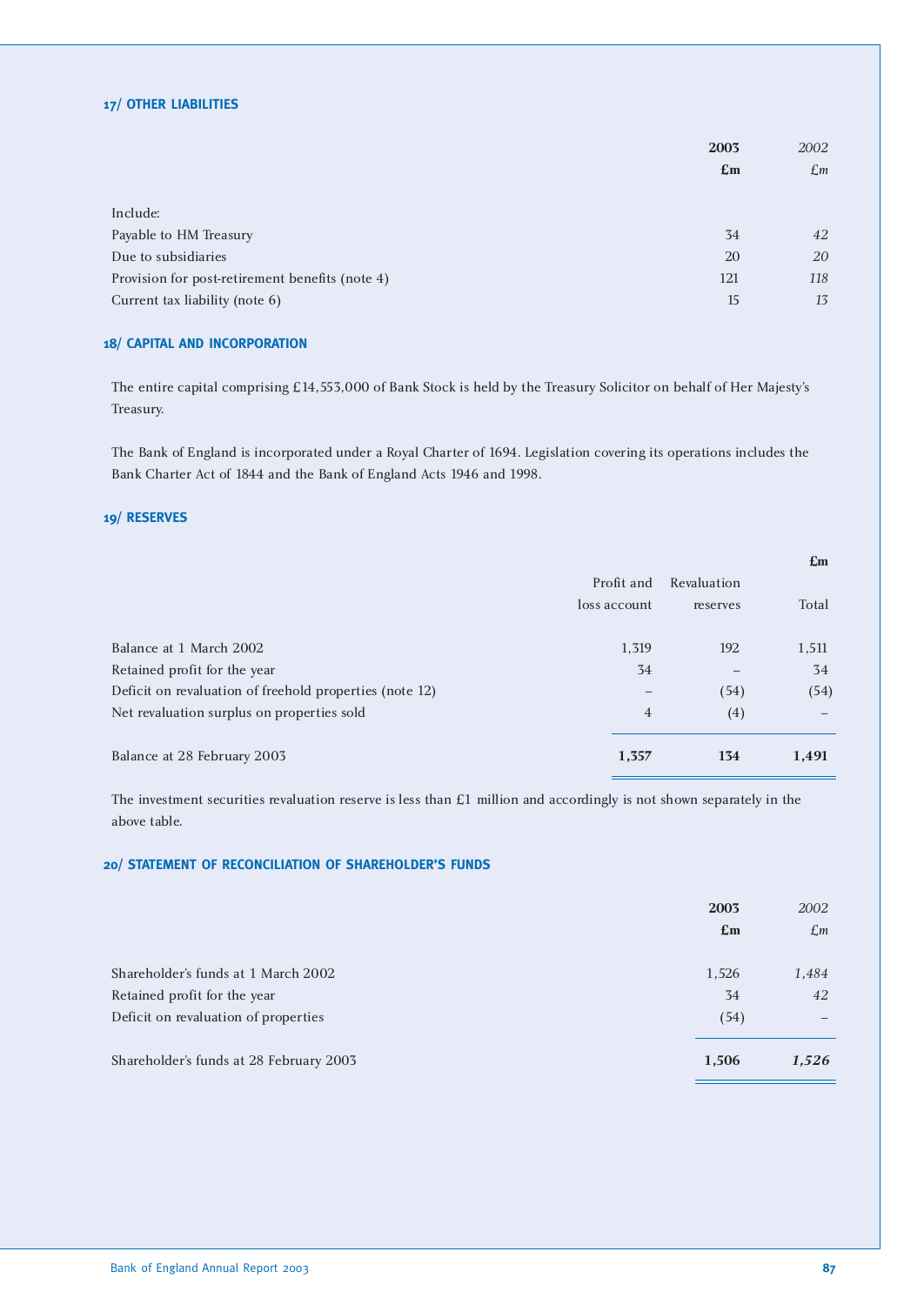#### **21/ CASH FLOW STATEMENT**

#### **a/ Reconciliation of operating profit to net cash inflow/(outflow) from operating activities**

|                                                                                 |                | 2003           | 2002            |
|---------------------------------------------------------------------------------|----------------|----------------|-----------------|
|                                                                                 |                | £m             | £m              |
| Profit after provisions and before tax                                          |                | 89             | 103             |
| Decrease/(increase) in interest receivable and prepaid expenses                 |                | 43             | (9)             |
| (Decrease)/increase in interest payable and accrued expenses                    |                | (1)            | 5               |
| Depreciation                                                                    |                | 15             | 16              |
| Effect of other deferrals and accruals on cash flow                             |                | 57             | 30              |
| Net inflow from Euro Notes                                                      |                | 1,269          | 1,575           |
| Net inflow from Euro Bills                                                      |                | 62             |                 |
| Net inflow of euro deposits                                                     |                | 160            | 9               |
| Net increase/(decrease) in foreign currency deposits                            |                | 974            | (762)           |
| Net increase in other deposits                                                  |                | 682            | 859             |
| Decrease/(increase) in TARGET balances with European Central Bank               |                | 44             | (12)            |
| Net (increase)/decrease in foreign currency advances to banks (including swaps) |                | (1, 118)       | 156             |
| Net decrease in Treasury and other eligible bills                               |                |                | 17              |
| Net decrease in advances to banks and customers                                 |                |                |                 |
| (including reverse repurchase agreements)                                       |                | 109            | 210             |
| Purchase of foreign securities                                                  |                | (3,885)        | (2,907)         |
| Redemption of foreign securities                                                |                | 2,354          | 1,224           |
| Purchase of debt securities                                                     |                | (685)          | (993)           |
| Redemption of debt securities                                                   |                | 306            | 83              |
| Net decrease in other assets                                                    |                | $\overline{2}$ |                 |
| Decrease/(increase) in items in course of collection                            |                | 27             | (91)            |
| Net cash inflow/(outflow) from operating activities                             |                | 504            | (487)           |
| b/ Capital expenditure and financial investment                                 |                |                |                 |
|                                                                                 |                | 2003           | 2002            |
|                                                                                 |                | £m             | $\mathcal{L}$ m |
| Purchases of premises and equipment                                             |                | (13)           | (12)            |
| Proceeds from sales of premises and equipment                                   |                | 11             | 11              |
|                                                                                 |                | (2)            | (1)             |
| c/ Analysis of cash balances                                                    |                |                |                 |
|                                                                                 | At             |                | At              |
|                                                                                 | 1 March        |                | 28 February     |
|                                                                                 | 2002           | Cash flows     | 2003            |
|                                                                                 | $\mathcal{L}m$ | $\pounds$ m    | $\pounds$ m     |
| Cash                                                                            | 6              | (2)            | 4               |
| Advances to banks repayable on demand                                           | 229            | 436            | 665             |
|                                                                                 | 235            | 434            | 669             |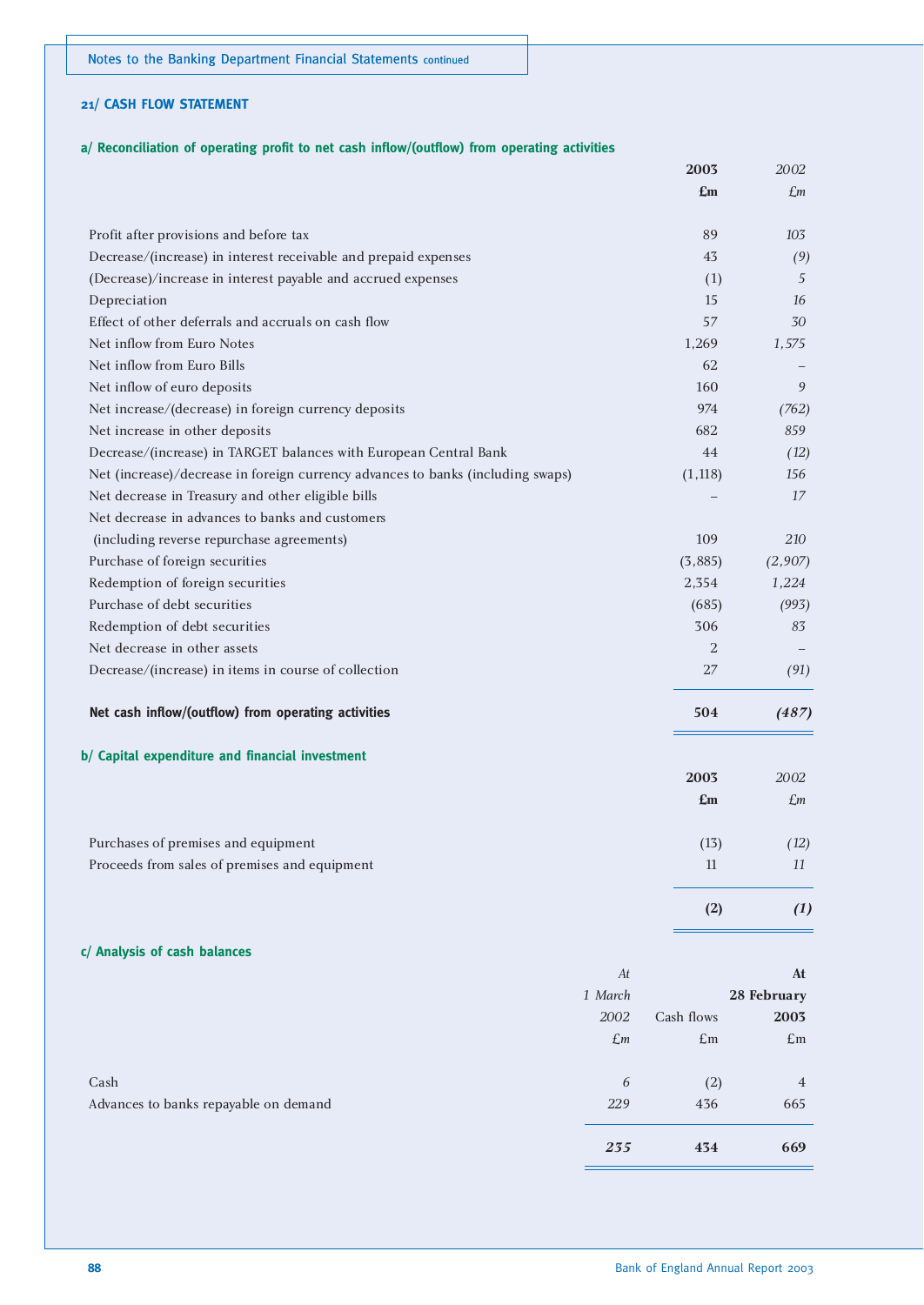**d/** The cash flow statement has been prepared under FRS 1 (revised). The definition of cash in the Standard is not wholly appropriate to the Bank. The Bank requires a stock of liquidity for operational purposes and regards advances to the money market and banks, Treasury and other eligible bills, and reverse repurchase agreements as a pool of assets for these purposes. The allocation of this liquidity between the components depends upon prevailing market conditions. The Bank's total liquidity position at 28 February 2003 was as follows:

|                                            | At              |             | At             |
|--------------------------------------------|-----------------|-------------|----------------|
|                                            | 1 March         |             | 28 February    |
|                                            | 2002            | Cash flows  | 2003           |
|                                            | $\mathcal{L}$ m | $\pounds$ m | $\pounds$ m    |
|                                            |                 |             |                |
| Cash                                       | 6               | (2)         | $\overline{4}$ |
| Advances to money market and certain banks |                 |             |                |
| (including reverse repurchase agreements)  | 1,632           | (109)       | 1,523          |
|                                            |                 |             |                |
|                                            | 1,638           | (111)       | 1,527          |
|                                            |                 |             |                |

The reduction in the stock of liquidity reflects the Bank's decision to increase its holding of medium-term debt securities.

#### **22/ RELATED PARTIES**

#### **a/ HM Government**

The Bank provides several services to its shareholder, HM Treasury, and to other Government departments and bodies.

The main services during the year to 28 February 2003 were:

- provision of banking services, including holding the principal accounts of the Government
- provision of registration services in respect of gilt-edged stocks
- management of the Exchange Equalisation Account
- management of the Note Issue, including printing of notes
- operation of sanctions against specific countries.

The aggregate balances on HM Treasury and other public sector accounts are disclosed in note 8 as advances or note 15 as public deposits. The total charges made to the Government are disclosed in note 2.

#### **b/ Group undertakings**

All material transactions and balances between the Bank and its subsidiaries are disclosed in note 11 and note 17.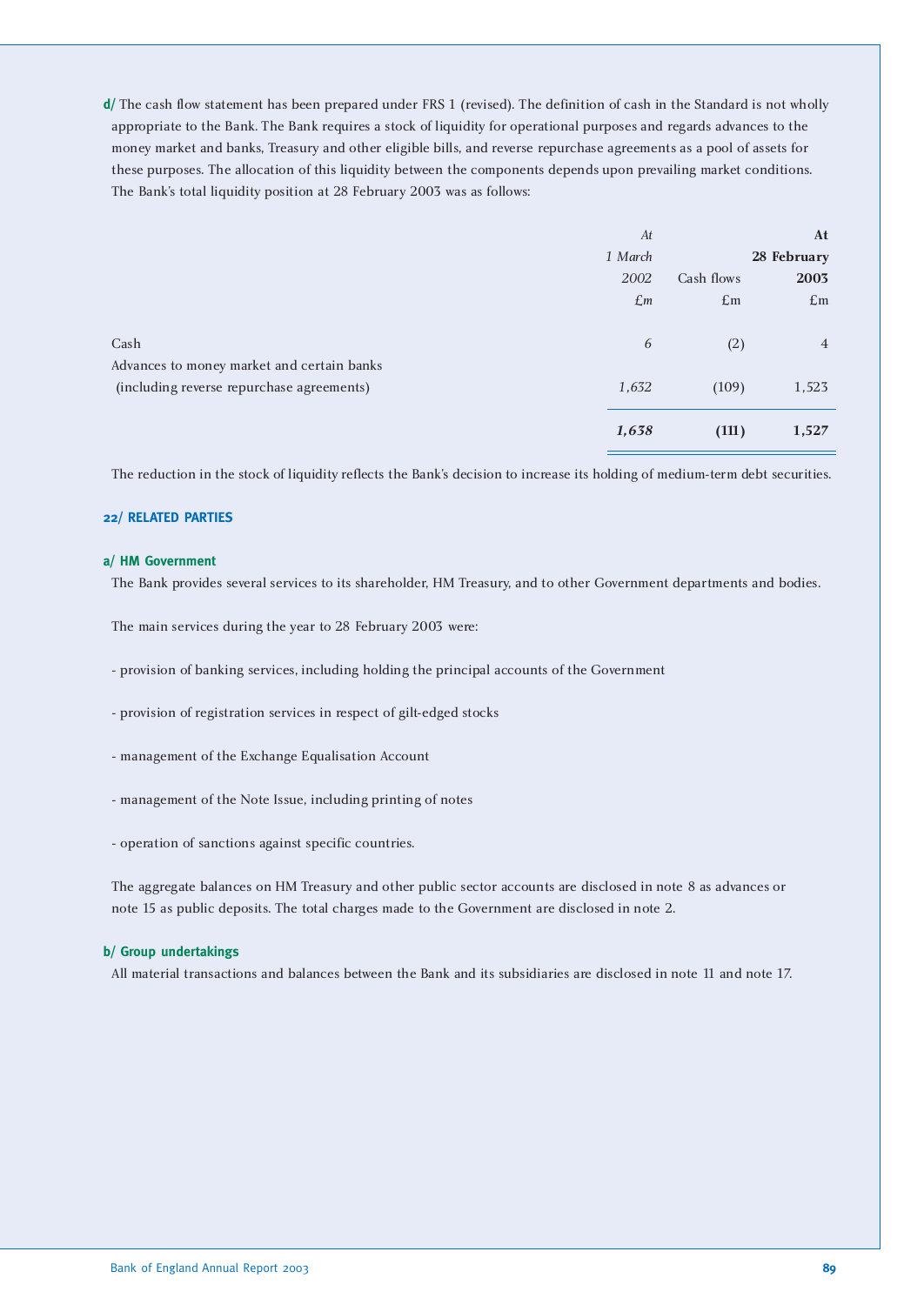#### **c/ Governors, Directors and Officers**

The following particulars relate to loans given or arranged by the Bank of England to Governors, Directors and Officers of the Bank and persons connected with them:

|                         | 2003                |               | 2002         |        |
|-------------------------|---------------------|---------------|--------------|--------|
|                         | <b>Total amount</b> |               | Total amount |        |
|                         | outstanding         | <b>Number</b> | outstanding  | Number |
|                         | £000                |               | £000         |        |
|                         |                     |               |              |        |
| Governors and Directors |                     |               |              | -      |
| Officers                | 71                  | 8             | 28           | 9      |
|                         |                     |               |              |        |

There were no other transactions that would be required to be shown under the provisions of the Companies Act 1985. None of the Governors, Directors or Officers had a material interest, directly or indirectly, at any time during the year in any other significant transaction or arrangement with the Bank or any of its subsidiaries.

The above information concerning Officers is presented only in respect of those employees of the Bank who would be considered as managers, either within the meaning of the Financial Services and Markets Act 2000 or as defined under FRS 8. Employees are entitled to season ticket loans and may choose to take personal loans as part of their remuneration package. The Executive Directors are included under Officers.

#### **d/ The Bank's pension schemes**

The Bank provides the Secretariat, the investment management and some banking and custodial services to the Bank's pension schemes. In the year to 28 February 2003 a charge of £1.5 million *(2002 £1.4 million)* was made for these services. These activities are undertaken on behalf of, and under the supervision of, the trustees of the schemes. The contribution paid to the Fund is set out in note 4. There were no other material transactions between the Bank and the pension schemes during the year to 28 February 2003. The balances on accounts held with the Bank were £1 million *(2002 £9 million)*.

#### **e/ Other entities with links to the Bank**

In the normal course of its activities as a central bank, the Bank has relationships, involving some representation at management level and participation in funding, with international and domestic institutions. The Bank does not consider these institutions to be related parties.

#### **23/ GENERAL**

#### **a/ Operating lease commitments**

| 2003           |                           |                 | 2002        |  |
|----------------|---------------------------|-----------------|-------------|--|
|                | Computer                  |                 | Computer    |  |
| Land and       | and other                 | Land and        | and other   |  |
| buildings      | equipment                 | buildings       | equipment   |  |
| $\mathbf{E}$ m | $\mathbf{f}_{\mathbf{m}}$ | $\mathcal{L}$ m | $\pounds$ m |  |
|                |                           |                 |             |  |
|                |                           |                 |             |  |
|                | $\mathbf{1}$              |                 | 1           |  |
| $\mathbf{1}$   |                           | $\mathcal{I}$   | -           |  |
| 1              |                           | 1               |             |  |
| $\overline{2}$ |                           | 2               | $\bf{1}$    |  |
|                |                           |                 |             |  |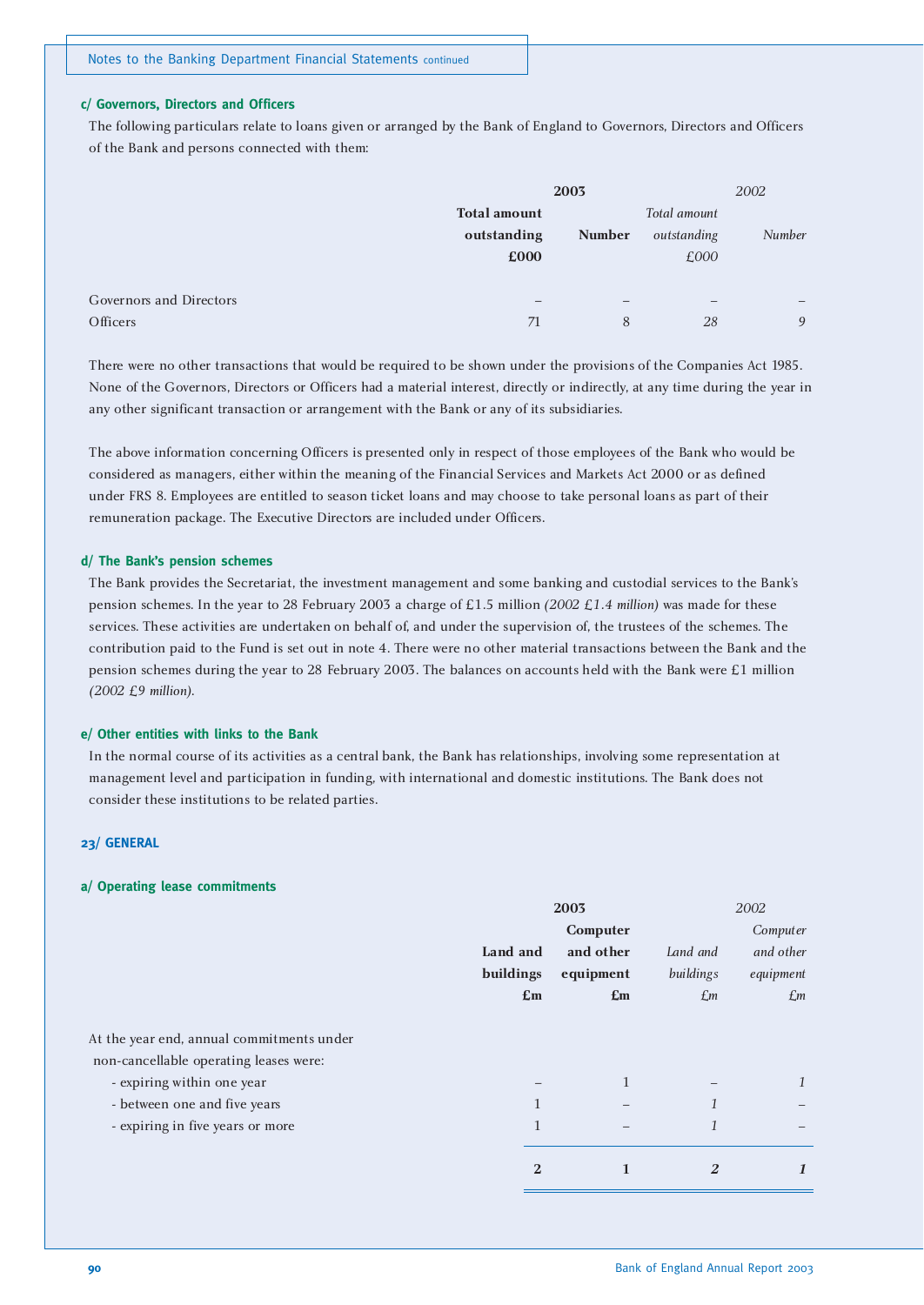#### **b/ Average number of employees**

The average number of persons employed by the Bank during the year was made up as follows:

|                                   | 2003  | 2002  |
|-----------------------------------|-------|-------|
|                                   |       |       |
| Governors and Executive Directors | 6     | 6     |
| Managers and analysts             | 457   | 438   |
| Clerical staff                    | 952   | 989   |
| Technical/other                   | 772   | 808   |
|                                   |       |       |
|                                   | 2,187 | 2,241 |
|                                   |       |       |

#### **24/ POST BALANCE SHEET EVENT**

On 7 March 2003, the Bank's note printing operations were transferred to a wholly-owned subsidiary Debden Security Printing Ltd, together with around 240 employees, plant and equipment with a net book value of £10 million, other assets of £2 million and liabilities of £3 million. On 31 March 2003, the entire share capital of Debden Security Printing Ltd of £100,000 was sold at par value to De La Rue International Ltd, a subsidiary of De La Rue Plc, and intercompany loans of £9 million were repaid.

#### **25/ CONTINGENT LIABILITIES**

Contingent liabilities and commitments, some of which are offset by corresponding obligations of third parties, arise in the normal course of business, including contingent liabilities in respect of guarantees and indemnities in connection with liquidity support operations. There are also forward contracts for the purchase and sale of foreign currencies. Provision is made for any estimated irrecoverable liability that may arise from these transactions.

As part of its normal business, the Bank acts as custodian of its customers' assets and fulfils an agency role. No significant irrecoverable liability arises from these transactions.

In 1993 and 1994, writs were issued against the Bank by certain depositors in the Bank of Credit and Commerce International SA claiming substantial damages. On 22 March 2001 the House of Lords allowed the claim for misfeasance in public office to proceed to trial. The trial is currently scheduled to start in January 2004. The Bank's Members of Court are of the opinion that the Bank has a strong defence against the claim and will oppose it vigorously. In June 2001 the Claimants provided figures as to the amount of their claim whilst reserving the right to amend those figures. The Claimants said: "In summary the Liquidators' best estimate of the value of the depositor claimants' deposits as at 30 April 2001 is approximately £577 million applying simple interest of 8% or £748 million applying interest of 8% per annum compounded annually". Quite apart from its rejection of the claim itself, the Bank does not accept that the claimants have provided adequate particulars or set out a proper basis for calculation of the claim. Accordingly no provision is made in these financial statements.

Since 1930 there has also been a contingent liability, denominated in Swiss gold francs, in respect of uncalled capital on the Bank's investment in the Bank for International Settlements. On 1 April 2003 these shares were redenominated into Special Drawing Rights. The sterling equivalent of this liability based on the gold market price at the balance sheet date was £184 million *(2002 £175 million)*.

#### **26/ DATE OF APPROVAL**

The Members of Court approved the financial statements on pages 60 to 91 on 14 May 2003.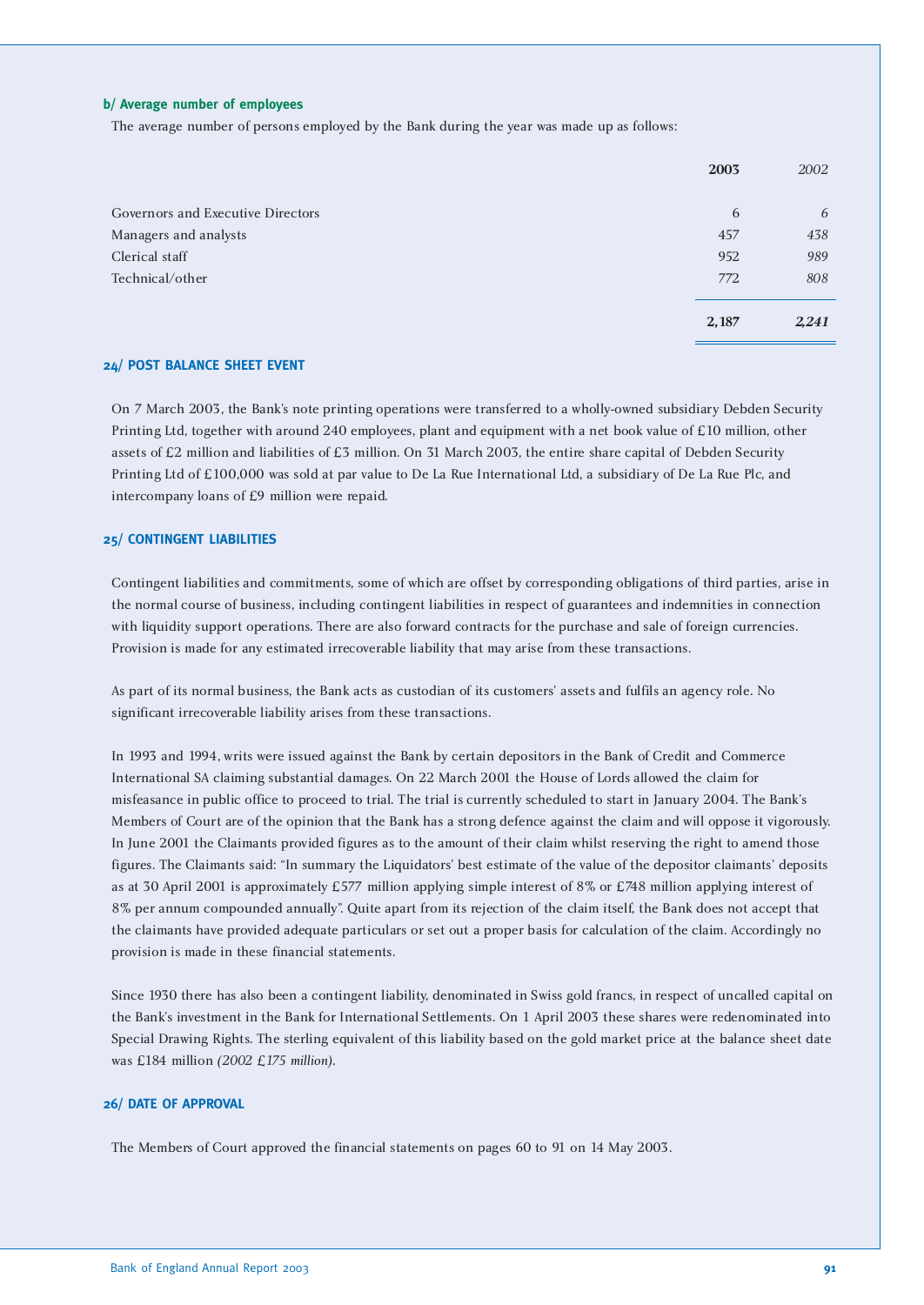# Issue Department

### Account for the period ended 28 February 2003

|                                                         | <b>Notes</b>   | 2003                      | 2002           |
|---------------------------------------------------------|----------------|---------------------------|----------------|
|                                                         |                | $\mathbf{f}_{\mathbf{m}}$ | $\pounds$ m    |
|                                                         |                |                           |                |
| Income and profits:                                     |                |                           |                |
| Securities of, or guaranteed by, the British Government |                | 562                       | 682            |
| Other securities and assets                             |                | 726                       | 777            |
|                                                         |                |                           |                |
|                                                         |                | 1,288                     | 1,459          |
| Expenses:                                               | $\overline{2}$ |                           |                |
| Cost of production of Bank notes                        |                | 35                        | 31             |
| Cost of issue, custody and payment of Bank notes        |                | 10                        | 14             |
| Other expenses                                          |                | $\overline{4}$            | $\overline{4}$ |
|                                                         |                | 49                        | 49             |
| Payable to HM Treasury                                  |                | 1,239                     | 1,410          |

# Statement of balances: 28 February 2003

|                                                         | <b>Notes</b>   | 2003           | 2002           |
|---------------------------------------------------------|----------------|----------------|----------------|
|                                                         |                | $\mathbf{E}$ m | $\mathcal{L}m$ |
| <b>Assets</b>                                           |                |                |                |
| Securities of, or guaranteed by, the British Government | 3              | 13,997         | 13,991         |
| Other securities and assets including those acquired    |                |                |                |
| under reverse repurchase agreements                     | $\overline{4}$ | 19,873         | 15,399         |
| <b>Total assets</b>                                     |                | 33,870         | 29,390         |
| <b>Liabilities</b>                                      |                |                |                |
| Notes issued:                                           |                |                |                |
| In circulation                                          | 5              | 33,866         | 29,384         |
| In Banking Department                                   |                | $\overline{4}$ | 6              |
| <b>Total liabilities</b>                                |                | 33,870         | 29,390         |
|                                                         |                |                |                |

| E A J George       | Governor         |
|--------------------|------------------|
| A M B Large        | Deputy Governor  |
| D J S Cooksey      | Director         |
| <b>P A C Smout</b> | Finance Director |
|                    |                  |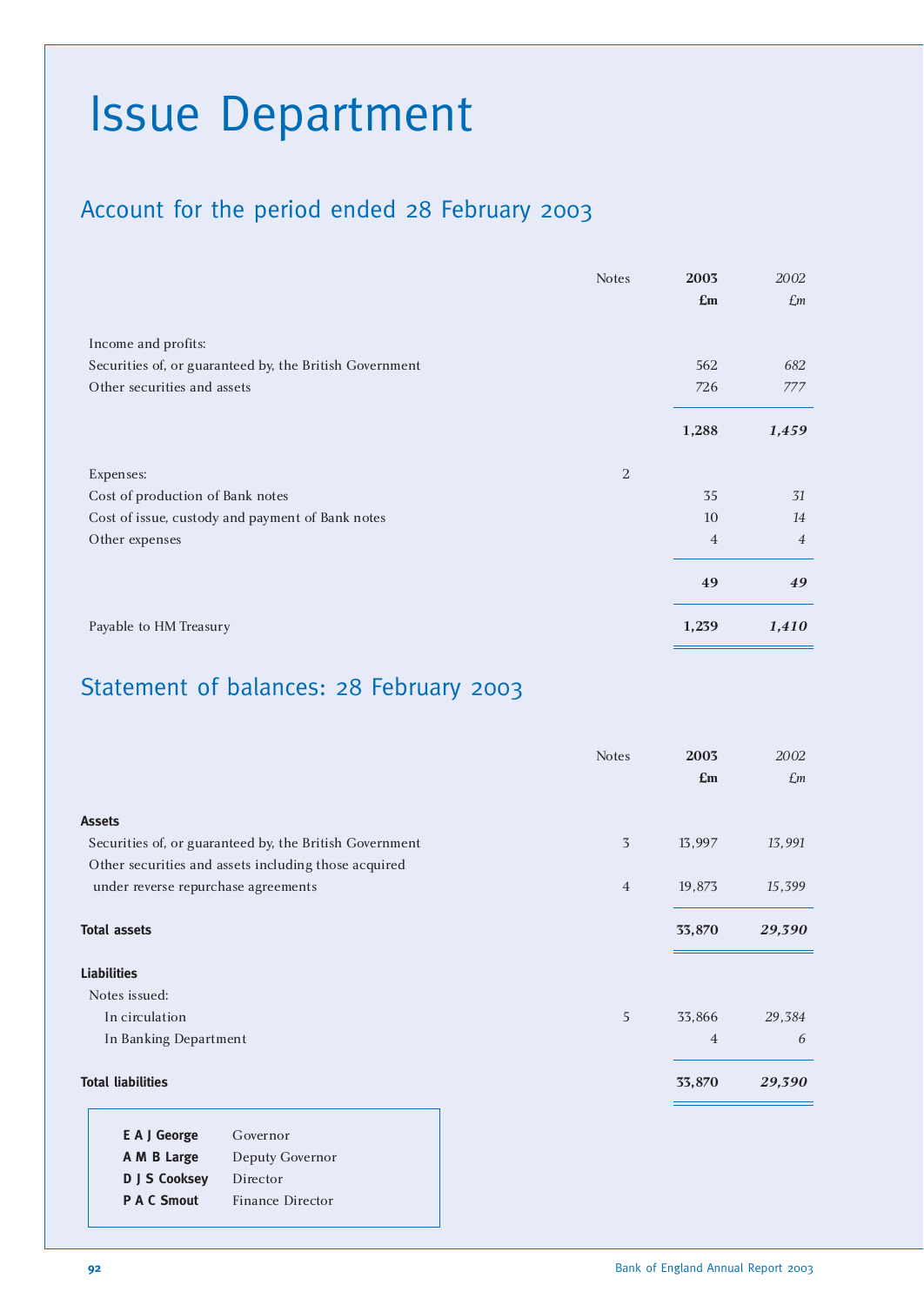### Notes to the Issue Department Statements of Account

#### **1/ ACCOUNTING POLICIES**

The statements of account are prepared in accordance with the requirements of the Currency and Bank Notes Act 1928 and the National Loans Act 1968. All profits of the note issue are payable to the National Loans Fund.

- a/ The statements of account are prepared on the basis of amounts received and paid as modified by the effects of the revaluation of securities.
- b/ All securities are revalued quarterly and are stated in the balance sheet at this valuation. Longer-dated stocks are valued at mid-market prices. Bills are valued at an average price approximating to market price. The last valuation was made at 27 February 2003.
- c/ If the revaluation of securities shows a net gain this is included in income. A deficit is not taken against income but is settled by a transfer from the National Loans Fund. Total such deficits in the year to 28 February 2003 amounted to £4 million *(2002 £19 million)*.

#### **2/ EXPENSES**

The expenses shown represent charges from the Banking Department for costs incurred in relation to the Note Issue.

#### **3/ SECURITIES OF, OR GUARANTEED BY, THE BRITISH GOVERNMENT**

|                                                   | 2003<br>$\mathbf{f}_{\mathbf{m}}$ | 2002<br>£m |
|---------------------------------------------------|-----------------------------------|------------|
| <b>British Government Stocks</b>                  | 122                               | 126        |
| <b>Treasury Bills</b>                             | 505                               | 495        |
| Ways and Means advance to the National Loans Fund | 13,370                            | 13,370     |
|                                                   | 13,997                            | 13,991     |
|                                                   |                                   |            |

The Ways and Means advance earns interest at the Bank's repo rate.

#### **4/ OTHER SECURITIES AND ASSETS INCLUDING THOSE ACQUIRED UNDER REVERSE REPURCHASE AGREEMENTS**

|                                 | 2003<br>$\mathbf{f}_{\mathbf{m}}$ | 2002<br>$\mathcal{L}$ m |
|---------------------------------|-----------------------------------|-------------------------|
| Commercial bills                | 1,157                             | 1,358                   |
| Deposit with Banking Department | 48                                | 50                      |
| Reverse repurchase agreements   | 18,668                            | 13,991                  |
|                                 | 19,873                            | 15,399                  |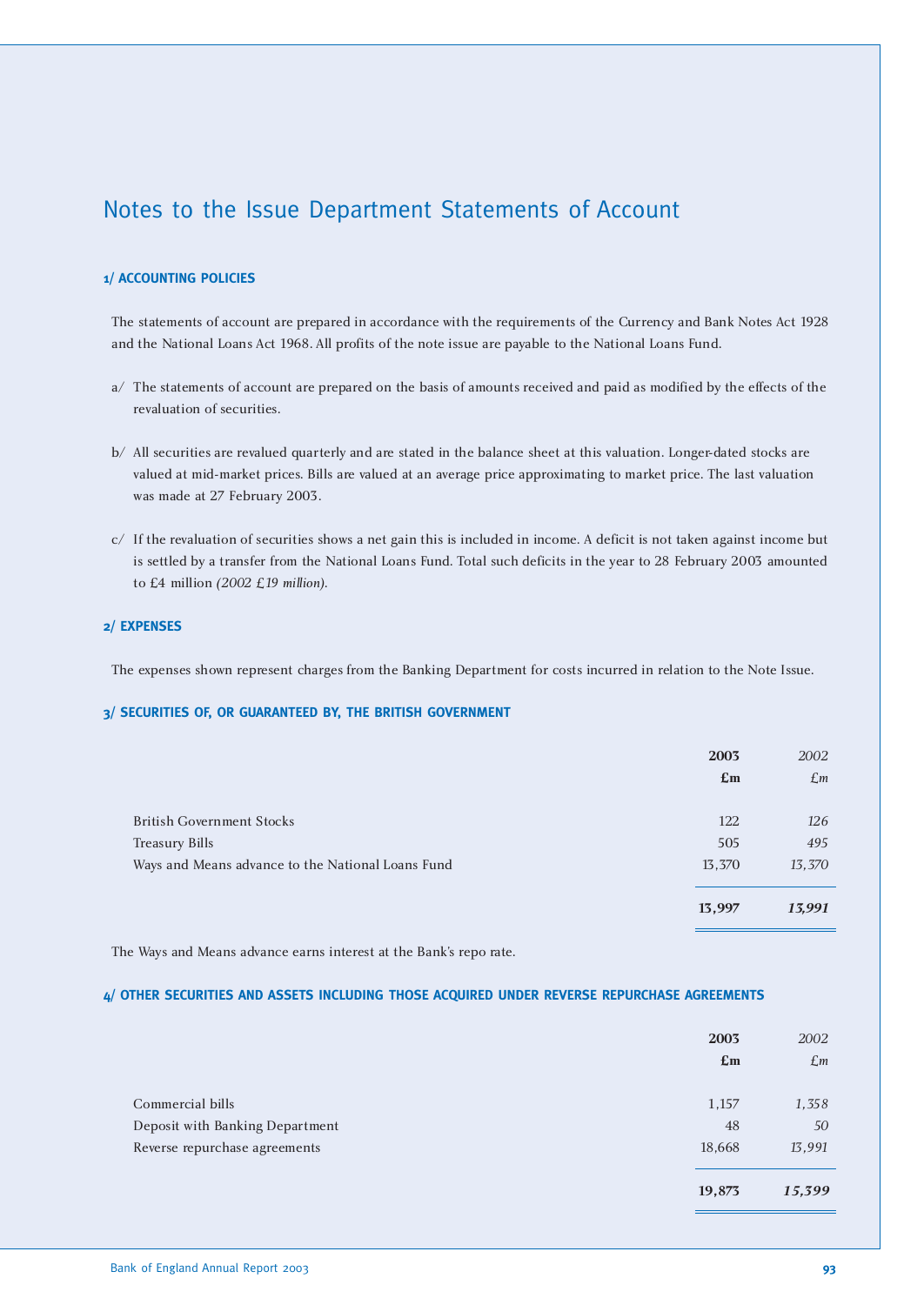#### **5/ NOTES IN CIRCULATION**

|                 | 2003           | 2002        |
|-----------------|----------------|-------------|
|                 | $\mathbf{E}$ m | $\pounds m$ |
|                 |                |             |
| £5              | 1,051          | 1,044       |
| $\pounds10$     | 5,932          | 5,928       |
| £20             | 18,131         | 16,335      |
| £50             | 5,447          | 5,203       |
| Other notes (a) | 3,305          | 874         |
|                 |                |             |
|                 | 33,866         | 29,384      |

a/ Includes higher-value notes used internally in the Bank, for example as cover for the note issues of banks in Scotland and Northern Ireland in excess of their permitted issues.

#### **6/ ASSETS AND LIABILITIES**

#### **a/ Interest rate exposure**

As the liabilities of Issue Department are interest free, the income of Issue Department is directly exposed to movements in interest rates. With the exception of the British Government stocks, all the assets of Issue Department have a repricing period of three months or less.

#### **b/ Currency exposure**

All the assets and liabilities of Issue Department are denominated in sterling. The collateral provided under reverse repurchase operations may be in currencies other than sterling but this does not give rise to any direct currency exposure.

#### **7/ DATE OF APPROVAL**

The Members of Court approved the statements of account on pages 92 to 94 on 14 May 2003.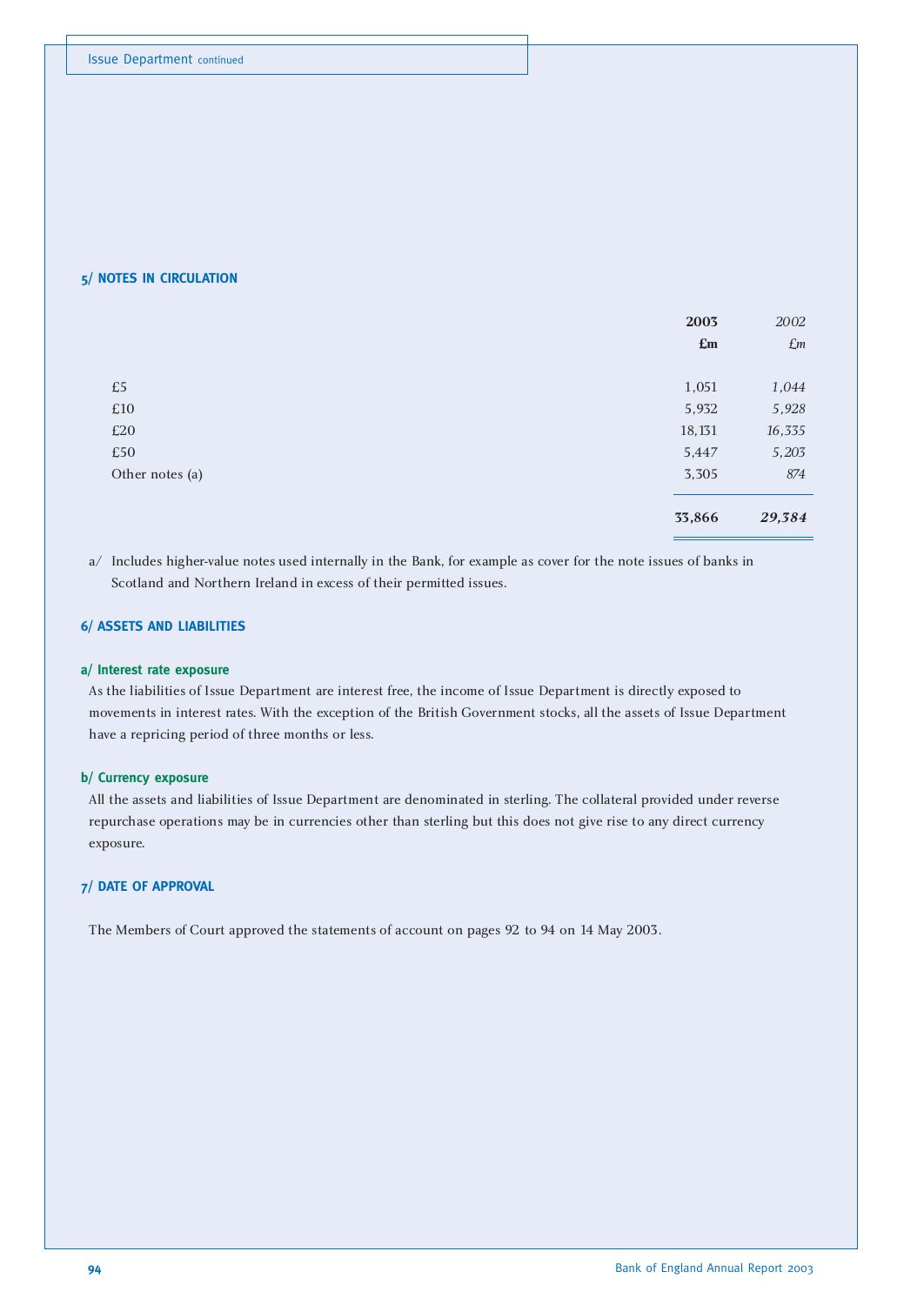# Addresses and Telephone Numbers

#### **HEAD OFFICE**

Threadneedle Street London EC2R 8AH 020 7601 4444\*

#### **REGISTRAR'S DEPARTMENT**

Southgate House Southgate Street Gloucester GL1 1UW 01452 398080

\* General enquiries relating to the Bank may be made on 020 7601 4878 or by e-mail to enquiries@bankofengland.co.uk Information about the Bank and its publications and additional telephone numbers and e-mail addresses are available on the Bank's web site at http://www.bankofengland.co.uk There is a page on the Bank's website dedicated to euro-related information and publications at http://www.bankofengland.co.uk/theeuro

Enquiries relating to the *Bank of England Quarterly Bulletin* and *Inflation Report* may be made on 020 7601 4030; *Financial Stability Review* on 020 7601 3095; and *Bank of England: Monetary and Financial Statistics* on 020 7601 5353.